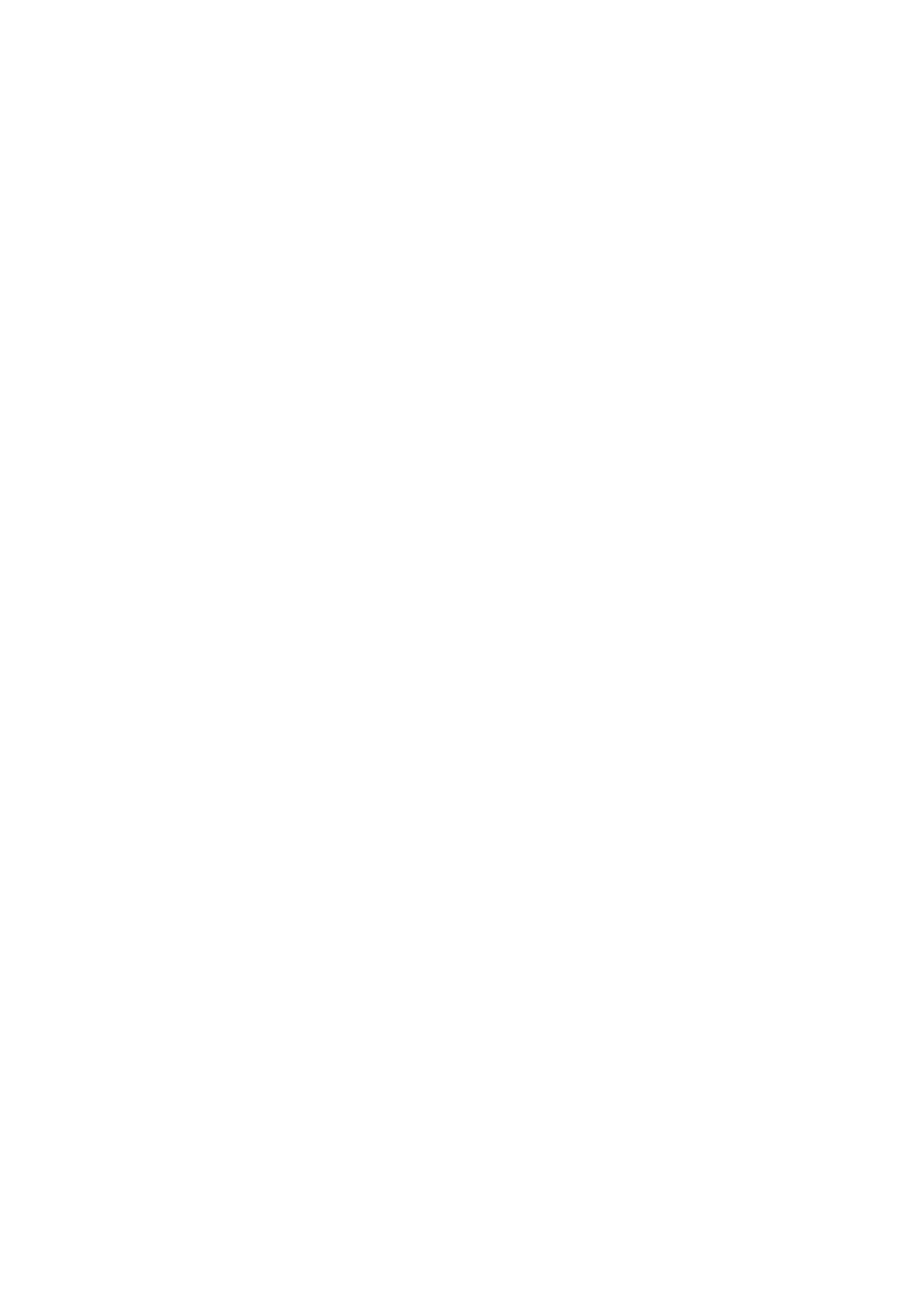# COMPANY REGISTRATION NUMBER 05305345 TOWER RESOURCES PLC ANNUAL REPORT AND FINANCIAL STATEMENTS 31 DECEMBER 2021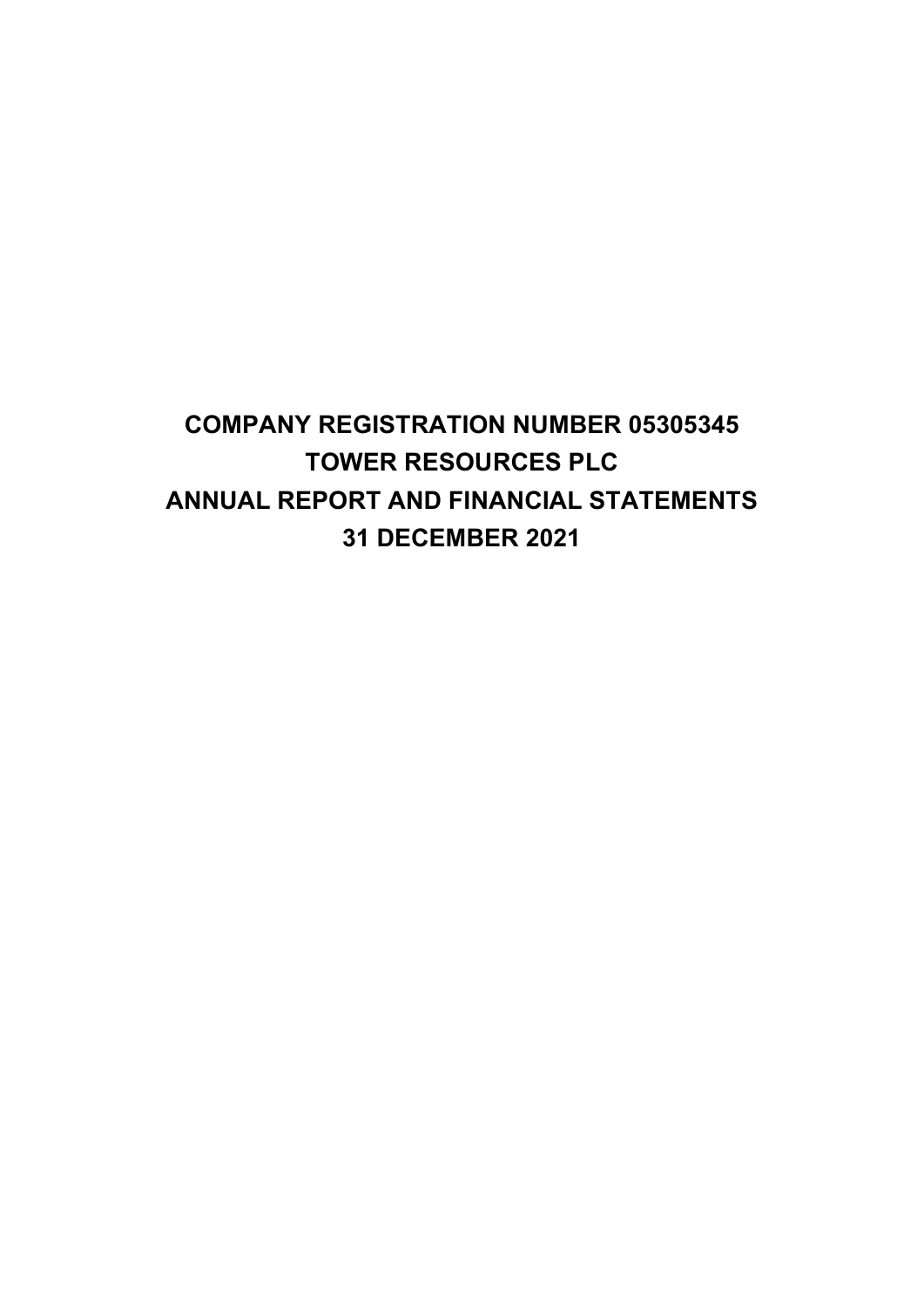# **TOWER RESOURCES PLC** YEAR-ENDED 31 DECEMBER 2021 **CONTENTS**

| 1. |                                                                             |  |
|----|-----------------------------------------------------------------------------|--|
| 2. | Critical accounting judgements and key sources of estimation uncertainty 50 |  |
| 3. |                                                                             |  |
| 4. |                                                                             |  |
| 5. |                                                                             |  |
| 6. |                                                                             |  |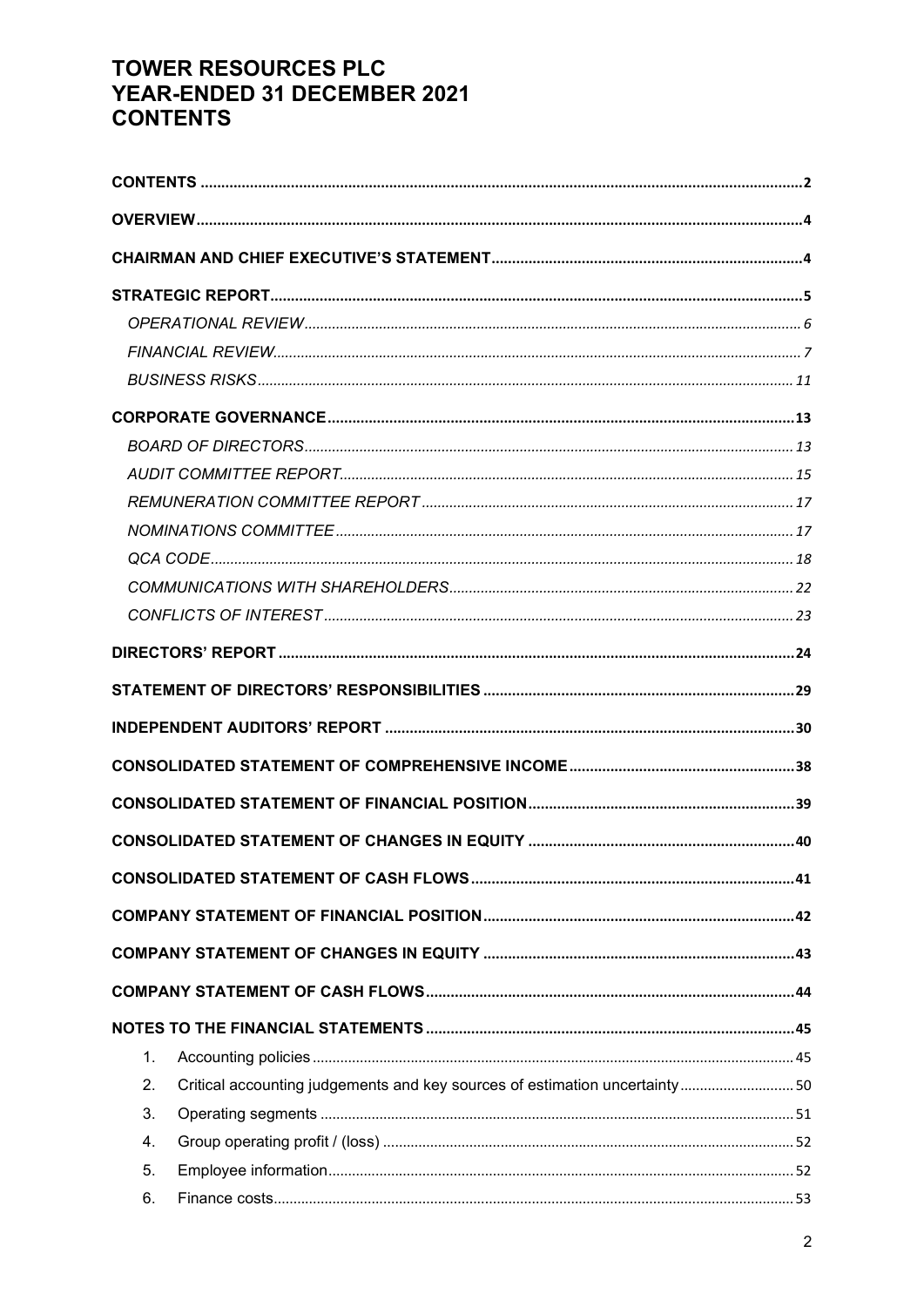# **TOWER RESOURCES PLC** YEAR-ENDED 31 DECEMBER 2021 **CONTENTS**

| 7 <sub>1</sub>  |  |
|-----------------|--|
| 8.              |  |
| 9.              |  |
| 10.             |  |
| 11.             |  |
| 12.             |  |
| 13 <sub>1</sub> |  |
| 14 <sup>1</sup> |  |
| 15.             |  |
| 16.             |  |
|                 |  |
| 18.             |  |
| 19 <sub>1</sub> |  |
|                 |  |
|                 |  |
|                 |  |
|                 |  |
|                 |  |
|                 |  |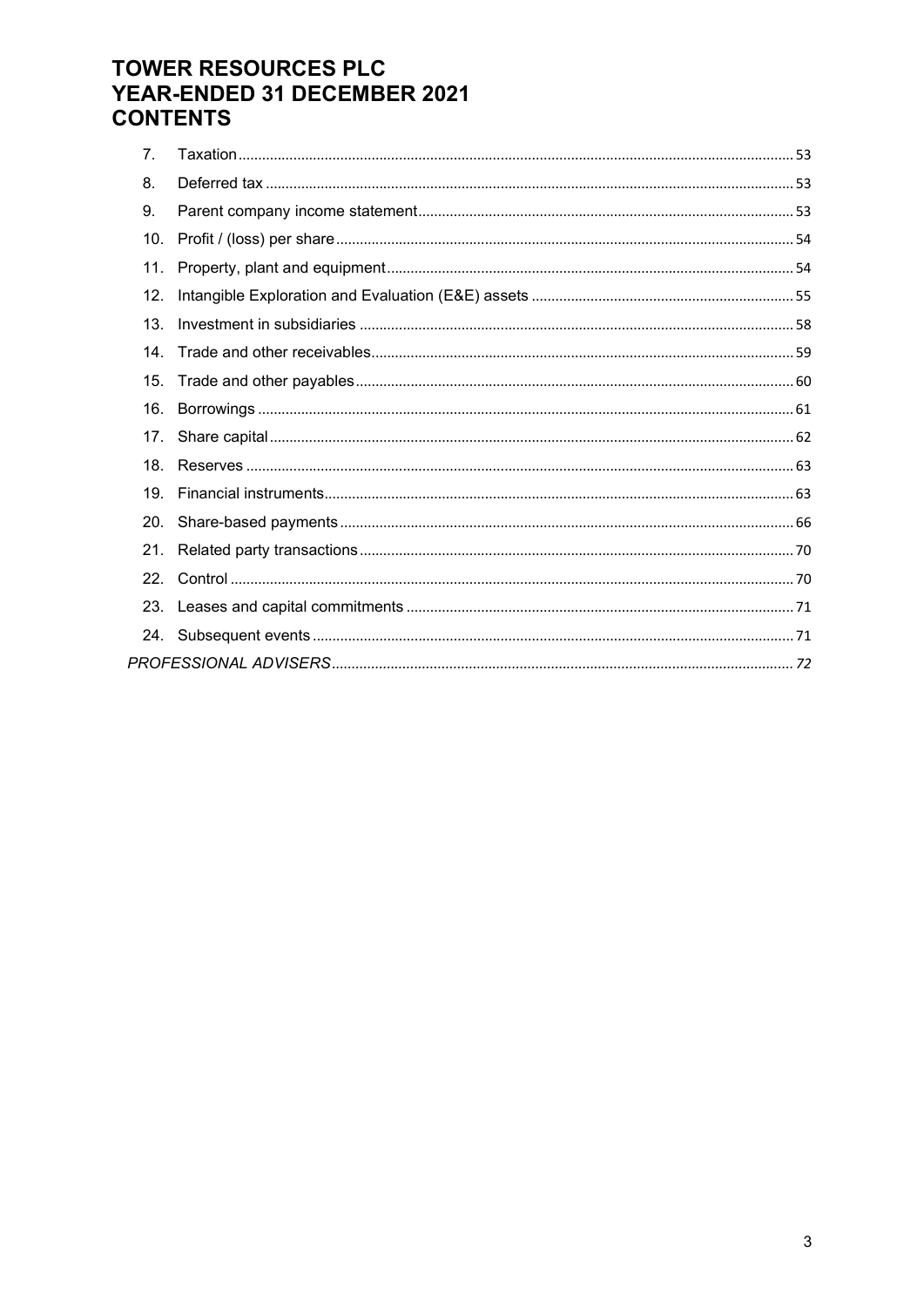### TOWER RESOURCES PLC YEAR-ENDED 31 DECEMBER 2021 **OVERVIEW**

Tower Resources plc (the "Company", the "Group" or "Tower") is an upstream oil and gas company listed on the London Stock Exchange AIM market in London. Tower is an experienced international operator of oil and gas licenses with a focus on projects in Africa. Tower has high potential projects in Cameroon, Namibia and South Africa.

# CHAIRMAN AND CHIEF EXECUTIVE'S STATEMENT

During 2021 we continued to encounter problems arising from the pandemic, but these gradually receded in importance, and by the end of the year – and even before the conflict in Ukraine – the world had woken up to the consequences of several years of underinvestment in the oil and gas industry, with the price of Brent pushing \$80/bbl and European gas prices already reflecting physical shortages. Since the year-end we have seen the Brent price for prompt delivery move above \$110/bbl, and even forward prices, which are usually less volatile, have risen substantially, with Brent for 2025 delivery having increased from below \$60/bbl a year ago to around \$80/bbl now.

Naturally, this has increased the potential value of all of our projects. The prospectivity and value of our license interests in Namibia and South Africa have also been enhanced both by work that we and our partners have undertaken in 2021 and in the year to date, and also by the exciting drilling results achieved by TotalEnergies and Shell in Namibia during the same period. This work is discussed in more detail in the Operational Review section below.

Our Cameroon project is also positively affected by the increase in oil prices, though this increase also presents us with short term challenges. Our Njonji development plans on the Thali PSC represent our path to near-term production, and in that sense are more sensitive to the increase in oil prices than our other assets – our internal cash flow projections have certainly improved from those we presented to shareholders in 2021. However, I should also emphasise something we have said in the past: that the economics of the Njonji development are very solid at a wide range of oil prices, and therefore the positive impact of the current high prices, while welcome, is not critical. Our priority is to get the NJOM-3 well drilled, as this is the gateway to the rest of the development. And with higher oil prices leading to increased drilling activity around the world, there are also some additional challenges to address in the form of longer lead times and higher prices for rigs and services.

The Government of Cameroon has recognised this, in providing us with a further extension of the First Exploration Period of the Thali PSC to May 2023, which should give us plenty of time to get the NJOM-3 well drilled, tested and evaluated before entering the next Exploration Period. And with this extension in hand, we are now finalising a binding LOI for a rig to drill the NJOM-3 well prior to the year-end. As we have already explained in our recent Cameroon update, although costs have risen a bit, this is somewhat mitigated by our having already completed a lot of the work for the well and acquired all the long lead items, which are in place in our facility in Douala.

At the time of writing, we are in discussions regarding the final financing arrangements for the well, and as we previously announced, we do not intend to go forward with the previously agreed farm-out as originally planned. It now appears that we can raise some debt financing at the level of our Cameroon subsidiary to help with the NJOM-3 costs, which (if it can be done) would obviously be preferable to the asset-level dilution of the farm-out as originally structured. We do not want to comment further on these discussions at this stage, and we cannot be certain what the final arrangements will be, but we do believe that we will be able to achieve a better overall outcome than the farm-out, while also avoiding a further approval process.

The remainder of 2022 looks like being a crucial period for our Company, and I hope it will also be a very successful period.

Jeremy Asher Chairman and Chief Executive 30 May 2022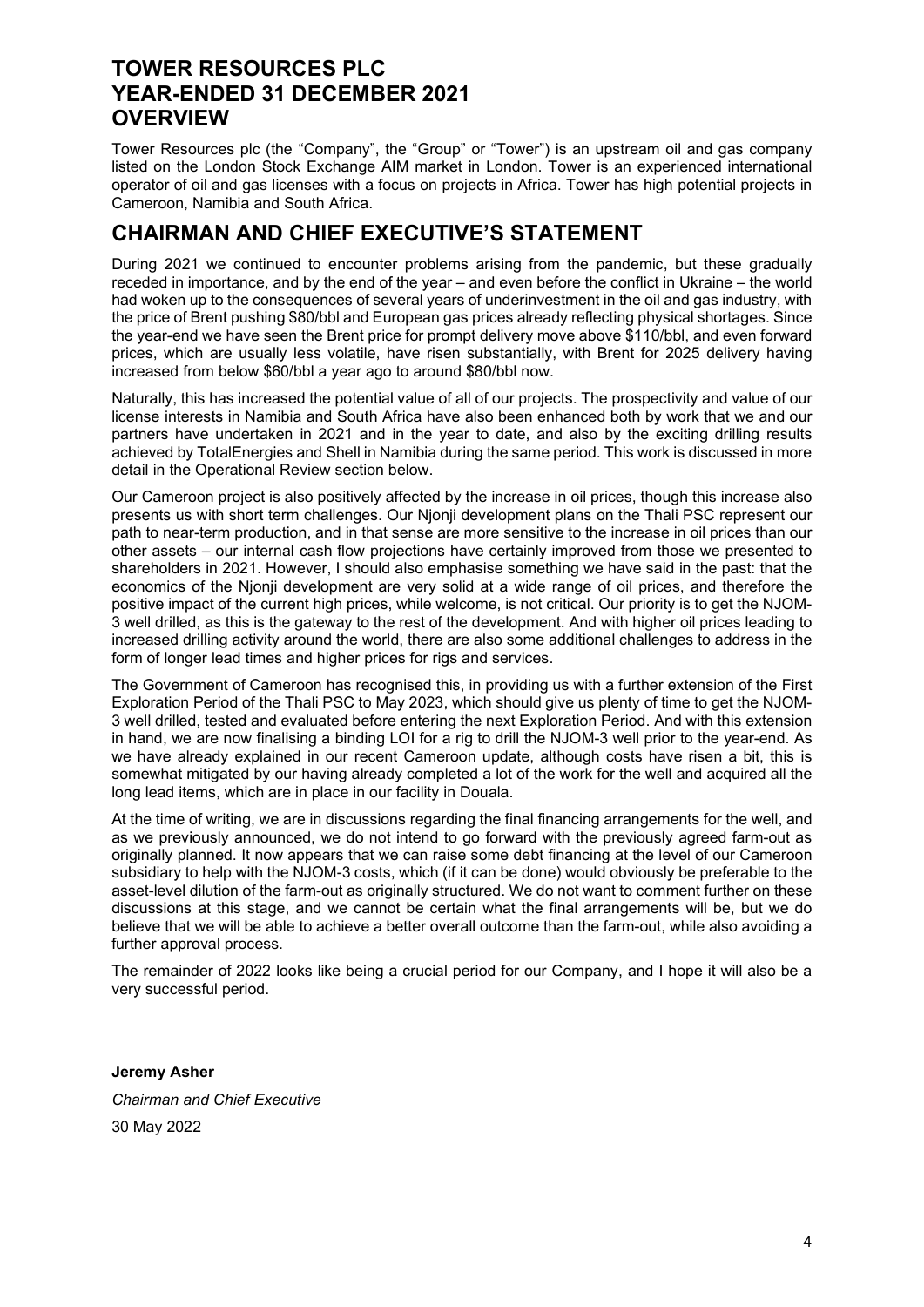Our strategy over the past several years has been to focus in the near term on lower risk appraisal and development within proven basins where there is still low-risk exploration upside, such as our Thali PSC in Cameroon, while still maintaining selective exposure to longer term and high risk/reward exploration in areas where we have existing relationships, such as Namibia and South Africa.

Even before the current conflict in Ukraine, markets were becoming aware by the end of 2021 that the global underinvestment in exploration and production since 2015 was already having a profound effect on both oil and gas supply, and on prices. This has reinforced the benefits, both short and long term, of a strategy based on achieving short term production as quickly as we can, while also continuing to develop potential resources for the future.

TotalEnergies' 2020 success in South Africa with its Brulpadda and Luiperd wells in the Outeniqua basin, and its recent success in Namibia at Venus-X1 coupled with Shell's recent success in Namibia with its Graff-1 well, indicate that in Namibia and South Africa we have chosen promising countries for our exposure to high risk, high reward exploration. These successes have also resulted in a renaissance of investor interest in exploration, and especially in these countries, as both the scale of these opportunities and the need for the resulting oil and gas over the next decade have become apparent.

In the near term, our strategy still requires reaching first oil in Cameroon as soon as possible, especially now that production is worth so much more than a few years ago. Our Cameroon license also has substantial exploration upside, but this can only be unlocked once we have the existing discovery appraised and in production.

This activity requires financing, and while there is still non-dilutive financing available (within limits) for producing assets, the equity requirements for the earlier stages of exploration and development usually require some trade-offs between the amount of a project one can retain and the speed with which it can be developed. We always look at the alternatives of financing our activity at the asset level, whether via debt or other non-dilutive financing, or via farm-outs, or at the corporate level, again with debt or equity, in order to achieve the best expected outcome for our shareholders.

Although we have both operated and non-operated interests, our preference is to operate assets, in order to control costs and timing more directly, and to build up our local relationships and internal knowledge of reservoirs and petroleum systems, and this remains the case in 2021 and now.

Over the past few years, keeping costs low and flexible without losing access to our people and their skills has also been critical to survival, and we believe will continue to be critical to success in future – not merely in being able to keep costs to a minimum in periods where activity is necessarily low, as we have recently seen, but also in being able to ramp up the resources and technology we are able to bring to our projects in the future when needed. This is why our technical-subsurface relationship with EPI, which has served us well since 2015, and our more recent relationship with Bedrock Drilling on well design and management, are an essential part of our strategy.

Finally, as noted in our last annual report, our strategy is to enable and to support the wider strategic and environmental plans of each of the countries in which we operate, to increase power generation from cleaner sources, including both renewables and natural gas, both to aid economic development and to displace less efficient diesel and fuel-oil based power generation, and to reduce imports of liquid fuels by increasing local production where possible. These countries' strategic plans depend critically on the continued development of local oil and gas production in the near term, in order to meet the national goals and COP26 and other climate commitments which they have set for the next decade.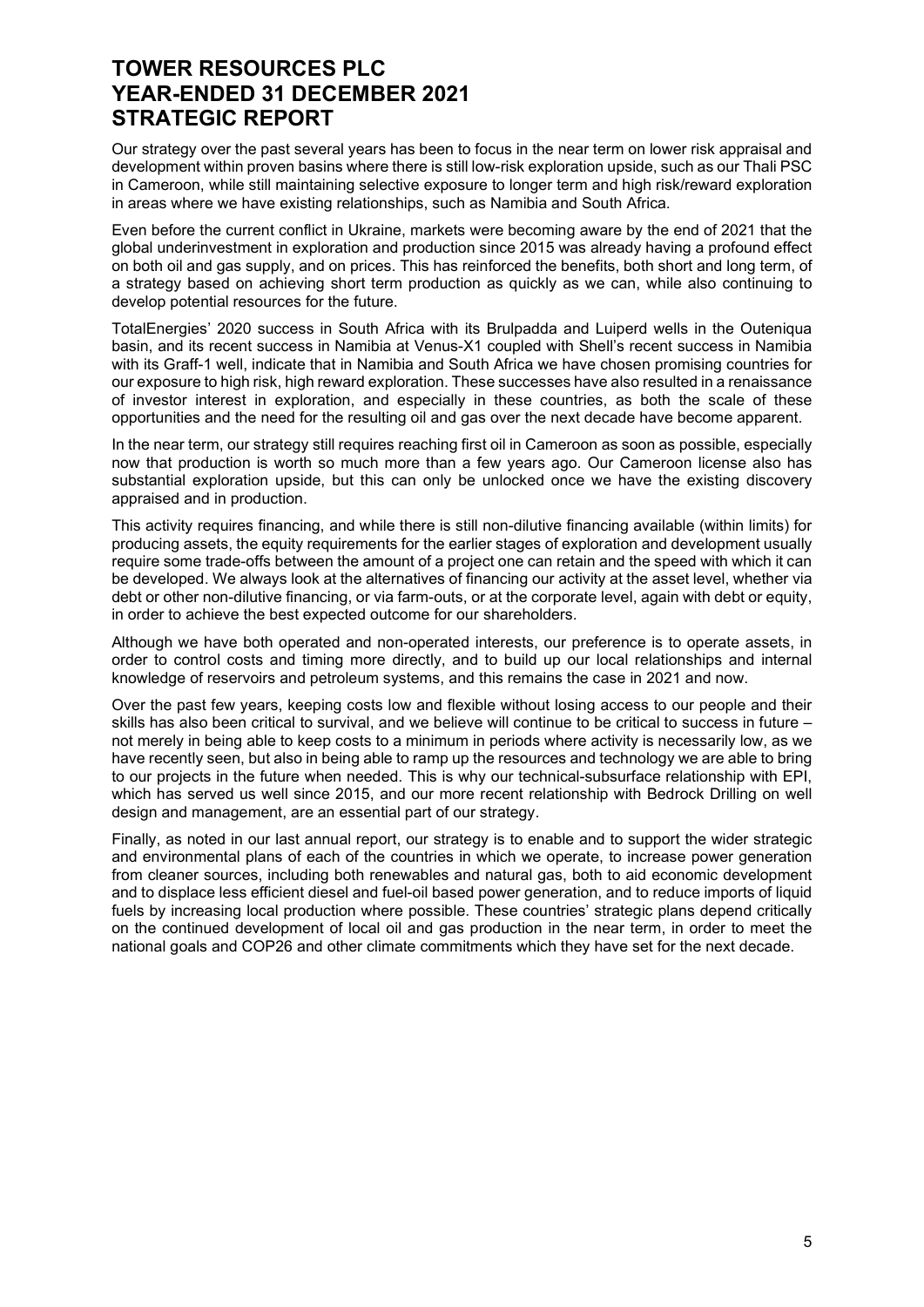### OPERATIONAL REVIEW

In 2021, much of our activity remained constrained by the impact of the pandemic and associated travel and other restrictions. In Namibia and South Africa, where our work programme naturally comprised more planning activity in any case, this was less of a problem than in Cameroon, where our original intention had been to be drilling already. Nevertheless, we were able to make progress on all three licenses.

In Cameroon the first half of the year was dominated by the discussions with MINMIDT and the other elements of government in Cameroon regarding the extension of the initial exploration period of our PSC in the unusual circumstances, and the negotiation of a farm-out agreement with Beluga Energy. The discussions with the government were substantially complete in March and the extension itself was formalised in May, and we were able to announce the terms of the farmout in August. Although we worked hard to complete the farm-out documentation with Beluga as quickly as possible, and submitted a request to government to approve the farmout in September, we waited a long time for any feedback on the approval process (and to date have still not received a formal approval). However, we used the time to update our drilling plans, and in particular to advance our planning for the next steps following the NJOM-3 well, including identifying potential contractors for the wellhead platform and refining the design, and also identifying candidates for the MOPU and potential partners for its provision. At the time of writing our plan is to drill the NJOM-3 well in the fourth quarter of 2022.

In Namibia, we began basin modelling work as planned, and by the end of the year we felt ready to begin a more formal piece of work integrating all the well information and seismic data we could obtain to understand the subsurface better and to prioritise the various leads in our license area. This area, spanning three blocks over 23,297 km2 (gross), is one of the largest acreage positions in Namibia – we believe that only Exxon and Eco Atlantic, following their acquisition of the Azinam interests in Namibia, have larger acreage – and so the importance of the initial subsurface work to narrow down the areas of interest and to prioritise the leads is critical. We expect to complete this work by the end of the summer of 2022 and will have more to say about it at that time. As noted elsewhere in this report, the success of Shell's Graff-1 well and TotalEnergies' Venus-X1 well in early 2022 have given this work additional impetus and excitement since the year-end.

In South Africa, our 50% partner NewAge, as operator of the Algoa-Gamtoos block, announced in 2021 an update to its resources estimate following the 2020 reprocessing of 4,500 kms of 2D seismic together with two post-stacked merged 3D seismic surveys over the Algoa basin. On the deep-water section of the licence the operator has identified a deeper level slope play, similar to that seen at TotalEnergies' Brulpadda discovery in the adjoining blocks in the Outeniqua basin, with three distinct reservoir sections containing unrisked Pmean recoverable resources of 1.4 billion barrels of oil equivalent:

- A shallow section with 470 million boe recoverable resources;
- A deeper slope section with 231 million boe recoverable resources;
- A basin floor fan section with 710 million boe recoverable resources.

In the second half of the year, our focus in South Africa shifted to preparing for acquisition of additional 3D seismic data over this promising deep-water prospect in the Outeniqua basin. We worked with NewAge on the specification and terms of either a stand-alone survey or participation in a multi-client survey linked to adjoining acreage. In the event, unresolved environmental issues delayed one of the surveys in adjoining acreage, and we and our partners concluded that it would be best to defer the 3D seismic acquisition while these issues were clarified, a decision which the Petroleum Authority supported. This remains the next step before we move into the next phase of the license.

The operator NewAge continued to engage in farmout discussions supported by Envoi in 2021, and have some interested parties in discussion at the time of writing. Our own view is that the terms of a farmout have to be right for us to participate in it, as the cost of the 3D acquisition is not great (compared to a well, for example) and the timing is anyway still uncertain, but most importantly, we believe that the prospect itself has substantial value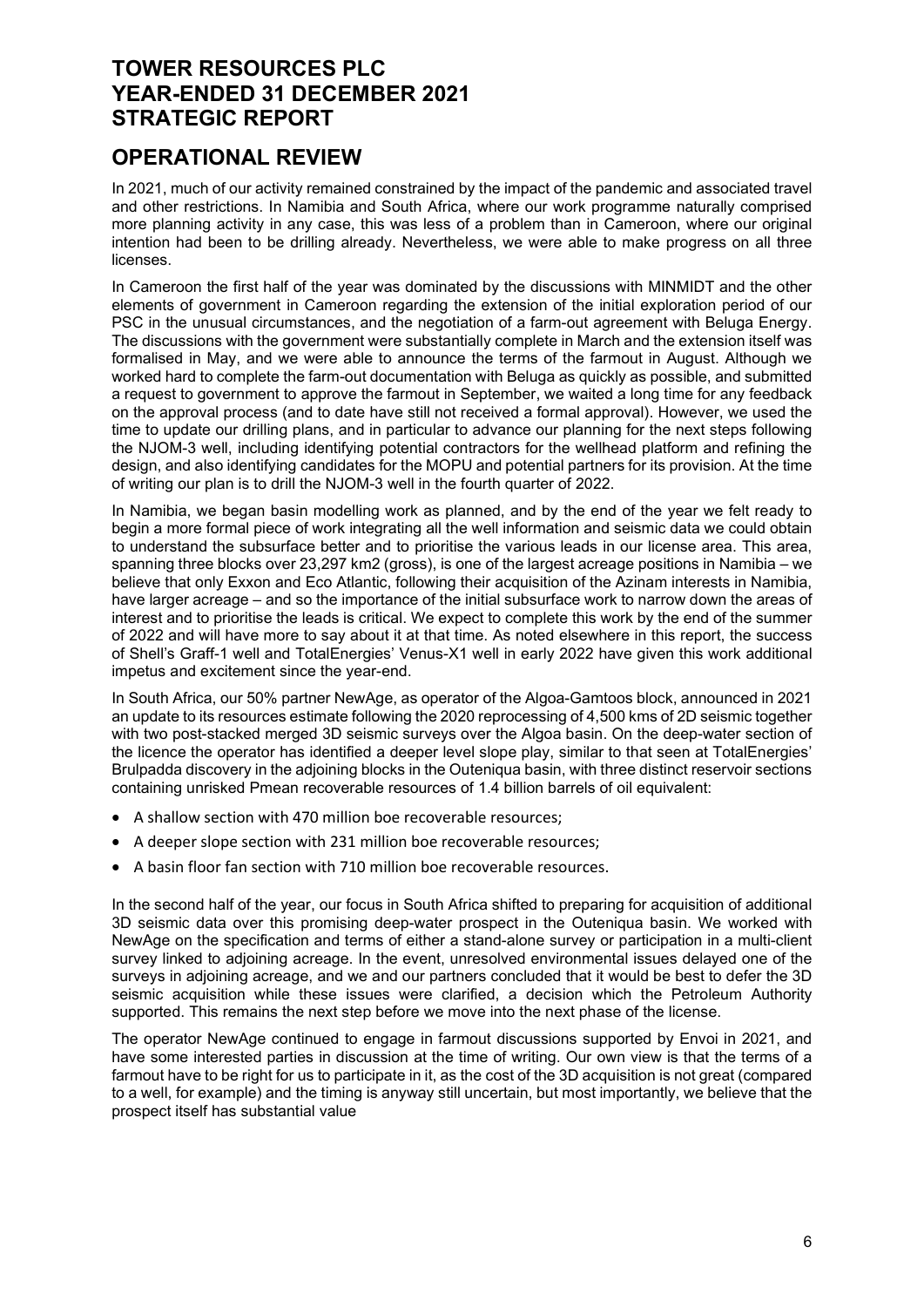### FINANCIAL REVIEW

#### Selected financial data

|                                                  | 2021              | 2020        |
|--------------------------------------------------|-------------------|-------------|
| Profit / (loss) after tax $(\$)$                 | 47,299            | (1,360,736) |
| Net cash investment in oil and gas assets $(\$)$ | 1,700,189         | 2,764,386   |
| Year-end cash (\$)                               | 10,227            | 10,054      |
| Year-end share price (p)                         | 0.34 <sub>p</sub> | 0.35p       |

### **Highlights**

- In Cameroon, the Group's exploration and evaluation expenditure on the Thali PSC amounted to \$1.3 million (2020: \$2.2 million). Extension of the First Exploration Period of the PSC to 11 May 2022 was granted (and subsequently extended further, see Post-reporting period events)
- In Cameroon, the Group also negotiated a farm-out agreement in respect of the Thali PSC, however the agreement has not to date been approved by the Government of Cameroon
- In South Africa, operator NewAge completed interpretation of the reprocessing of 4,500 line kms of 2D seismic data on behalf of the joint venture. The data set incorporated both existing JV data and further data acquired from the Petroleum Authority of South Africa ("PASA") including lines from the Brulpadda discovery across the Outeniqua basin to the JV license area at Algoa-Gamtoos. This resulted in a greatly improved picture of the leads and prospects in the license area, and in particular of the Deepwater Slope and Basin Floor Fan leads in the Outeniqua basin section, analagous to the Brulpadda discovery, and comprising some 1,411 million boe of pMean recoverable resources (unrisked)
- In Namibia the Group began basin modelling work as envisaged in the license work plan
- The Company received a favourable ruling on the UK from the Upper Tribunal ("UTTC") supporting the previous (2019) favourable ruling from the First Tier Tax Tribunal ("FTT") in respect of the Group's UK VAT position
- Administrative costs net of share-based payment charges of \$762k (2020: \$508k) include legal fees incurred totalling \$263k (2020: \$56k)
- Cash balance at year-end of \$10k (2020: \$10k)

### Post-reporting period events

14 January 2022: Placing for cash to raise £1.5 million via a subscription of 576,923,077 new ordinary shares of 0.001p each at a price of 0.26 pence per share, a discount of 29% to the closing share price on 13 January 2022.

7 February 2022: The Company noted the announcements by the National Petroleum Corporation of Namibia ("Namcor"), and also operator Shell Namibia Upstream B.V. ("Shell"), and partner QatarEnergy, confirming that the Graff-1 well on PEL 39 has made a discovery in both its primary and secondary targets, and proved a working petroleum system for light oil in the Orange Basin, offshore Namibia. The Company provided an analysis of the implications of this successful well for the prospectivity of other operators' acreage in Namibia, including its own, and observed that Tower's net acreage position of 18,637 km2 is believed to be the third largest net acreage position in the Namibian offshore, after Exxon and Eco Atlantic Oil & Gas (following Eco's acquisition of Azinam's Namibian acreage).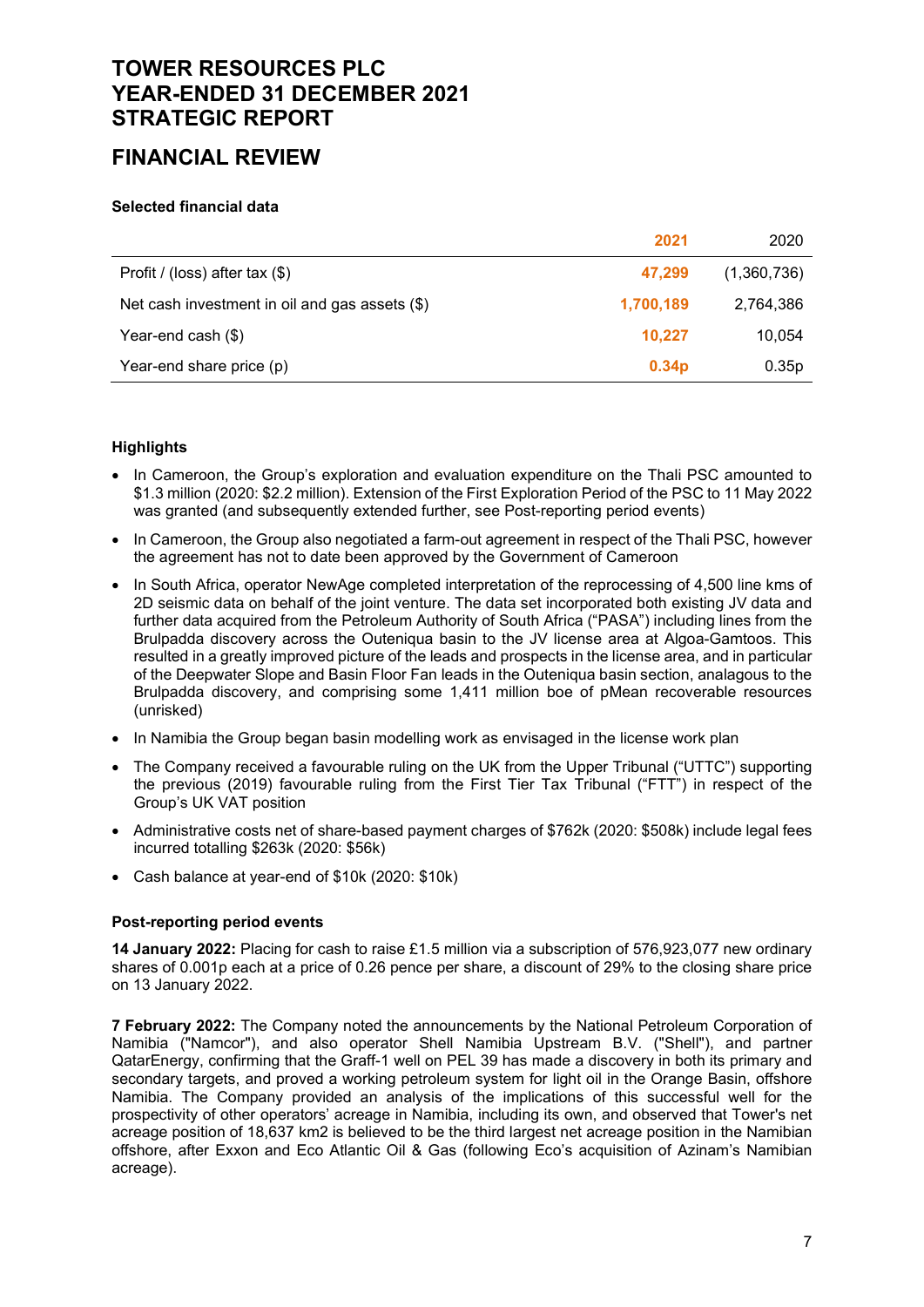1 April 2022: Issue of warrants in lieu of £30,000 (in aggregate) of Directors fees and a further £7,500 employment costs, to conserve the Company's working capital. The warrants are exercisable at a strike price of 0.2625 pence ("Warrants"), which is just above the placing announced on 14 January 2022 and equal to the closing share price of 0.2625 pence per share on 31 March 2022. The Warrants are exercisable for a period of 5 years from the date of issue.

9 May 2022: The Company was notified by the Government of Cameroon of a further extension of the First Exploration Period of the Thali PSC to 11 May 2023. The Company also announced that it was negotiating an LOI with Shelf Drilling for Shelf's Trident VIII jack-up drilling rig to drill the NJOM-3 well on the Thali block in the fourth quarter of 2022. The Company also announced that it had not yet received the approval of its 2021 farmout agreement, and intended not to continue to seek approval of that farmout in its current form, due to the Company's belief that better financing alternatives were now available.

### Profit/(loss) for year

The 2021 profit totalled \$47k (2020: loss \$1.4 million) and includes the following items:

|                                                                   | 2021<br>\$ | <b>Variance</b> | 2020<br>\$  |
|-------------------------------------------------------------------|------------|-----------------|-------------|
| Administrative expenses                                           | (762, 629) | (254, 152)      | (508, 477)  |
| VAT provision                                                     | 1,480,683  | 1,655,435       | (174, 752)  |
| Share-based payment charges included within staff<br>costs        | (475, 780) | (239, 483)      | (236, 297)  |
| Share-based payment charges included within<br>professional costs | (67, 364)  | (46, 732)       | (20, 632)   |
| Share-based payment charges included within finance<br>costs      | $\sim$     | 263,613         | (263, 613)  |
| Foreign exchange (loss) / gain                                    | 21,637     | 11,836          | 9,801       |
| Finance expense                                                   | (149, 248) | 17,518          | (166, 766)  |
| Profit for the year after taxation                                | 47,299     | 1,408,035       | (1,360,736) |

During the year the company raised \$3.4 million (2020: \$1.0 million) in equity net of fees and commissions and repaid debt of \$1.3 million to Shard Merchant Capital Ltd and Pegasus Petroleum Limited (2020: debt draw down \$562k).

Administrative expenses (excluding share-based payments) have increased by \$254k to \$763k (2020: 508k) due to the costs incurred in a (successful) commercial litigation and the Company's litigation with HMRC concerning its VAT position, together totalling \$263k (2020: \$56k).

Operationally, 2021 has seen progress across the portfolio of Group assets. The Group has pushed forwards with these projects where it reasonably could, and where there have been limitations placed upon activities through external circumstances, it has used the time available to undertake desk-based work and has sought to engage early with regulatory authorities to mitigate these impacts.

In Cameroon, the lifting of force majeure and granting of a 1-year extension of the First Exploration Period to May 2022, which has now been further extended to 11 May 2023, is a testament to the collaborative relationship with the Government of Cameroon, which has been fostered by our in-country team led by Honore Mbouombouo Dairou, with support from Jeremy Asher. This latest extension will now allow the company to finalise its funding arrangements and push forwards with the drilling of the NJOM-3 well. The planning, design, engineering and long-lead item procurement for the well, along with the Economic and Social Impact Assessment and Site Survey, have all been completed already. The Company is continuing to explore the optimal funding option for the balance of the expenditure.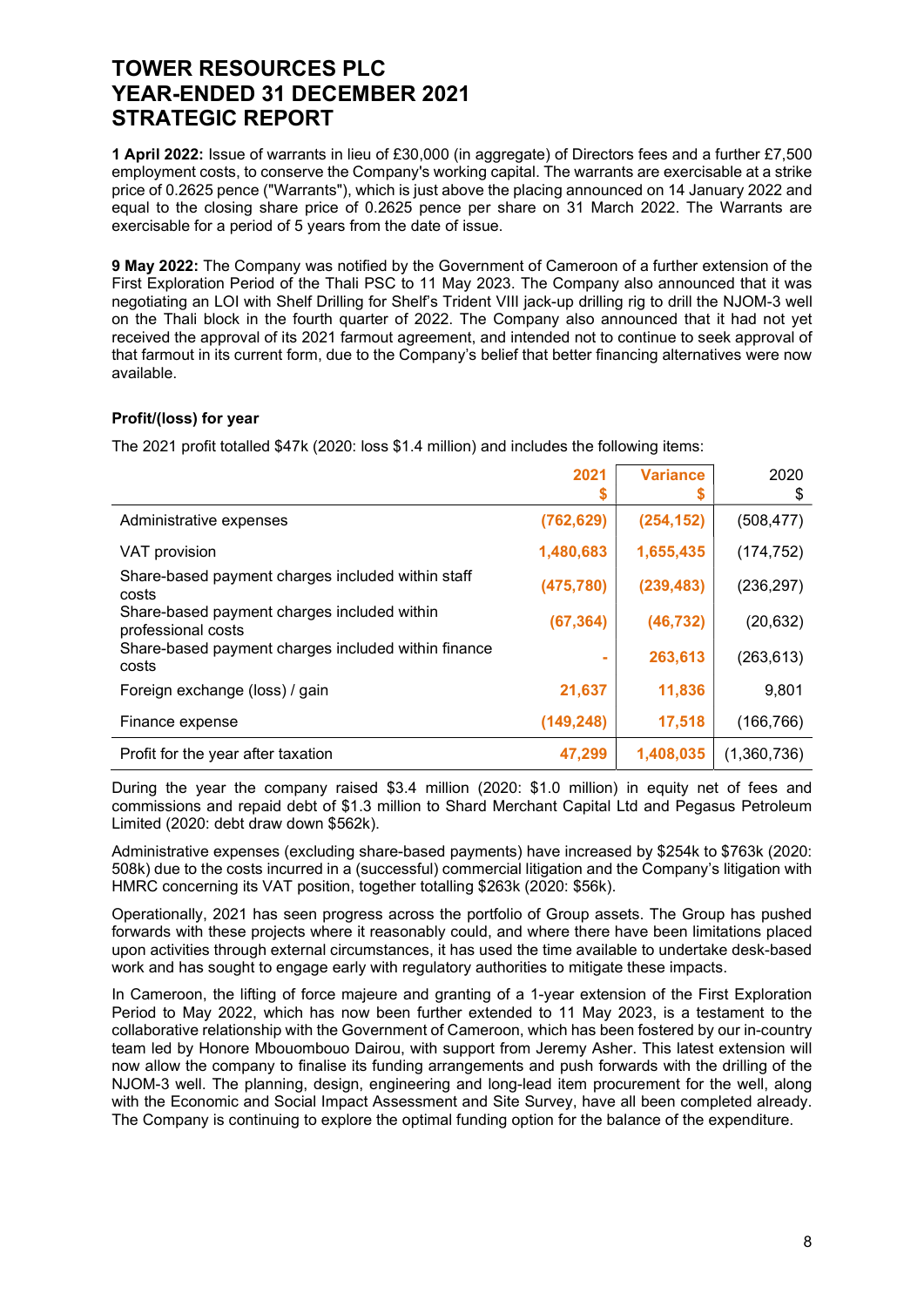In South Africa, the Petroleum Authority of South Africa ("PASA") formally approved the application to enter the second renewal period, submitted by the Operator NewAge Energy Algoa (Pty) Ltd, on 17 November 2020, having confirmed that the first renewal period work programme had been completed to its satisfaction. The second renewal period commits the JV to the acquisition of 700km of 2D seismic acquisition or the acquisition of 300km of 3D seismic. The minimum spend is \$5.0 million in total to the JV and is to be completed by 16 November 2022, representing a commitment to acquire a minimum of 700km 2D or 300km of 3D seismic over the block. Acquiring the additional seismic data in 2022 is now no longer possible, not least because of environmental concerns raised in the fourth quarter of 2021 over Shell's acquisition of seismic data in the adjoining license areas to the East. As a result, the JV partners do not expect to acquire the new 3D seismic data over the block until 2023 at the earliest, the operator has told the Company that PASA accepts this position and merely requires that the seismic acquisition obligation is completed before the JV enters the next renewal period.

In Namibia, where the Group holds an 80% operated interest in offshore blocks 1910A, 1911 and 1912B, work continues towards the first period licence commitments.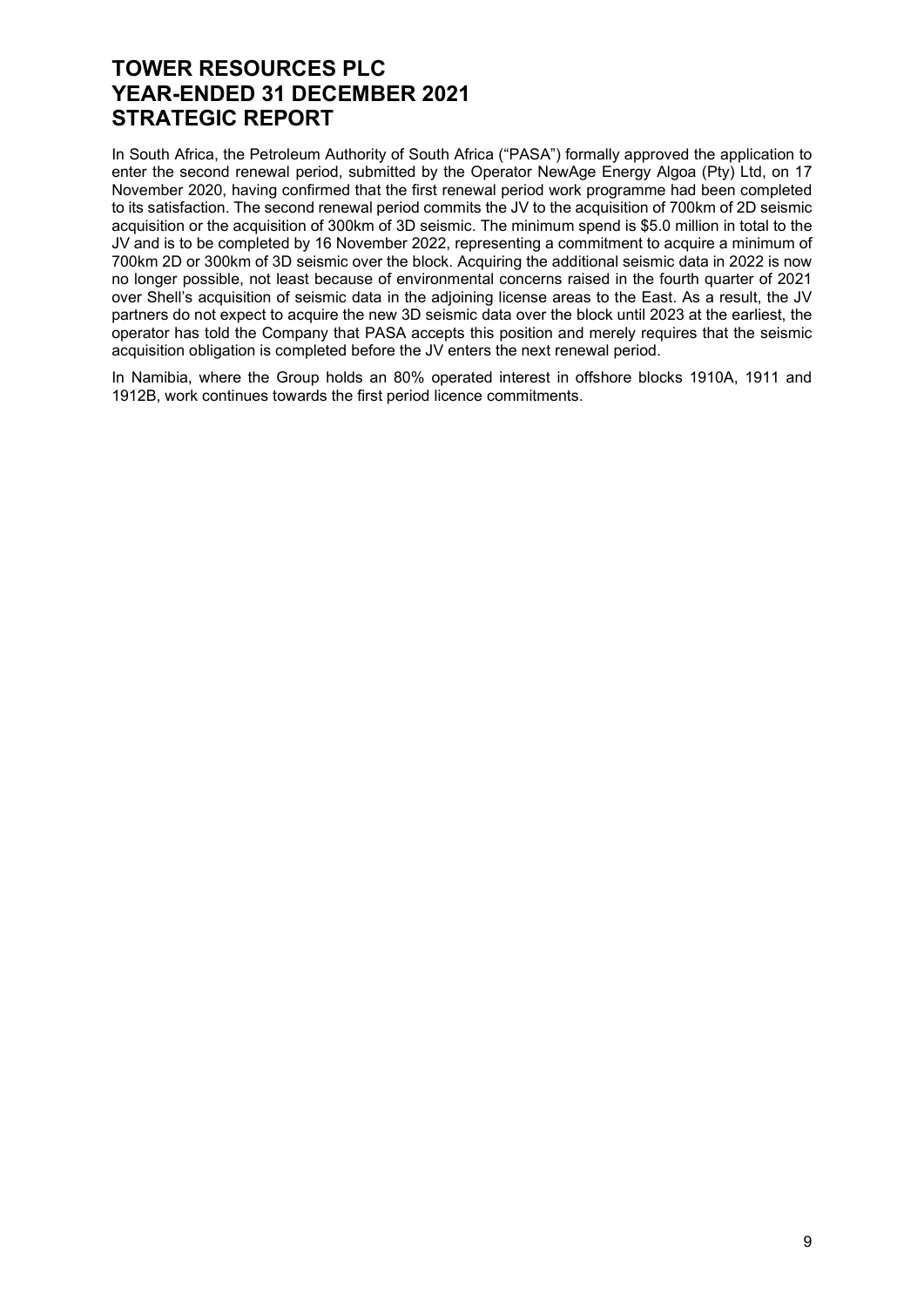### Exploration and evaluation expenditure

The Group invested the following amounts in the exploration for oil and gas during the year:

|              | 2021      | 2020<br>\$ |
|--------------|-----------|------------|
| Cameroon     | 1,314,854 | 2,233,492  |
| Namibia      | 47,880    | 91,338     |
| South Africa | 337,455   | 439,556    |
| Total        | 1,700,189 | 2,764,386  |

At the year-end the Group had capitalised the following amounts within intangible exploration and evaluation assets:

|              | 2021       | 2020<br>S  |
|--------------|------------|------------|
| Cameroon     | 14,337,170 | 13,022,316 |
| South Africa | 14,075,344 | 13,737,889 |
| Namibia      | 367,877    | 319,997    |
| Total        | 28,780,391 | 27,080,202 |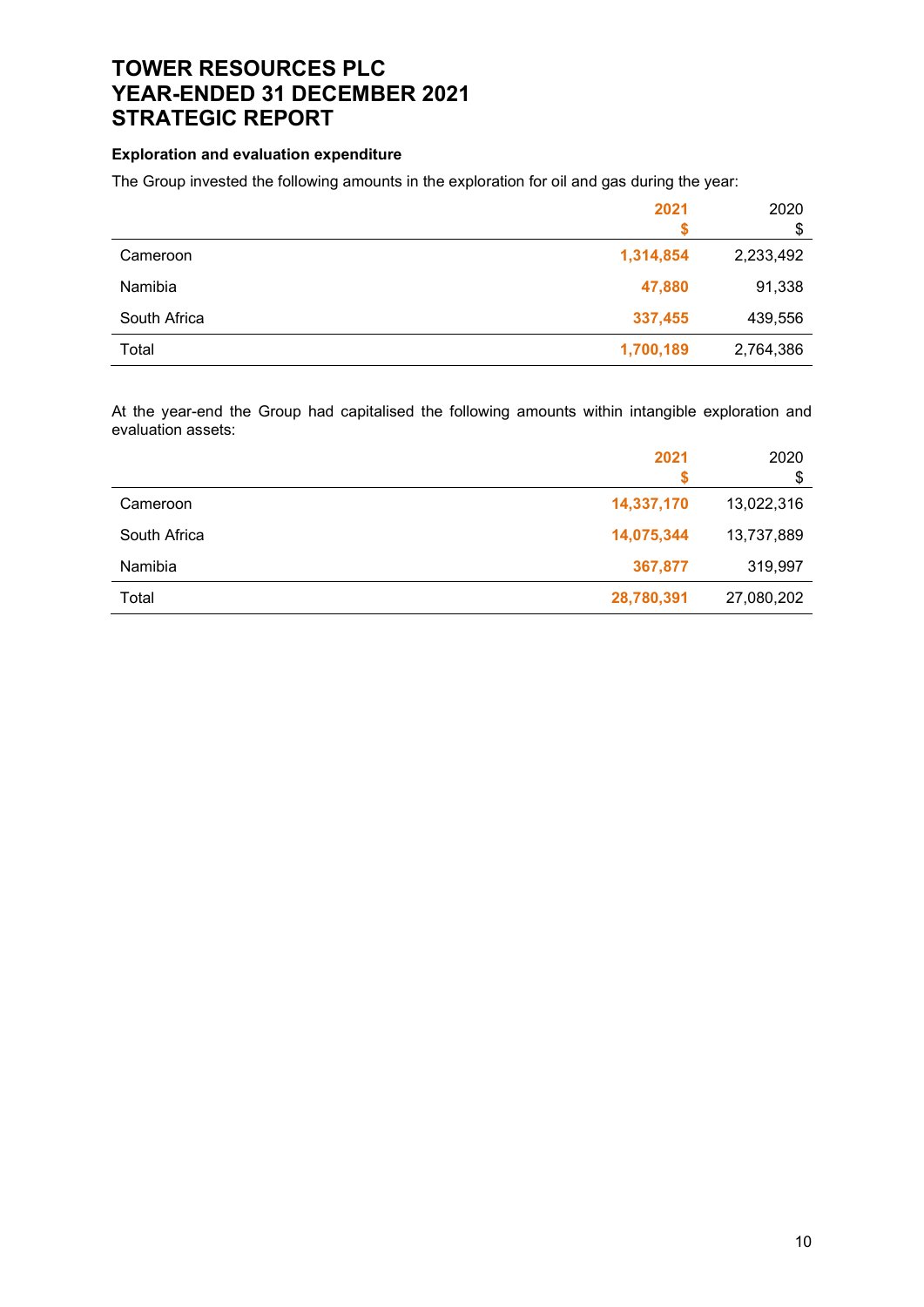### BUSINESS RISKS

#### Principal business risks and uncertainties

The Directors have identified the following current principal risks in relation to the Group's future performance. The relative importance of risks faced by the Group can and is likely to change with progress in the Group's strategy and developments in the external business environment.

- 1. Market volatility and uncertainty over conflict in Ukraine. The war in the Ukraine following the Russian invasion in February 2022 has generated considerable volatility in both capital markets and commodity pricing. The Company periodically relies upon capital markets to raise equity funding and there can be no certainty that sufficient funds can be raised where there are extraneous downward pressures on the Company's share price (see item 4 below). The pricing of hydrocarbons underpins the recoverable amount of the Company's assets and the ready availability of drilling rigs and associated support infrastructure and equipment. Where there is market instability, there remains an increased risk of cost escalations and/or availability shortages which may impact the ability of the Company to complete its planned operations on budget and on time (see item 8 below).
- 2. Impact of Covid-19 pandemic. The travel and other restrictions arising from the Covid-19 pandemic continue to limit somewhat the ability of service providers to mobilise and change out staff, but no longer completely inhibits drilling and testing activity. Although the pandemic constitutes a force majeure and has also prompted most governments and companies to work together cooperatively to accommodate such delays, there is presently no certainty that normal operations can resume, or that they can continue without further curtailment. The pandemic has also had a substantial impact on near-term oil demand, and it is not certain how long this will persist, but the resulting impact on oil price volatility is discussed below. The pandemic also creates risks to company personnel, despite restrictions on travel, which the Group has mitigated by maximizing use of video conferencing, vaccination and quarantining, but the pandemic may have future effects that we cannot presently anticipate.
- 3. Oil price and gas price / foreign exchange volatility. The carrying value of the Group's assets is underpinned by current and future oil prices, particularly in higher-cost exploration environments such as deep-water offshore acreage. Although higher oil prices might improve the valuation of assets, they can only increase cash flow to the extent there is current production, and they may also be accompanied by higher costs for fuel and services (and vice versa). Volatility in oil and gas price markets makes it more difficult for the Group to accurately value their assets at any given time. The Group is primarily financed in the United Kingdom from the proceeds of shares issued on the AIM in pounds Sterling. The majority of the Group's operational expenditure is denominated in US Dollars and currency fluctuations may adversely affect the cost of that expenditure.
- 4. Restrictions in capital markets impacting available financial resource. The Group's assets are not yet developed to a stage where it could secure debt finance against proven reserves and, therefore, it relies upon the ability to raise money at the asset-level or from capital markets to finance its exploration and evaluation activities. Any downturn or closure of capital markets may restrict the amount and price at which the Group can issue new shares, which may in turn impact upon the ambition of its forward exploration programme. The Group will need to complete its agreed farm-out and/or another asset-level transaction within the next nine months, or otherwise raise further funds, in order to meet all of its forward commitments. The Directors believe that there are a number of options available to them either through capital markets, farm-outs or asset disposals with respect to raising these funds. There can, however, be no guarantee that the required funds may be raised or transactions completed within the necessary timeframes.
- 5. Exploration activities within the Group's licences may not result in a commercial discovery. The historic industry average exploration drilling success rate is approximately one success for every five wells. There is no certainty of success from the existing portfolio. Tower mitigates the risk through the experience and expertise of the Group's specialists, the application of appropriate technology, by farm-outs to other industry participants and the selection of prospective exploration assets.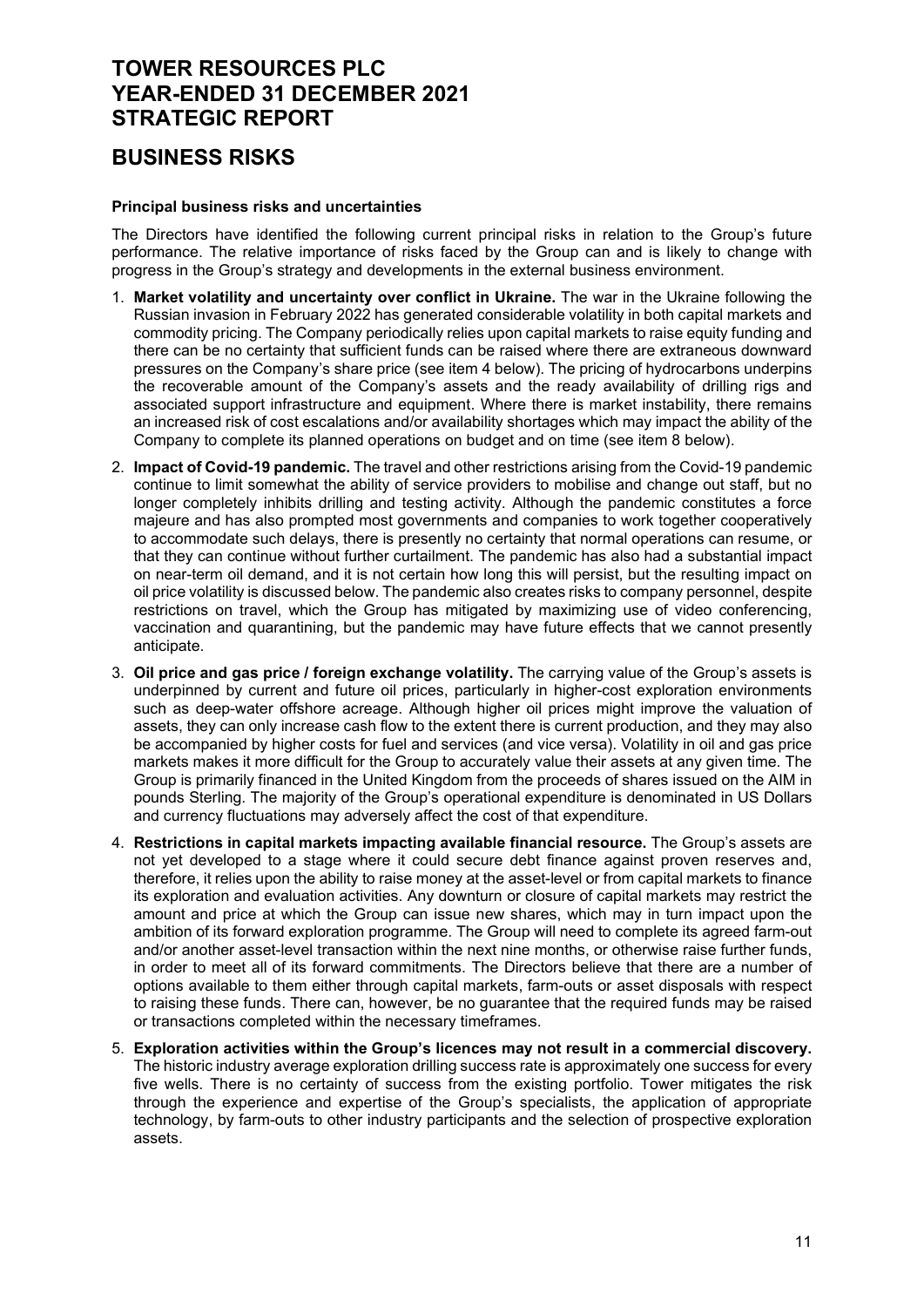- 6. Tower does not operate all of the Group's licences where exploration drilling is anticipated as the next operational activity. The Group is often dependent on other operators for the performance of activities and will be largely unable to direct, control or influence the activities and costs of the operators. By farming-out prior to drilling activities, the Group has and intends to reduce its cost exposure and transfer operatorship to other, normally larger and more experienced, operators for drilling activities, with a consequent increase in the Group's dependence on other operators for the performance of these activities.
- 7. Some of the Group's assets are located in countries where the medium-long term political and fiscal stability is uncertain. Country risk is mitigated by monitoring the political, regulatory, and security environment within the countries in which Tower holds assets, engaging in constructive discussions where and when appropriate, and introducing third-party expertise if this may assist in the resolution of issues affecting the Group's assets. The Group seeks to acquire additional assets for the exploration portfolio, which may assist in diversifying country risk. The countries in which the Group currently have direct interests (Cameroon, South Africa, Namibia and Zambia) are considered to be medium-low risk by the Board of Directors. The Group's royalty interests in SADR, however, are currently affected by a country-specific situation. SADR is the democratically elected government of the territory known as Western Sahara, which lies to the south of Morocco and is recognised by the United Nations as a non-self-governing territory. The sovereignty of the territory remains in dispute, and until this is resolved there is little that can be done to advance the exploration of these blocks.
- 8. Cost escalation and budget overruns. The Group closely monitors actual performance against pre-approved work programmes and budgets, however, given the nature and inherent risks involved in the exploration for oil and gas, operational cost overruns and cost escalation with respect to supply constrained services can quickly become material. The Group seeks to mitigate these factors by farming-down material commitments wherever possible and in carefully selecting reputable jointventure partners. Where the Group cannot farm-down a material interest before committing to expenditures, it will undertake a tendering process with a view to selecting the contractor with a suitable track record and credentials for the proposed work.
- 9. Attracting and retaining experienced and skilled individuals. The Group considers its investment in skilled and competent human capital to be the key to delivering material future success for shareholders and has adopted a proportionate remuneration strategy, in accordance with industry best practice, that the Remuneration Committee consider sufficient to attract and retain key talent.

The Directors regularly review these and other risks using information obtained or developed from external and internal sources and will take actions as appropriate to mitigate these risks. Effective risk mitigation may be critical to Tower in achieving its strategic objectives and protecting its assets, personnel and reputation.

Jeremy Asher Chairman and Chief Executive 30 May 2022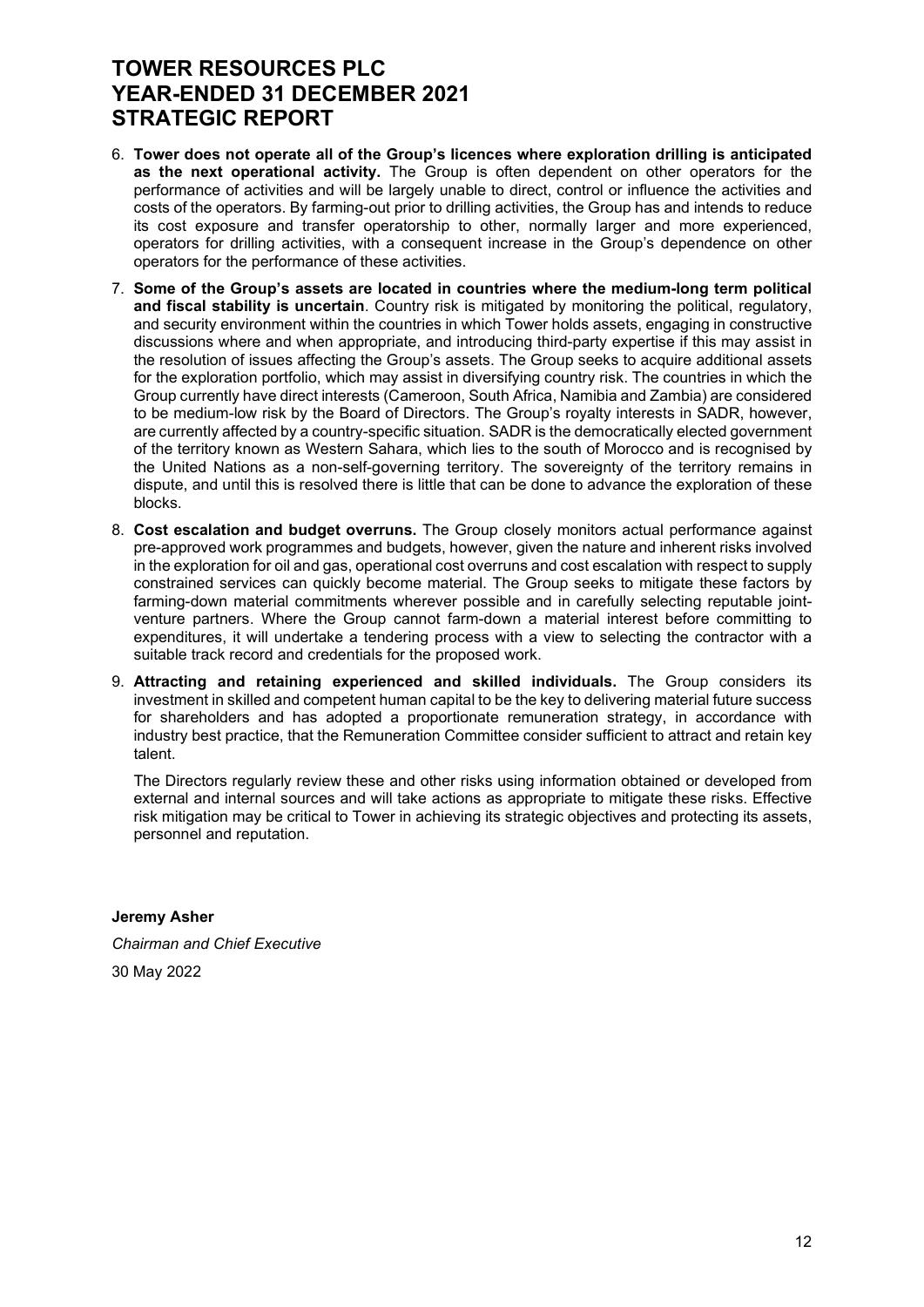### BOARD OF DIRECTORS

### Jeremy Asher BSc (Econ), MBA, MEI – Chairman and Chief Executive Officer

Jeremy, aged 63, in addition to his role in Tower, is Chairman of Agile Energy Limited, a privately held energy investment company, Senior Independent Director at Block Energy Limited, an AIM-listed exploration and production company with operations in the Republic of Georgia, and until November 2018 was a Director of Pacific Drilling SA, where he chaired the Remuneration Committee and was a member of the Restructuring Committee. He has also served as Deputy Chairman of LSE-listed Gulf Keystone Petroleum Ltd (until June 2014) and TASE-listed Oil Refineries Ltd (until December 2014). Following several years as a management consultant, he ran the global oil products trading business at Glencore AG and then acquired, developed and sold the 275,000 b/d Beta oil refinery at Wilhelmshaven in Germany. Between 1998 and 2001 he was CEO of PA Consulting Group, and since that time has been an investor and Director in various public and private companies.

#### Dr Mark Enfield BSc (Hons), PhD - Independent Non-Executive Director

Mark, aged 62, is a geoscientist with more than 30 years' experience and a doctorate in structural geology from Royal School of Mines, Imperial College, London, and has been an advisor to the Company's board since 2013. He is CEO of Geoscience and a director at EPI Group. After an early career in international exploration plus development projects in the Gulf of Mexico working for a large US independent operator, Mark founded P.D.F. Ltd in 1994, a highly successful E&P consultancy that developed the 'Outsourced E&P Department™ (OExD ®)', partnering with oil and gas companies to provide a ready-made, full spectrum, subsurface geoscience function to support their operations. PDF was acquired by the larger international energy consultancy EPI Group in 2016 and now continues as the Geoscience Department within EPI, which Mark continues to lead. Mark also founded TerraMod Ltd, a specialist basin modelling and oil generation/migration software and consultancy provider to the exploration sector. He founded the PDF Fellowship (for collaborative research within the oil and gas industry), based at Plymouth University in 2005 and remains an active collaborator with this and other institutions. Mark is chair of the Remuneration Committee.

#### Paula Brancato MBA, FINRA, CFA - Independent Non-Executive Director

Paula, aged 64, is an investment advisor with Barnum Financial Group in New York, where she works with clients and also in new venture and market development. Paula holds an MBA from Harvard Business School and FINRA qualifications in the US as both a broker and investment advisor, as well as being a member of the CFA Society New York. Paula is chair of the Audit Committee.

#### Application of QCA Code and s.172 principles

Throughout the year-ended 31 December 2021 the Board has sought to comply with the provisions of the QCA Code ("the Code"). The Company's Corporate Governance Statement is available on the Company's website and explains how the 10 Principles of the QCA Code are applied by the Company and where it departs from the QCA Code, an explanation of the reasons for doing so is provided.

A director of a company must act in a way he considers, in good faith, would be most likely to promote the success of the company for the benefit of its members as a whole, and in doing so have regard (amongst other matters) to the following factors:

- The likely consequences of any decision in the long term;
- The interests of the company's employees;
- The need to foster the company's business relationships with suppliers, customers and others;
- The impact of the company's operations on the community and the environment;
- The desirability of the company maintaining a reputation for high standards of business conduct; and
- The need to act fairly between members of the Company.

The Board has regard to the provisions of s.172 of the Companies Act 2006 in carrying out their duties and have regard to the matters set out in s.172 (a) – (f) in the decisions taken during the year ended 31 December 2021.

Further details are also provided below.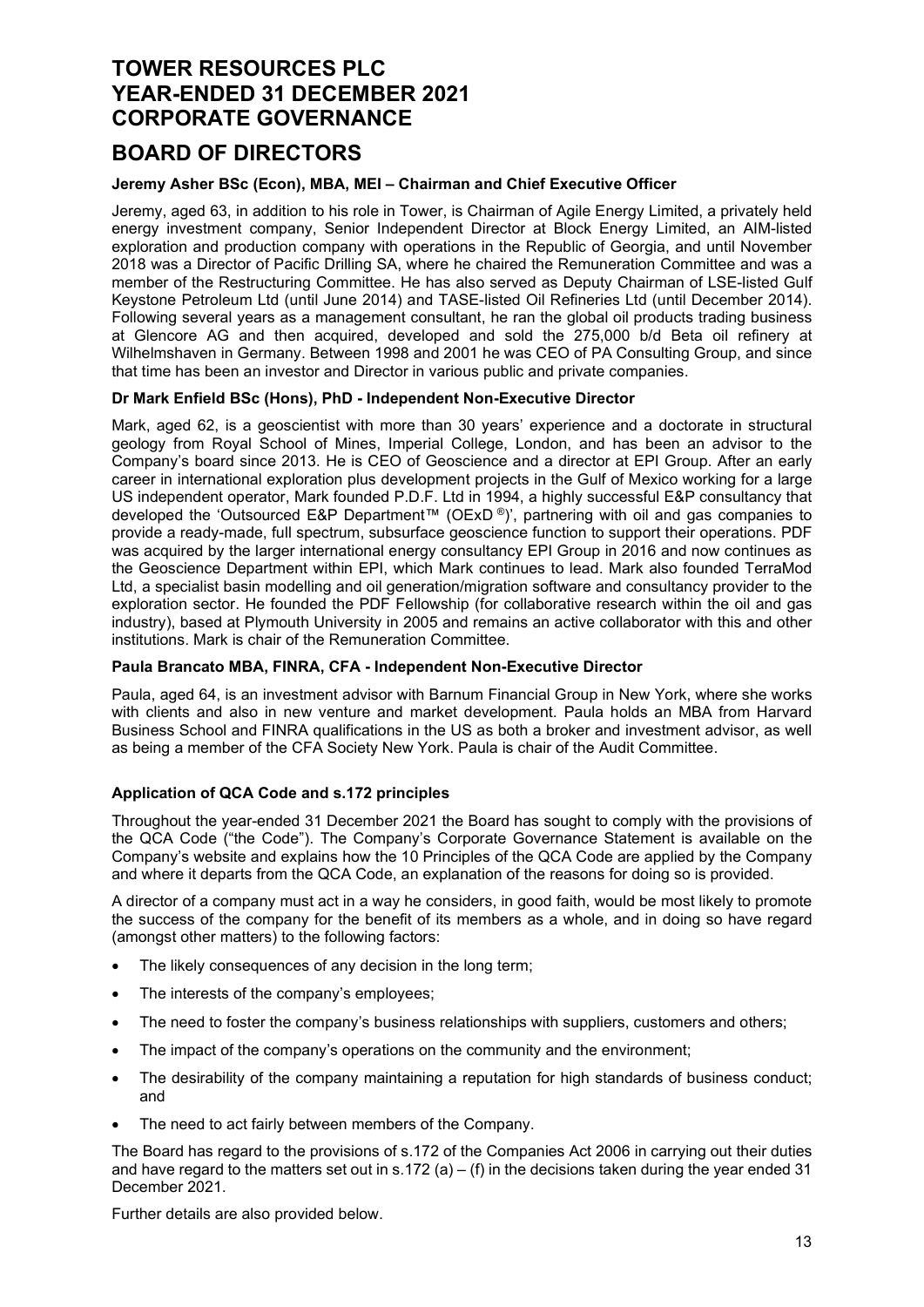#### Board composition, operation and independence

The Board currently comprises the Chairman/Chief Executive Officer, and two independent nonexecutive Directors. Each of the Board members have substantial knowledge of the oil and gas industry combined with general business and financial skills and bring independent judgement to bear on issues of strategy, performance, resources, key appointments and standards. The Board meets regularly throughout the year and all the necessary information is supplied to the Directors on a timely basis to enable them to discharge their duties effectively.

The Board is responsible to the Shareholders for the proper management of the Company. A Statement of Directors' Responsibilities in respect of the Financial Statements is set out at the end of the Directors' Report.

The Board has a formal schedule of matters specifically reserved for its decision. These include strategic planning, business acquisitions or disposals, authorisation of major capital expenditure and material contractual arrangements, changes to the Group's capital structure, setting policies for the conduct of business, approval of budgets, remuneration policy of Directors and senior management, and taking on debt and approval of Financial Statements. Other matters are delegated to the Committees of the Board and executive Directors, supported by policies for reporting to the Board.

The Group maintains Directors' and Officers' liability insurance cover, the level of which is reviewed annually, and provides the Directors with indemnity.

#### Board meetings and attendance

The following table summarises the number of Board and committee meetings held during the year and the attendance record of the individual Directors:

|                                              | <b>Board</b>    | <b>Audit</b>     | <b>Remuneration</b> |
|----------------------------------------------|-----------------|------------------|---------------------|
|                                              | <b>Meetings</b> | <b>Committee</b> | <b>Committee</b>    |
| Number of meetings in year                   | 10              | з                |                     |
| Jeremy Asher                                 | 10              | $1-$             |                     |
| Paula Brancato (appointed 30 September 2020) | 10              | 3                |                     |
| Mark Enfield (appointed 1 December 2020)     | 9               | 3                |                     |

<sup>1</sup> not a committee member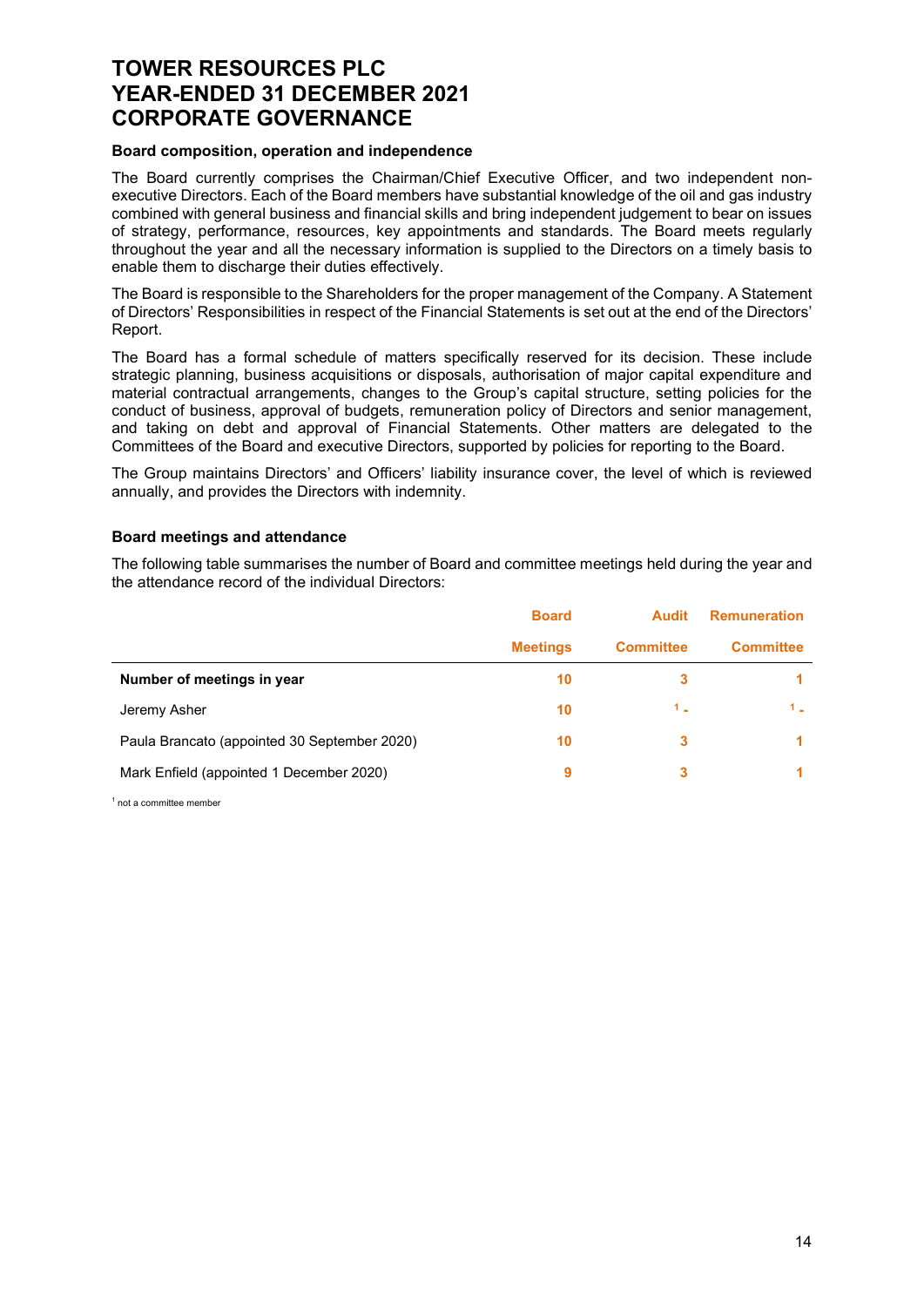### AUDIT COMMITTEE REPORT

An important part of the role of the Audit Committee is its responsibility for reviewing the effectiveness of the Group's financial reporting, internal control policies, and procedures for the identification, assessment and reporting of risk. The Committee devotes significant time to their review and further information on the risk management and internal control systems is provided within the Strategic Report.

A key governance requirement of the Group's financial statements is for the report and accounts to be fair, balanced and understandable. The co-ordination and review of the Group-wide input into the Annual Report and Accounts is a sizeable exercise performed within an exacting time-frame. It runs alongside the formal audit process undertaken by external Auditors and is designed to arrive at a position where initially the Audit Committee, and then the Board, is satisfied with the overall fairness, balance and clarity of the document is underpinned by the following:

- detailed guidance issued to contributors at operational levels;
- a verification process dealing with the factual content of the reports;
- thorough review undertaken at different levels that aim to ensure consistency and overall balance; and
- comprehensive review by the senior management team.

An essential part of the integrity of the financial statements are the key assumptions and estimates or judgments that have to be made. The Committee reviews key judgments prior to publication of the financial statements at the full and half year, as well as considering significant issues throughout the year. In particular, this includes reviewing any materially subjective assumptions within the Group's activities to enable an appropriate determination of asset valuation and provisioning. The Committee reviewed and was satisfied that the judgments exercised by management on material items contained within the Annual Report were reasonable.

The Committee also considered management's assessment of going concern with respect to the Group's cash position and its commitments for the next 12 months. In this respect, the Committee refers to the Going concern section in the Directors' Report.

The Audit Committee has considered the Group's internal control and risk management policies and systems, their effectiveness and the requirements for an internal audit function in the context of the Group's overall risk management system. The Committee is satisfied that the Group does not currently require an internal audit function.

The Committee has recommended to the Board that shareholders support the re-appointment of the Auditors at the 2022 AGM.

Paula Brancato Chair of the Audit Committee 30 May 2022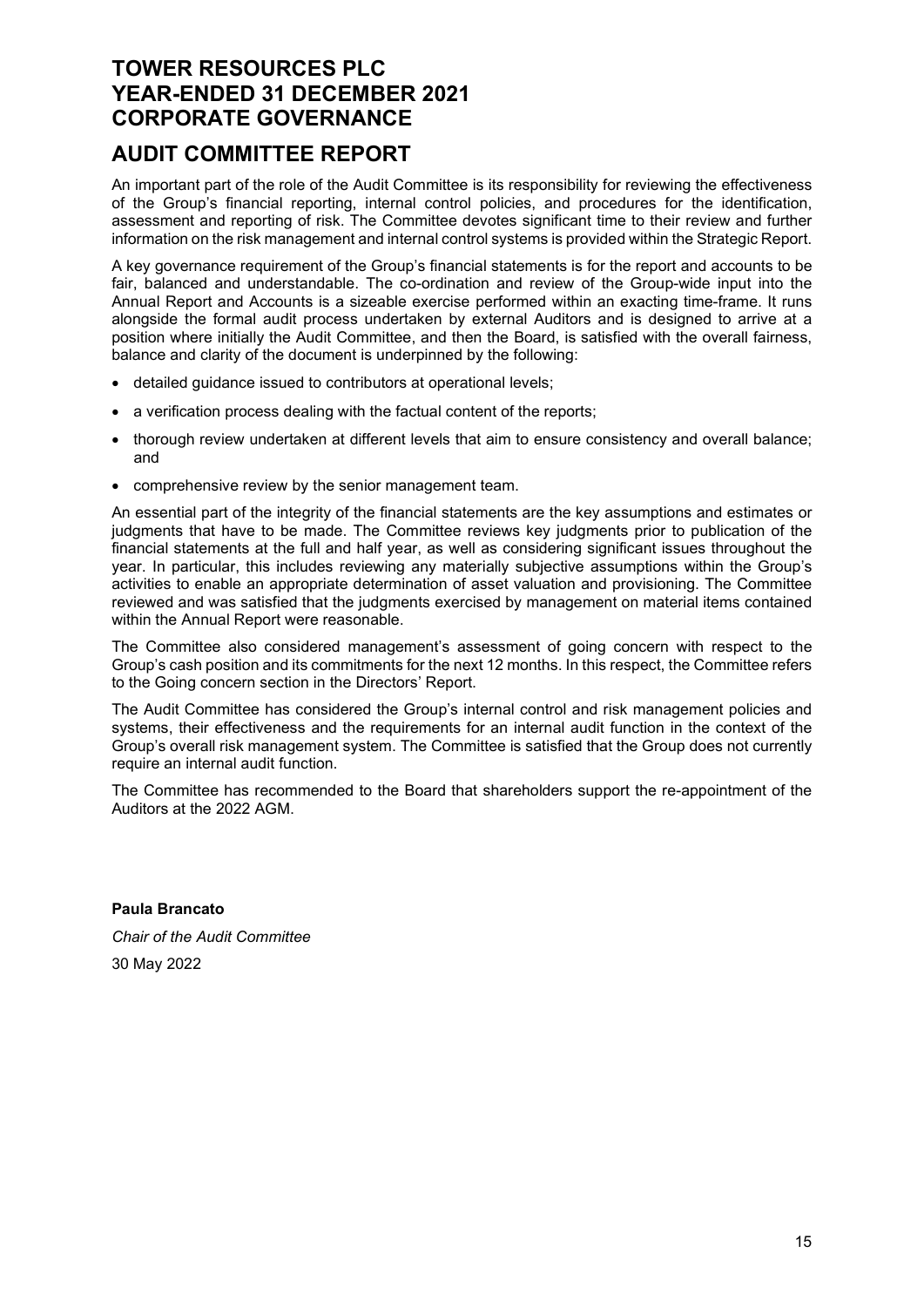### Audit Committee Members

This Committee comprises:

- Paula Brancato (Chair)
- Mark Enfield

#### Summary of responsibilities of Audit Committee

- Reviewing the effectiveness of the Group's financial reporting, internal control policies and procedures for the identification, assessment and reporting of risk;
- monitoring the integrity of the Group's financial statements;
- monitoring the effectiveness of the internal control environment;
- making recommendations to the Board on the appointment of the Auditors;
- agreeing the scope of the Auditors' annual audit programme and reviewing the output;
- keeping the relationship with the Auditors under review;
- assessing the effectiveness of the audit process; and
- developing and implementing policy on the engagement of the Auditors to supply non-audit services.

The external Auditors have unrestricted access to the Chairman of the Audit Committee. Audit Committee meetings are also attended by the external Auditor where appropriate and, by invitation, the Chairman/Chief Executive Officer, any other Directors and senior management.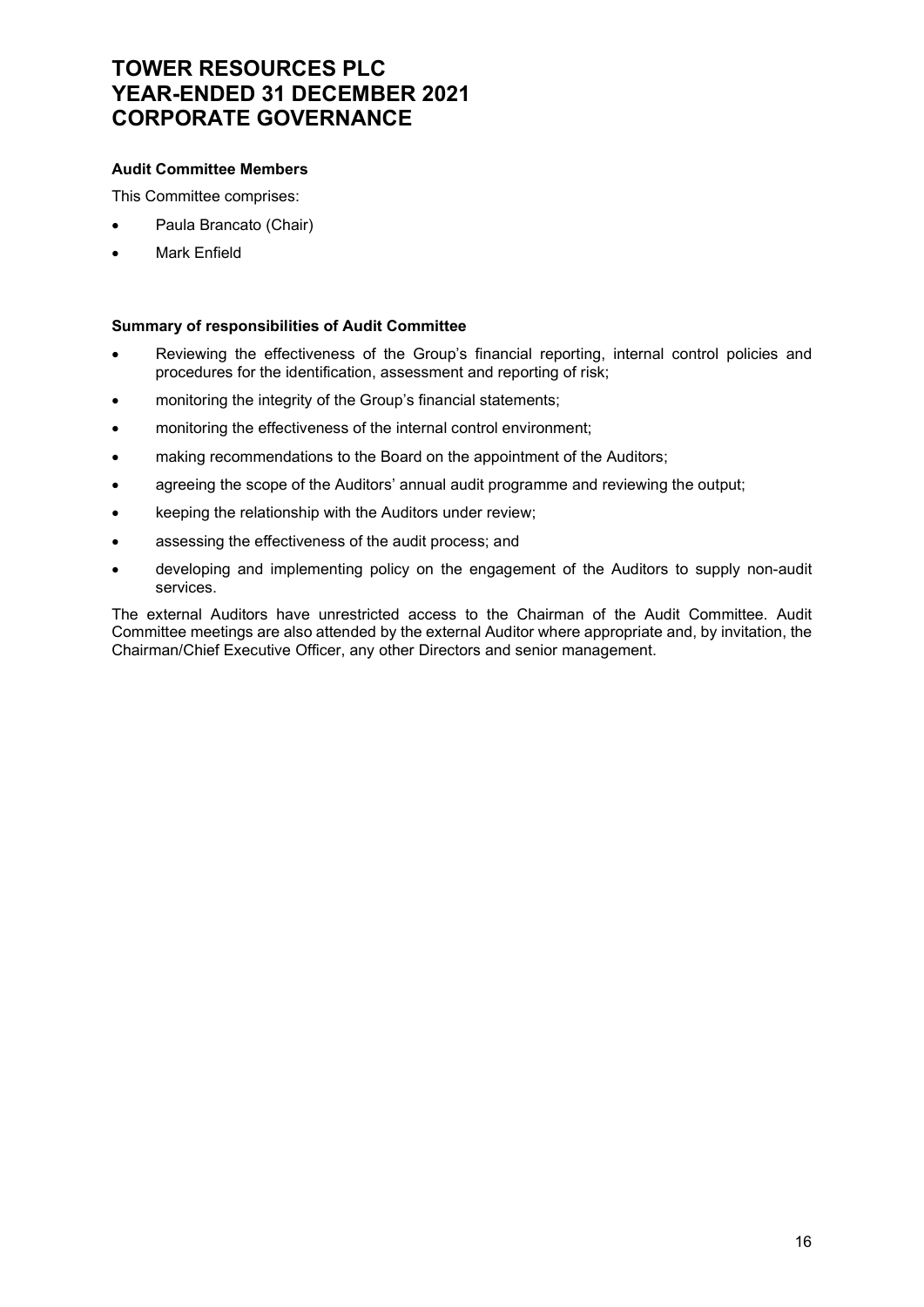# REMUNERATION COMMITTEE REPORT

The Remuneration Committee ("Committee") convened once during the year and has been engaged on all matters of corporate remuneration. Over the past year, the Committee has considered the following matters:

- CEO compensation including base compensation, bonus and equity incentives;
- Related party transactions with regard to Pegasus Petroleum Limited and share-based payment awards during the year; and
- Director remuneration.

In order to conserve the Company's working capital, it was decided that Directors would take their remuneration in warrants in 2021, and also in 2022 until otherwise agreed.

Directors and certain consultants are only eligible to participate in the Group bonus or equity incentive schemes at the absolute discretion of the Board, with recommendations from the Remuneration Committee. Annual bonuses are capped as follows:

- Executive Directors: one times basic salary;
- Senior managers: nine months basic salary; and
- Selected other employees: six months basic salary.

The Committee, when reviewing base salaries, consider matters of retention, motivation, the economic climate, and the challenges facing the business and the wider sector; they also consider appropriate industry benchmarks. The annual remuneration for the Directors is noted in the Directors' report.

### Mark Enfield

Chairman, Remuneration Committee

30 May 2022

### Remuneration Committee Members

This Committee comprises:

- Mark Enfield (Chairman)
- Paula Brancato

#### Summary of responsibilities of Remuneration Committee

- Agreeing a policy for the remuneration of the Chairman, executive Directors, non-executive Directors and other senior executives;
- Within the agreed policy, determining individual remuneration packages for the Chairman, executive Directors, non-executive Directors and other senior executives;
- Agreeing the policy on terms and conditions to be included in service agreements for the Chairman, executive Directors, non-executive Directors and other senior executives, including termination payments and compensation commitments, where applicable; and
- Approving any employee incentive schemes and the performance conditions to be used for such schemes including share performance targets.

# NOMINATIONS COMMITTEE

The Board does not feel that, at this time, the establishment of a formal Nominations Committee is merited given its current composition. The Board will continue to evaluate the requirement for a formal standing Nominations Committee on a periodic basis.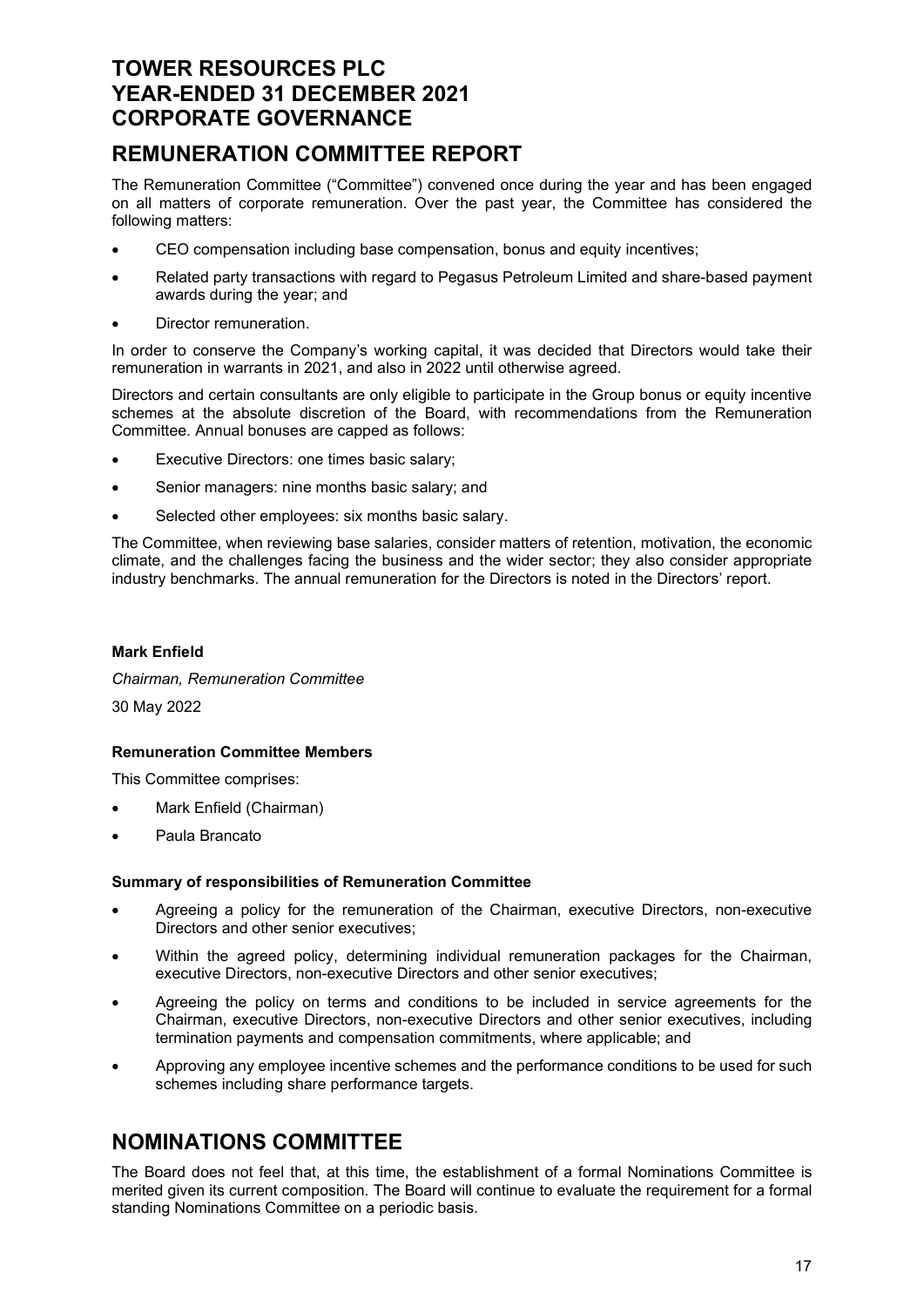### QCA CODE

The Board recognises that good standards of corporate governance help the Company to achieve its strategic goals and is vital for the success of the Company. The Company adopts proper standards of corporate governance and follows the principles of best practice set out in the Quoted Companies Alliance Governance Code (2018) (the 'QCA Code'), as far as is appropriate for the size and nature of the Company and the Group. Further details in respect of the Company's application of the principles from the QCA Code can be found at https://www.towerresources.co.uk/about-us/corporategovernance/the-code/ on the Company's website.

### Business Model and Strategy

Tower Resources is focused on building a production-led, African-based, conventional oil & gas group, which intends to have a balanced portfolio ranging from exploration through appraisal to production, primarily through its own origination of opportunities and their organic development, but also via the inorganic route where appropriate acquisition opportunities arise.

The company aims to achieve this through:

- 1. Originating high-potential, entry stage, exploration and appraisal licences with large equity interests (50-100%) that provide the flexibility to farm-out whilst retaining a material exposure in the event of success;
- 2. Holding smaller equity stakes or royalty interests in production or potential production, whether developed internally or acquired; and
- 3. Maintaining the capacity to operate throughout the exploration and appraisal phase of a licence.

Exploration success is transformational in terms of shareholder value creation in the E&P sector, but in the early stages requires funding via partnering with major industry players or shareholder equity; both of which are subject to market conditions. To balance risk across the portfolio, Tower aims to develop oil & gas production thereby providing operational cashflow to fund its early-stage exploration costs.

#### Understanding Shareholder Needs and Expectations

The Board is committed to maintaining good communications with its institutional and private shareholders. The Company provides regular updates on operational matters together with price sensitive information, which is released to the market via the Regulatory News Service (RNS) under the guidance of the Company's nominated advisor, SP Angel Corporate Finance LLP and its joint brokers Turner Pope Investments (TPI) Limited, Panmure Gordon (UK) Limited and ETX Capital. The Company website also allows shareholders and prospective shareholders to register for automatic news alerts for both regulatory announcements and non-regulatory news and is updated regularly.

The Company also regularly presents at a number of well attended oil & gas investor forums, such as the London Oil Capital Conference, as well as other international conferences of note. The corporate presentations from such conferences are made available to investors via the Company website. Tower also subscribes to the Proactive IR platform and periodically records podcasts, which are uploaded to the Company website of industry commentator's interviews with the CEO. The Company does not currently utilise social media as part of its IR strategy, but this may be reviewed in the future should it complement existing IR efforts.

The Company usually encourages all shareholders to attend its Annual General Meeting where they can meet and question the Directors and express ideas or concerns.

#### Stakeholder and Social Responsibility

The Board recognises that the long-term success of Tower and value creation for shareholders depends on good relations with both internal (shareholders and employees) and external stakeholders (advisors, license partners, technical consultants, governments).

The Company maintains a regular dialogue with its external stakeholders, especially the oil & gas ministries of foreign governments where the Company has its operations or licence applications, such as Cameroon, South Africa and Namibia. The Company also works closely with its advisors to ensure it complies with its AIM listing requirements, MAR and FCA disclosures, as well as the social, legal and financial requirements of the countries in which it operates.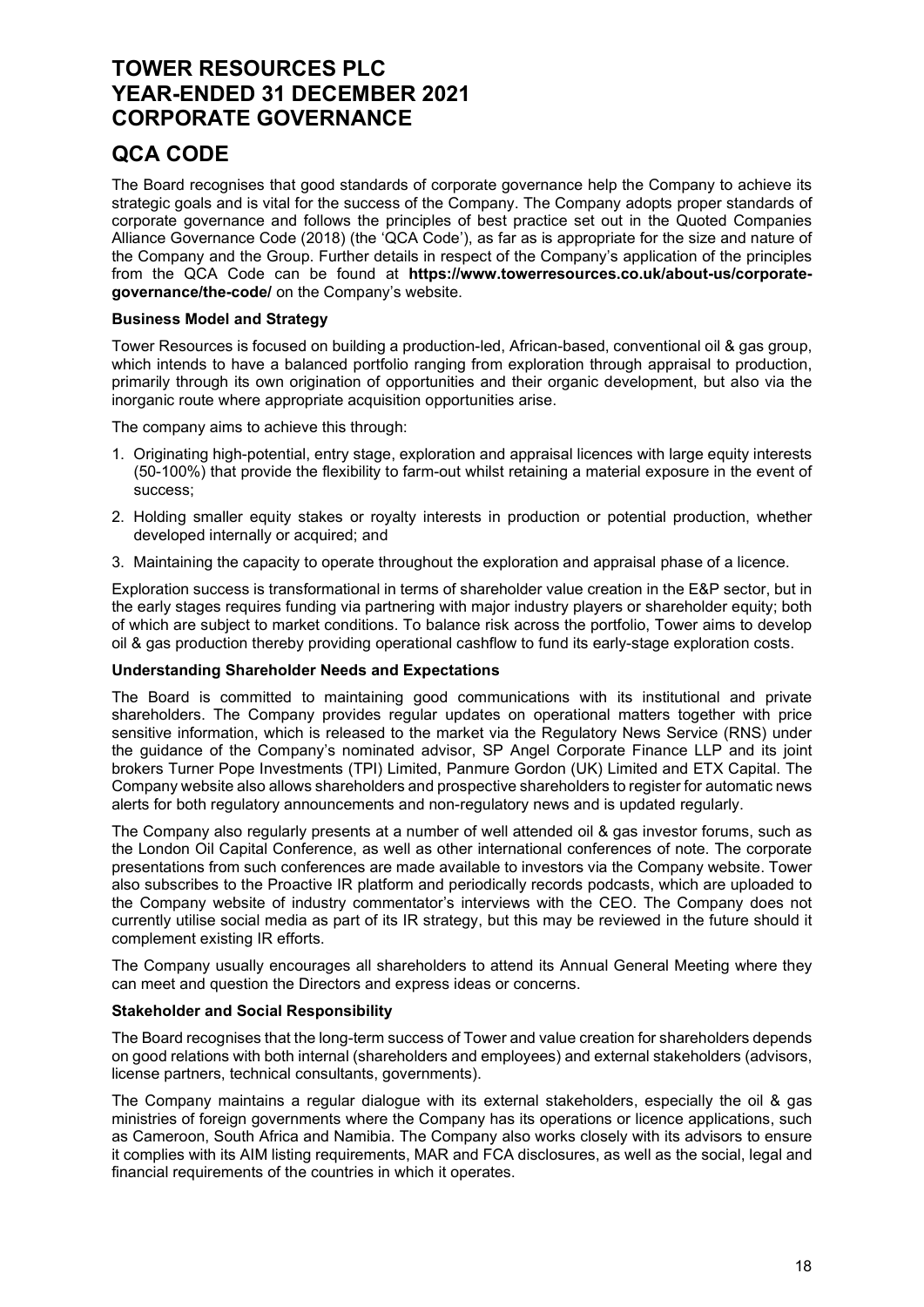#### Health, Safety and Environment (HSE)

Health, Safety and the Environment (HSE) are of paramount importance to the oil & gas industry with the potential for high profile and severe consequences on the rare occasions where strict compliance to HSE has not been maintained or things go wrong.

Tower is committed to excellence and continual improvement in operations and HSE standards throughout its activities. The Company complies with all applicable laws, governmental rules and regulations and other requirements of its host countries and strive to meet the following broad goals:

- Protect the health and safety of its employees, contractors and others who may be affected by its activities;
- Prevent environmental pollution:
- Promote the needs of the local communities; and
- Optimise raw material and energy consumption to minimise waste.

We will achieve this by:

- Strong leadership and clearly defined responsibilities for HSE at all levels of the organisation;
- Setting and reviewing HSE goals and objectives;
- Hiring of competent staff to manage the business:
- Identifying, assessing and managing HSE risks to people and the environment as an integral part of the business;
- Emergency planning to ensure that an emergency can be quickly and efficiently contained;
- Selection of competent contractors and suppliers to support the company;
- Reporting and investigating incidents to ensure appropriate lessons learned;
- Monitoring HSE performance through regular reporting; and
- Periodic audits and management reviews to identify and implement improvements to our HSE systems.

We all have a responsibility for maintaining high standards of HSE and this policy shall be used to guide our activities and our HSE standards should not be compromised by other business priorities.

#### Social Responsibility Statement

Tower places great importance on establishing good relationships within the communities in which it operates, and the group is committed to best practice, consistent with IFC guidelines and the "Equator Principles" in its management of social issues in its areas of operation. Planning to manage the environmental impact is very comprehensive and adherence to the spirit, as well as the letter, of Environmental Impact Assessment is a fundamental aim.

Local relationships are led by Tower's local country manager facilitated by focused social investment projects established after consultation with national and local government and the communities themselves to establish the greatest need and the potential for sustainability.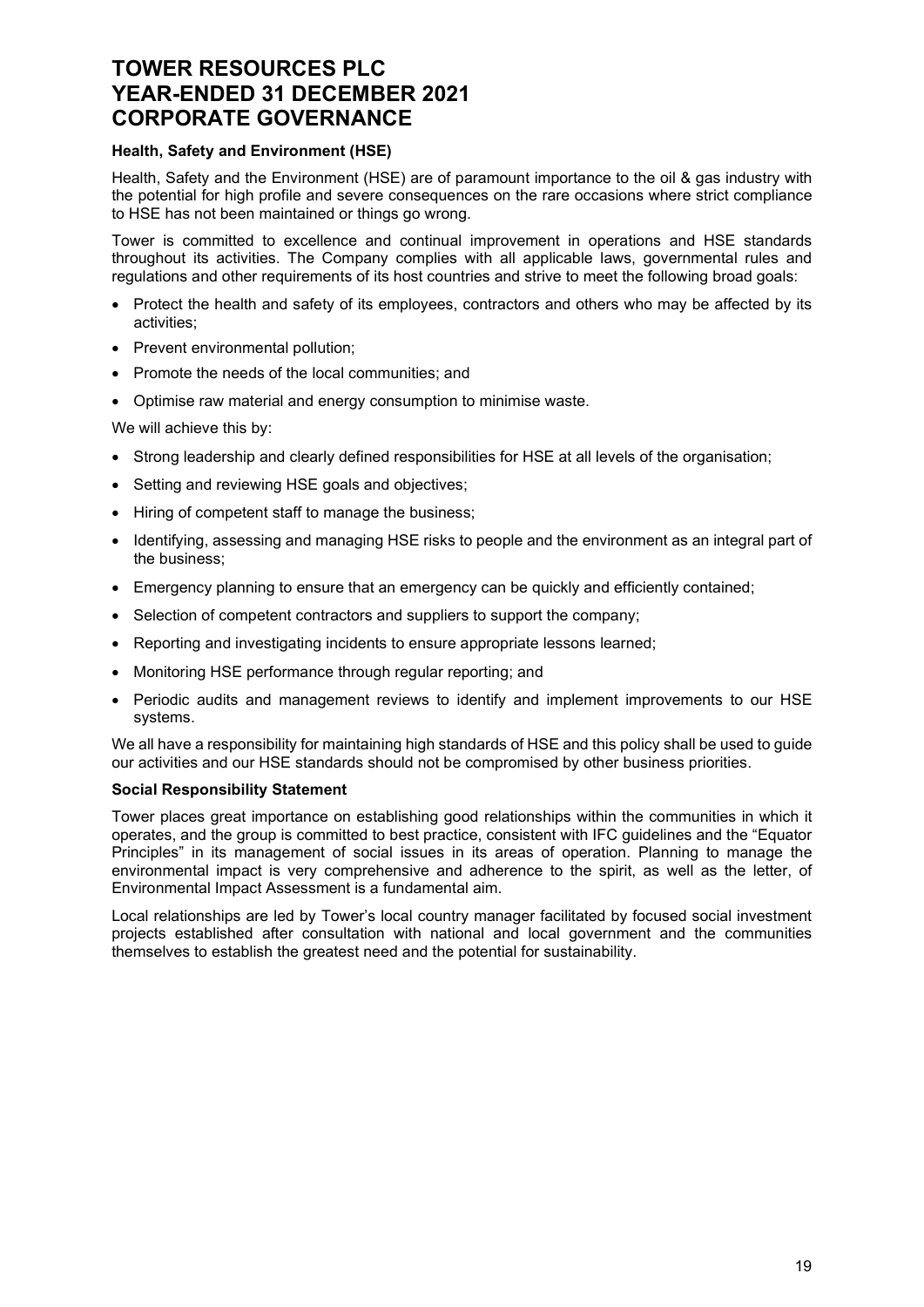#### Community Programmes

Throughout its operations in Cameroon, South Africa and Namibia, Tower and its partners have supported a programme of communicating with, and supporting, local communities to ensure that they are aware of the operations being undertaken by the Company and potential benefits that Tower are bringing to communities through its investment in local operating companies. Importantly, "Town Hall" meetings are held to present the environmental impact assessments of, geological sampling and fieldwork, seismic and drilling operations so that local communities can ask questions and obtain reassurances prior to the commencement of operations. Other examples of community engagement include:

- Promoting wider awareness of the Company and the oil industry;
- Establishing a strong local identity through employment and training of locals to manage key areas of the business;
- Communication with local communities in all areas to keep them informed of operations;
- Consultation to gain feedback and understand community priorities for Tower's social investments; and
- Building local capacity for the long term through encouragement of local educational initiatives and use of local labour and contractors.

#### Risk Management

The exploration for and development of natural resources is an inherently highly speculative activity which involves a high degree of risk and in addition there are specific country risks in which Tower operates or hold licence interests. These risks are regularly assessed by the Board at either a corporate level or on a specific project basis to mitigate those risks which include, amongst others, geological/subsurface, operational, commercial, commodity pricing, currency, geopolitical, security and funding risks.

Tower's technical and sub-surface risks are mitigated further via a strategic alliance with EPI Group Limited (EPI) which provides an outsourced exploration department. EPI can provide Tower with New Ventures, Exploration and Development work across the world and has specific expertise in the fields of prospect evaluation, reservoir geology, well evaluation, seismic mapping, structural geology, sequence stratigraphy, field geology, basin modelling and the full spectrum of seismic acquisition management and processing operations. The exploration team has the capability and reach to provide a full range of exploration geoscience expertise and is fully integrated into the management team at Tower Resources providing asset management and new ventures high-grading capabilities.

#### Board Structure

The Board comprises three directors – a joint chairman and CEO, Jeremy Asher, who has executive responsibilities, including the day-today management and financial control of the Company's subsidiaries, and two independent non-executive directors: Paula Brancato and Mark Enfield.

The Board is aware that the QCA Code advises that save in exceptional circumstances, the chairman should not also fulfil the role of chief executive. Given the current size and stage of the Company, Tower notes that this combined role is merited in the short-term, given current resource constraints although this will be monitored as the Company grows.

The QCA Code also recommends that the Board include at least two non-executive directors who are identified as independent, as Tower presently has, and the Board will review further appointments as the Group's scale and complexity grows.

For the year-ended 31 December 2021 Paula Brancato and Mark Enfield are both regarded as independent directors: Ms Brancato does not own shares in Tower, albeit her remuneration was settled with warrants in order to preserve cash reserves; Mr Enfield does own shares in Tower, comprising approximately 0.01% of the total shares outstanding with a value which does not, in the Company's opinion, compromise his independence, and his remuneration has been settled with warrants in the same terms as those provided to Ms Brancato. Jeremy Asher is a substantial shareholder in Tower, and in his capacity as Chairman has elected to accept warrants in partial settlement of remuneration. The award of warrants in lieu of remuneration is reviewed each calendar quarter. In order to conserve working capital, the Board agreed that all directors would take warrants in lieu of director fees including Ms Brancato and Mr Enfield, using the same principles of valuation that have historically been applied.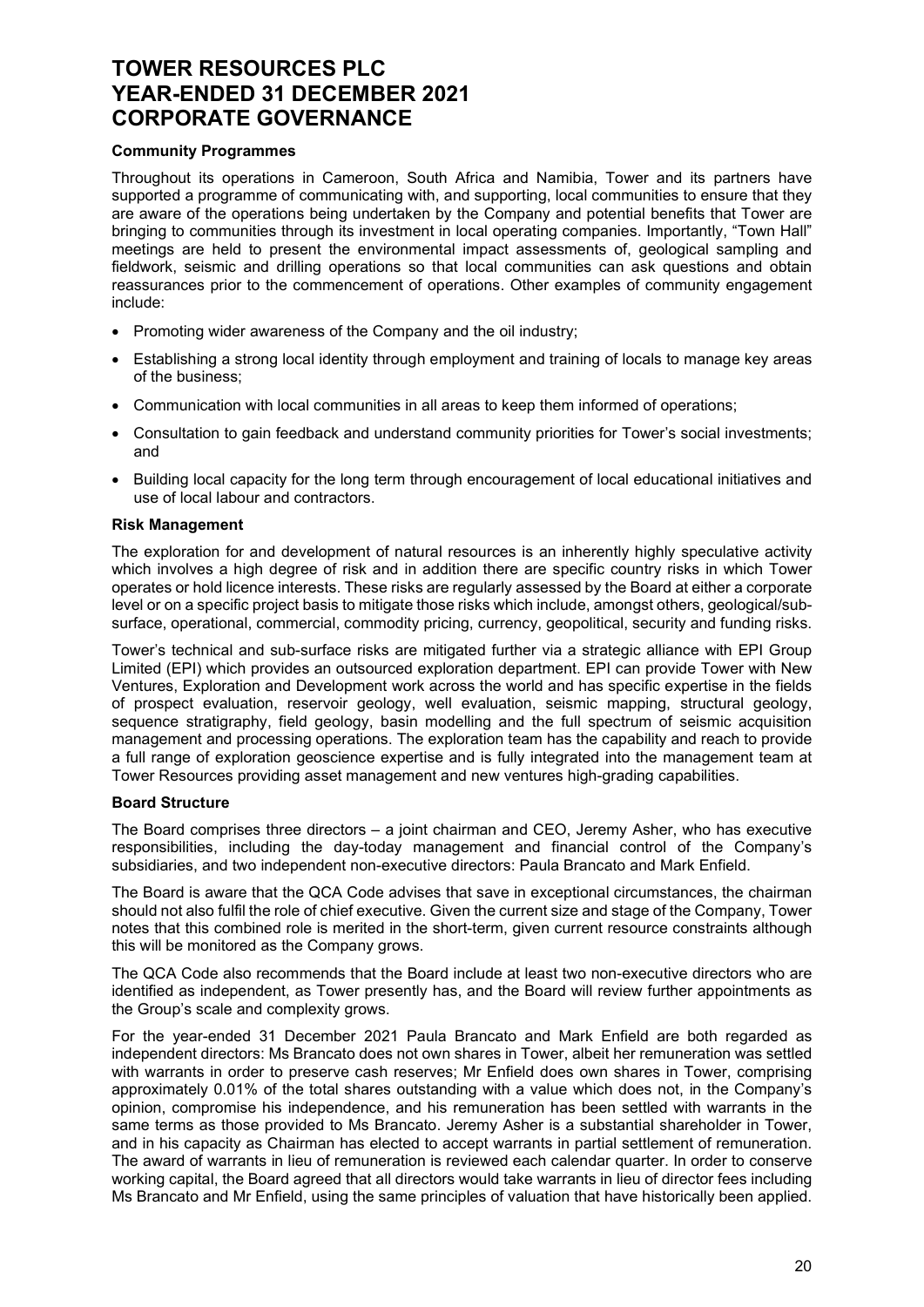The Board meets formally at least four times a year but in practice holds many more additional meetings when necessary to transact other business. All the necessary information is supplied to the Directors on a timely basis to enable them to discharge their duties effectively. The UK-based directors also meet to review operational and administrative progress with input from technical and administrative consultants at least once a month.

There are formally constituted Audit and Remuneration Committees. There is currently no formal Nominations Committee as the Board participates in all relevant decisions. The Company will report annually on the number of Board and Committee meetings that have been held and the attendance record of individual directors in its annual accounts.

#### Board Composition and Experience

Tower operates it business in the complex area of oil & gas and in developing African countries which present specific challenges. It is critical that the Board is composed of members who have experience in all facets of the international oil & gas sector, including sub-Saharan Africa, as well as commercial and finance knowledge The Chairman and CEO, together with the non-executive directors, has a successful track record in establishing and developing oil and gas companies and all the directors are fully committed to using their experience to benefit all shareholders.

The Board and its committees also seek external expertise and advice when required.

The current composition of the Board and bios are noted in the Board of Directors section of this report.

#### Board Evaluation

The ultimate measure of the effectiveness of the Board is the Company's progress against the longterm strategy and aims of the business. This progress is reviewed in Board meetings held at least quarterly.

Given the size of the Company, a formal annual appraisal process for the members of the Board does not currently exist although informally, each of the members are reviewed by their fellow board members to ensure that their individual contributions are relevant and effective, that they are committed, and where relevant, have maintained their independence.

The Board will continue to evaluate the requirement for a formal appraisal process as the Company grows and may consider independent external evaluation reviews at such a point in time.

Succession planning is also a vital task for boards and the management of succession planning represents a key responsibility of the Board.

#### Corporate Culture

All directors are committed to transparency and the highest standard of ethical dealings with all stakeholders as the Company realises that this is critical in maintaining the quality of relationships which are vital for success.

The Group operates in the international oil & gas sector and therefore recognises that its corporate culture not only needs to comply with UK law and the laws of the countries in which the Company operates, but also to incorporate ethical values and professional behaviour which reflect positively on the Company and treats employees, partners, stakeholders and service providers with respect.

The Company's Code of Conduct sets out compliance with rules, laws and regulations, such as the UK Bribery Act and the Company's whistleblowing policy and given that Tower Resources is a listed company, has adopted a Market Abuse Regulations (MAR) 2016 compliant share dealing code.

The Board's responsibility is to set out the strategic objectives and ensures that the correct resources are in place for the delivery of those objectives. All members of the Board take collective responsibility for the performance of the Company and all decisions are taken in the interests of the Company.

The Board has a formal schedule of matters specifically reserved for its decision. These include strategic planning, business acquisitions or disposals, authorisation of major capital expenditure and material contractual arrangements, changes to the Group's capital structure, setting policies for the conduct of business, approval of budgets, remuneration policy of Directors and senior management, and taking on debt and approval of Financial Statements. Other matters are delegated to the Committees of the Board and executive Directors, supported by policies for reporting to the Board. The Group maintains Directors' and Officers' liability insurance cover, the level of which is reviewed annually, and provides the Directors with indemnity.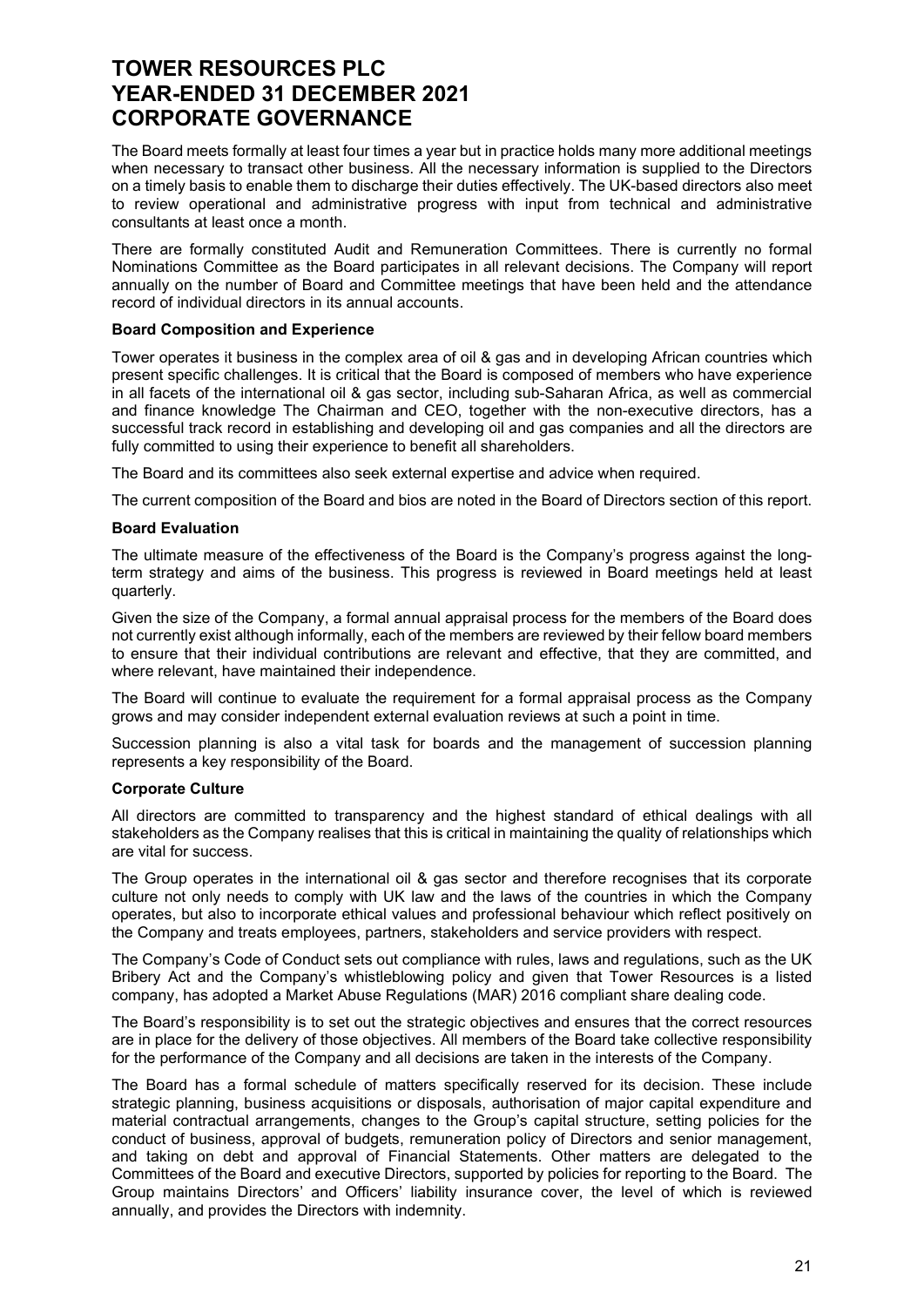The Board has a joint Chairman and CEO role currently fulfilled by Jeremy Asher. The Chairman is responsible for overall leadership of the Board and ensuring that the Board operates effectively and has the right level of experience and expertise to deliver the company's strategic objectives.

The CEO is responsible for the day to day running of the business and ensuring that the objectives set by the Board are implemented. The CEO is also responsible for ensuring the company is sufficiently capitalised to meet its objectives and for all communications with shareholders and the investor community; including advisors and regulatory bodies.

The dual role is also managed through the strong board communication and spirit of constructive discussion and challenge at board level, where the Chairman/CEO actively seeks the views and participation of the non-executive directors.

The Board has established Audit and Remuneration Committees to assist in the oversight of specific functions, details of which are noted in the Corporate Governance Section of this report above.

#### Stakeholder Communication

Tower Resources is committed to maintaining good and transparent relations with shareholders. The Company's website is regularly updated with all the required regulatory information and news events as well as other corporate, shareholder and operational information. Results of shareholder meetings are announced through the Regulatory News Service and displayed on the Company's website, with explanations of any actions undertaken as a result of any significant votes against resolutions.

Tower also actively engages with investors through the Proactive IR platform and investor forums, such as the London Oil Capital Conference and Proactive Investors, as well as other international oil & gas conferences. The corporate presentations from such conferences are then made available on the Company website and viewable as webcasts.

The Company's investor relations programme is supported by the Company's Corporate Affairs function and Nominated Adviser SP Angel Corporate Finance LLP and its joint brokers Novum Securities Ltd and Panmure Gordon (UK) Limited.

#### Areas of non-compliance:

- Jeremy Asher, is both Chairman and CEO of the Company, and these roles should be separated under the Code;
- Non-executive directors Mark Enfield and Paula Brancato have been granted share warrants in lieu of certain services to the Company in order to preserve cash resources;
- The Executive Director is assessed against clear and objective criteria, however there are no objective criteria set against which the Board, Committees and individual effectiveness of the non-executive Directors are considered. Board evaluation is considered on an ad hoc basis and there is no formal evaluation process carried out by the Company as it is not deemed necessary or appropriate at this time.

# COMMUNICATIONS WITH SHAREHOLDERS

The Board is accountable to the Company's shareholders and as such it is important for the Board to appreciate the aspirations of the shareholders and equally that the shareholders understand how the actions of the Board and short-term financial performance relate to the achievement of the Company's longer-term goals.

The Board reports to the shareholders on its stewardship of the Company through the publication of interim and final results each year. Press releases are issued throughout the year and the Company maintains a website (www.towerresources.co.uk) on which press releases, corporate presentations and Annual Reports are available. Additionally, this Annual Report contains extensive information about the Company's activities. Enquiries from individual shareholders on matters relating to the business of the Company are welcomed. Shareholders and other interested parties can subscribe to receive notification of news updates and other documents from the Company via email. In addition, the executive Directors meet with major shareholders to discuss the progress of the Company.

The Chairman/Chief Executive Officer provides periodic feedback to the Board following meetings with shareholders. The Senior Independent Director also attends some shareholder meetings to ensure the Board is appraised of all feedback provided by such meetings.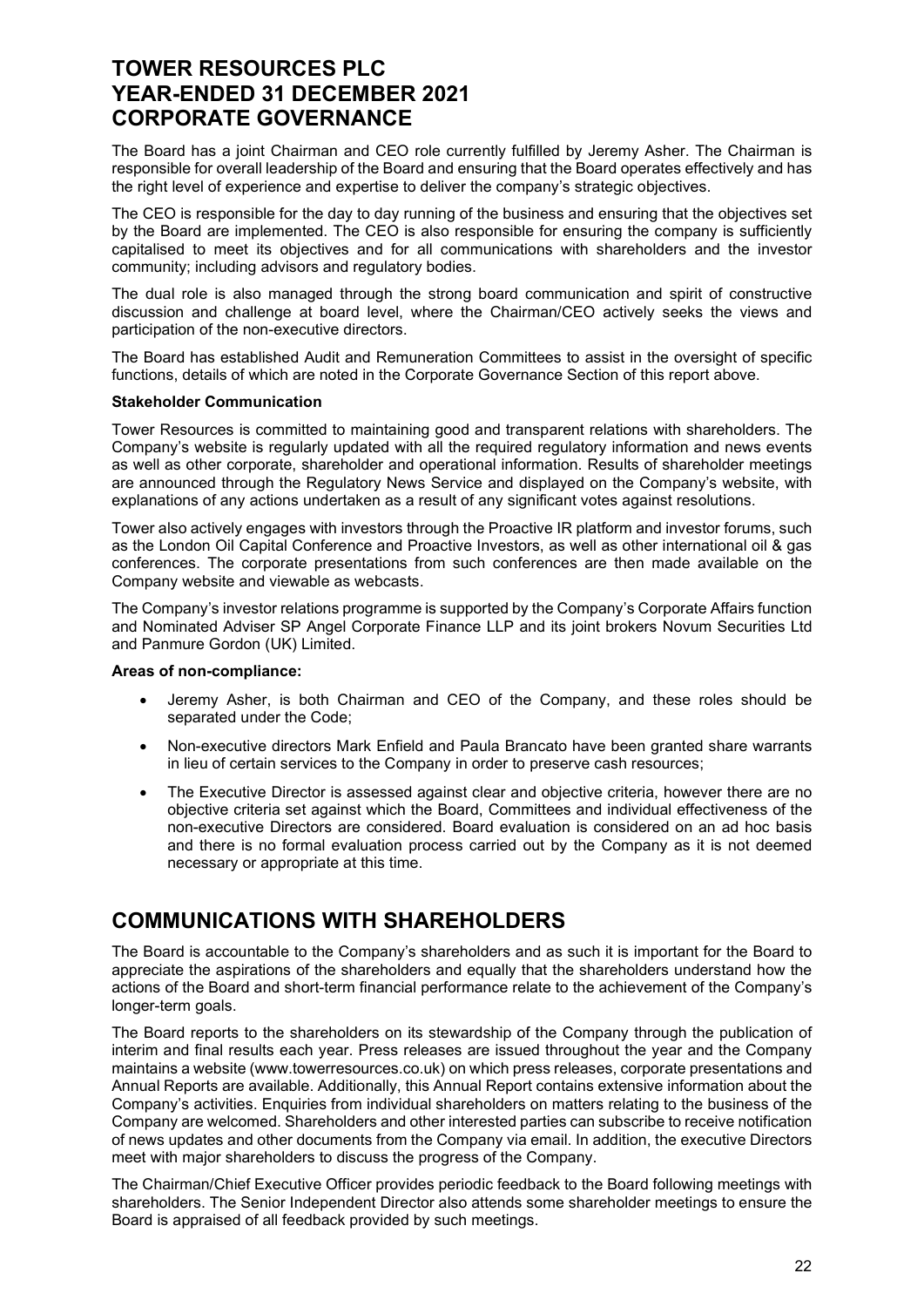The Annual General Meeting provides an opportunity for communication with all Shareholders and the Board encourages the Shareholders to attend and welcomes their participation. The Directors attend the Annual General Meeting and are available to answer questions. Details of resolutions to be proposed at the Annual General Meeting will be made available to shareholders and posted on the Company's website.

# CONFLICTS OF INTEREST

The Company has in place procedures for the disclosure and review of any conflicts, or potential conflicts of interest which the Directors may have and for the authorisation of such conflicts by the Board. In deciding whether to authorise a conflict matter or a potential conflict the Directors must have regard to their general duties under the Companies Act 2006.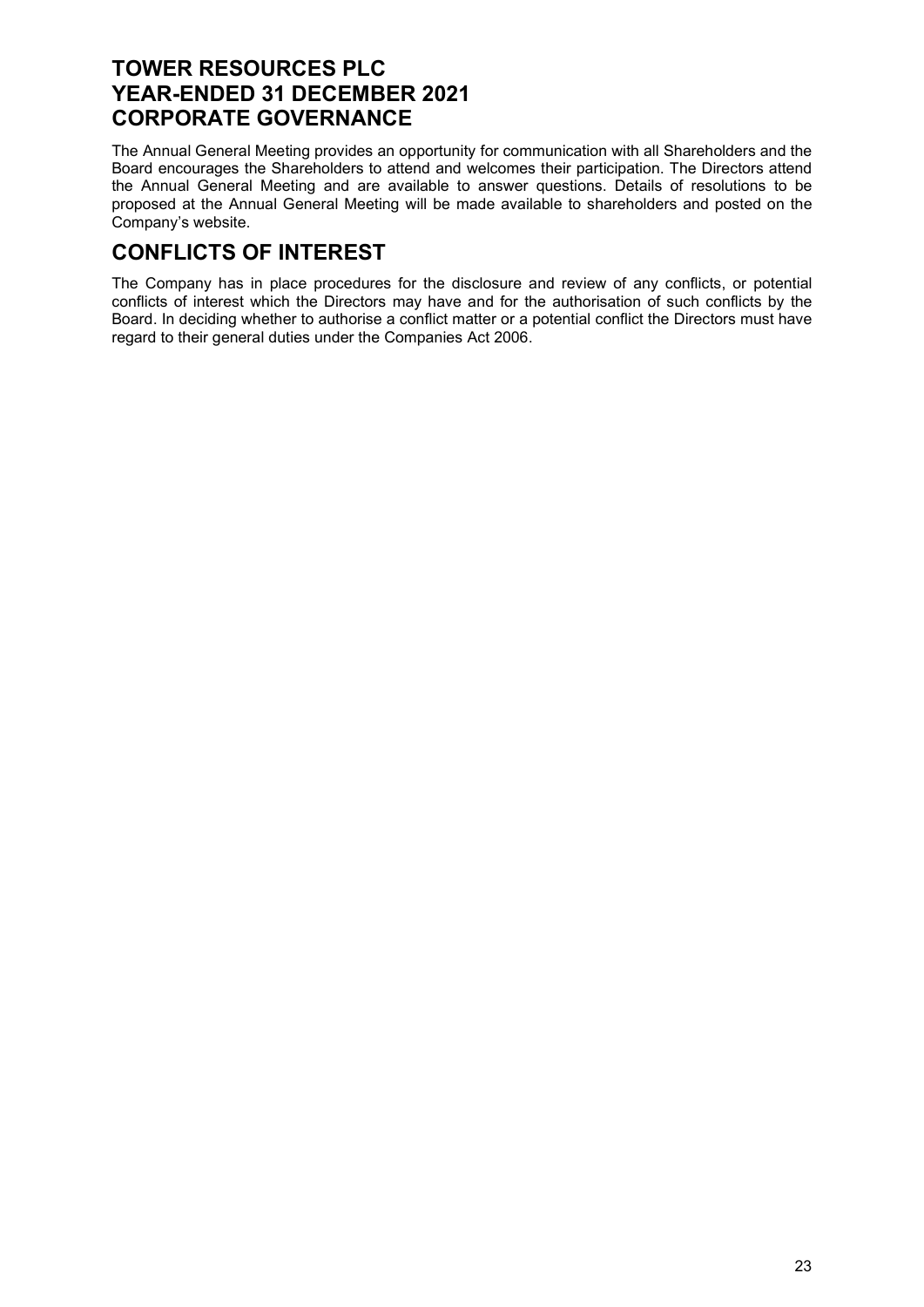### DIRECTORS' REPORT

The Directors present the Report and Financial Statements on the affairs of Tower and its subsidiaries, together with the financial statements and Auditors' Report for the year-ended 31 December 2021.

#### Principal activity and business review

The principal activity of the Group and Company throughout the year remained the exploration for oil and gas in Africa. The significant developments during 2021, and more recently, the other activities of the Group, as well as the future strategy and prospects for the Group, are reviewed in detail in the Chairman and Chief Executive's Statement and the Strategic Report section of this report.

The Group operates through overseas branches and subsidiary undertakings as appropriate to the fiscal environment. Subsidiary undertakings of the Group are set out in note 13 to the financial statements.

### Results and dividends

The Group profit for the financial year was \$47k (2020: loss for the financial year of \$1.4 million). Full analysis of the movements in the Group's reserves is provided in the Consolidated Statement of Changes in Equity. The Directors do not recommend the payment of a dividend (2020: \$nil).

### Going concern

The Group will need to complete its farm-out and/or another asset-level transaction within the coming months, or otherwise raise further funds, in order to meet its liabilities as they fall due, particularly with respect to the forthcoming drilling programme in Cameroon. The Directors believe that there are a number of options available to them through either, or a combination of, capital markets, farm-out or asset disposals with respect to raising these funds. There can, however, be no guarantee that the required funds may be raised or transactions completed within the necessary timeframes, which raises uncertainty as to the application of going concern in these accounts. Having assessed the risks attached to these uncertainties on a probabilistic basis, the Directors are confident that they can raise sufficient finance in a timely manner and therefore believe that the application of going concern is both appropriate and correct.

This point is also discussed in note 1(c) and within note 2 of the financial statements.

### Capital structure

Details of the issued share capital, together with details of the movements in the Company's issued share capital during the year, are shown in note 17 to the financial statements. The Company has one class of ordinary share, which carries no right to fixed income. Each share carries the right to one vote at general meetings of the Company.

There are no specific restrictions on the size of a holding nor on the transfer of shares, which are both governed by the general provisions of the Articles of Association and prevailing legislation. The Directors are not aware of any agreements between holders of the Company's shares that may result in restrictions on the transfer of securities or on voting rights. Details of the employee share schemes are set out in note 20. No person has any special rights of control over the Company's share capital and all issued shares are fully paid.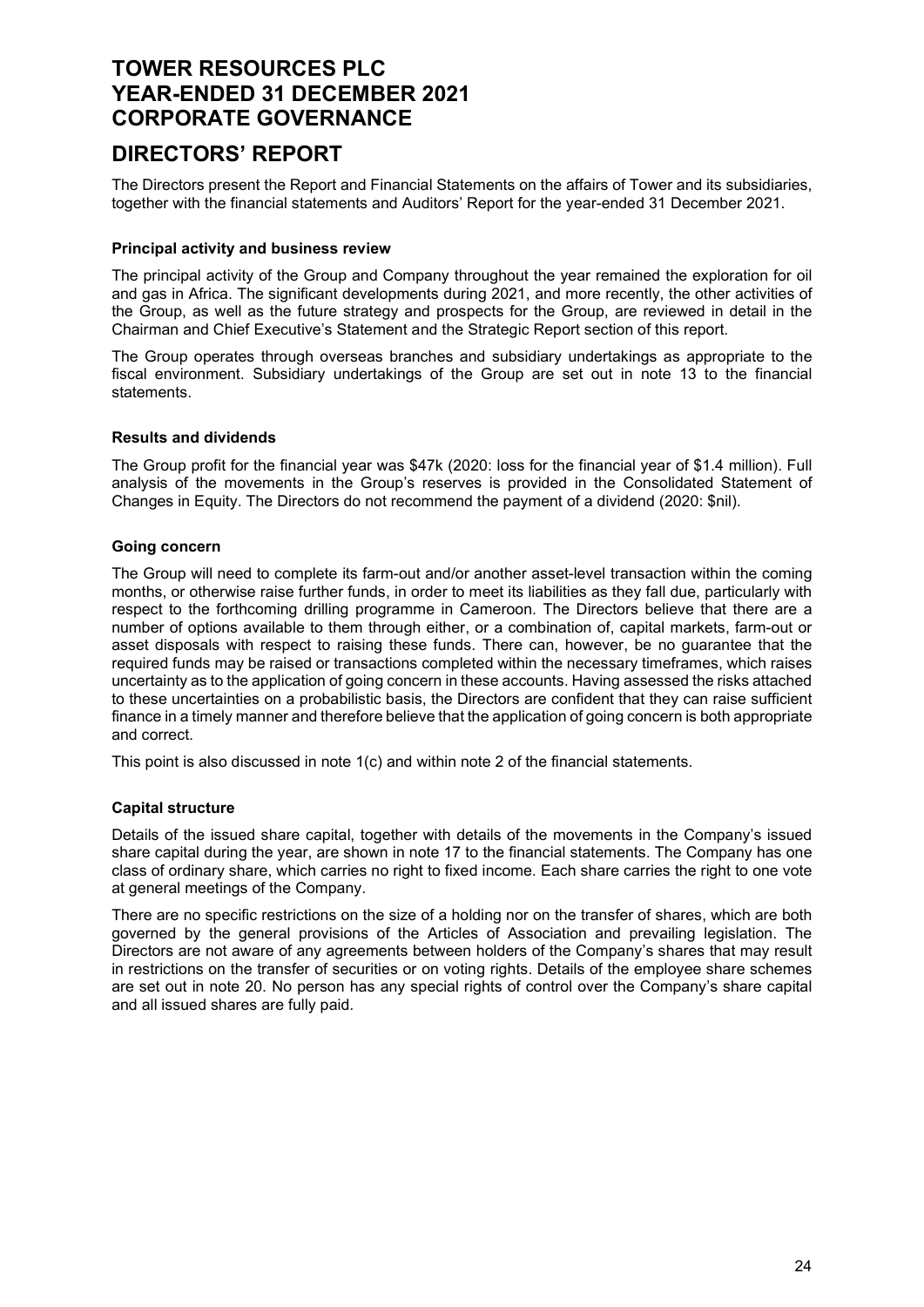### **Directors**

The Directors who served during the year were as follows:

Mr Jeremy Asher (Chairman)

Ms Paula Brancato (independent non-executive Director)

Mr Mark Enfield (independent non-executive Director)

Biographical details of serving Directors can be found in the Board of Directors section of this report.

#### Directors and election rotation

With regard to the appointment and replacement of the Directors, the Company is governed by its Articles of Association, the QCA Code, the Companies Acts and related legislation. The powers of Directors are described in the Corporate Governance section.

In accordance with Article 25.2 of the Company's Articles of Association Paula Brancato retires by rotation and has offered herself for re-election at the forthcoming AGM.

#### Directors and their interests

The Directors, who served during the year and subsequently, together with their beneficial interests in the issued share capital of the Company, were as follows:

|                           | <b>Ordinary shares</b><br>of 0.001p each | <b>Share options</b><br>and warrants | Ordinary shares<br>of 0.001p each | Share options<br>and warrants |
|---------------------------|------------------------------------------|--------------------------------------|-----------------------------------|-------------------------------|
|                           | 30 May 2022                              | 30 May 2022                          | 4 June 2021                       | 4 June 2021                   |
| Jeremy Asher <sup>1</sup> | 368,746,465                              | 463,111,442                          | 339,131,081                       | 444,776,160                   |
| Paula Brancato            | ÷                                        | 24,649,015                           | ۰                                 | 9,018,873                     |
| Mark Enfield              | 1,877,546                                | 22,805,167                           | 1,877,546                         | 7,175,025                     |

<sup>1</sup> Some of Jeremy Asher's shares are held by Agile Energy Limited, and the options and warrants are mainly held by Pegasus Petroleum Ltd, both companies owned by the Asher Family Trust and of which Jeremy Asher is a lifetime beneficiary; Mark Enfield's shares are held by Geoscience Equity Ltd

Beneficial shareholdings include the shareholdings of a Director's spouse and infant children.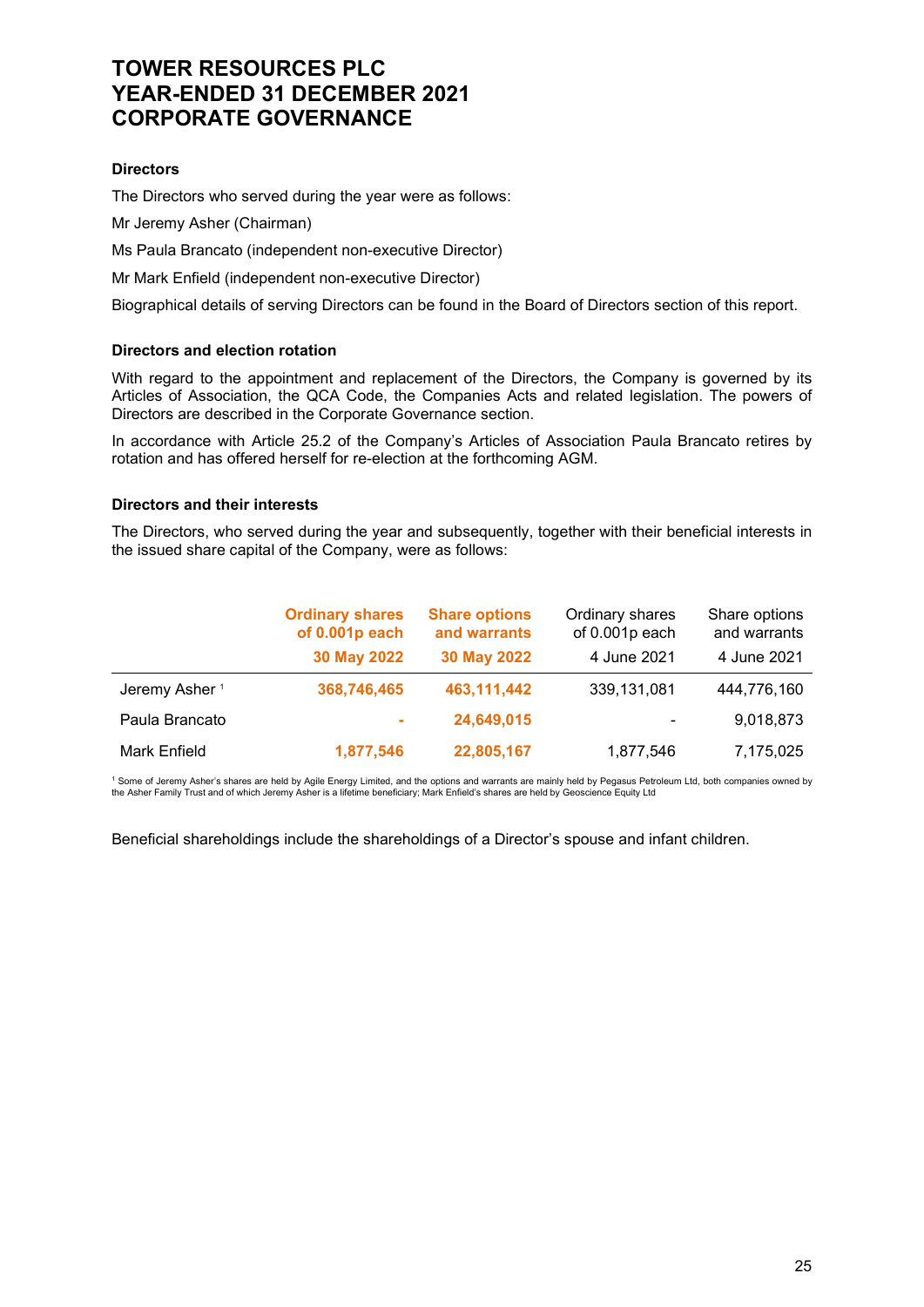#### Directors' Remuneration and service contracts

- Jeremy Asher (Chairman) was paid at a rate of £60,000 pa all of which was in share warrants. Pegasus Petroleum Limited ("Pegasus"), a company owned and controlled by Jeremy Asher, also received \$231,952 (2020: \$257,155) in fees for management services provided to group companies.
- Paula Brancato (independent non-executive) was paid at a rate of £30,000 pa all of which was paid in share warrants.
- Mark Enfield (independent non-executive) was paid at a rate of £30,000 pa all of which was paid in share warrants.

It should be noted that the total share-based payments recognised by the Company during the year, covering financing costs, services and remuneration, also included \$nil (2020: \$163,103) of share warrant charges related to the provision and extension of its initial share of the bridging loan by Pegasus, which are also included in the figures set out in the notes 16 and 20 of the financial statements, dealing respectively with the Bridging Loan and Related Party Transactions.

The remuneration paid to the Directors during the 12 months ended 31 December 2021 was as follows:

|                | <b>Share</b><br>options | <b>Share</b><br>warrants | 2021<br><b>Total</b> | 2020<br>Total |
|----------------|-------------------------|--------------------------|----------------------|---------------|
|                | \$                      | \$                       | \$                   | \$            |
| Jeremy Asher   | 320,331                 | 80,355                   | 400,686              | 305,410       |
| Paula Brancato | $\sim$                  | 40,178                   | 40,178               | 9,584         |
| Mark Enfield   | $\sim$                  | 40,178                   | 40,178               | 3,333         |
| Total          | 320,331                 | 160,711                  | 481,042              | 318,327       |

<sup>1</sup> Share warrants represent warrants issued in lieu of salaries forgone.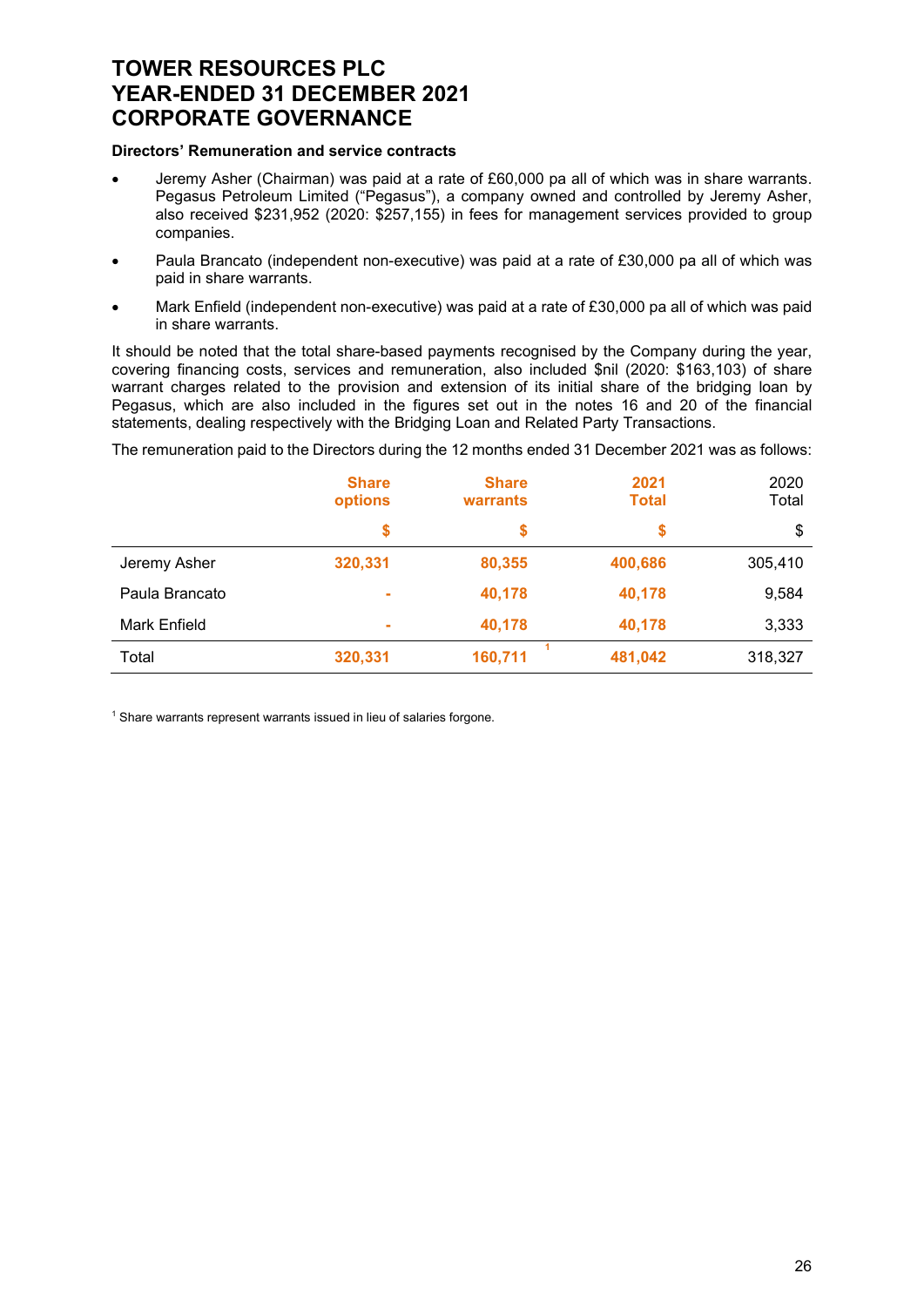#### Substantial shareholdings

Except for the holdings of ordinary shares listed below, the Company has not been notified by or become aware of any persons holding 3% or more of the 2,109,172,592 issued ordinary shares of 0.001 pence each of the Company at 31 December 2021 (2,686,095,669 at 30 May 2022)

| At 30 May 2022            | <b>Number</b> | $\%$  |
|---------------------------|---------------|-------|
| Jeremy Asher <sup>1</sup> | 368,746,465   | 13.7% |
| Robert Finch              | 104,957,060   | 3.9%  |
|                           | 473,703,525   | 17.6% |

#### At 31 December 2021

|                           | <b>Number</b> | %     |
|---------------------------|---------------|-------|
| Jeremy Asher <sup>1</sup> | 359,131,081   | 17.0% |
| Robert Finch              | 104,957,060   | 5.0%  |
|                           | 464,088,141   | 22.0% |

 $1$  Some of these shares are held by Agile Energy Limited, a company owned by the Asher Family Trust and of which Jeremy Asher is a lifetime beneficiary. The list of substantial shareholdings above excludes the shareholdings of market makers in the Company's shares.

#### Business risk

A summary of the principal and general business risks can be found within the Strategic Report.

#### Financial instruments

Information about the use of financial instruments, the Group's policy and objectives for financial risk management is given in note 19 to the financial statements.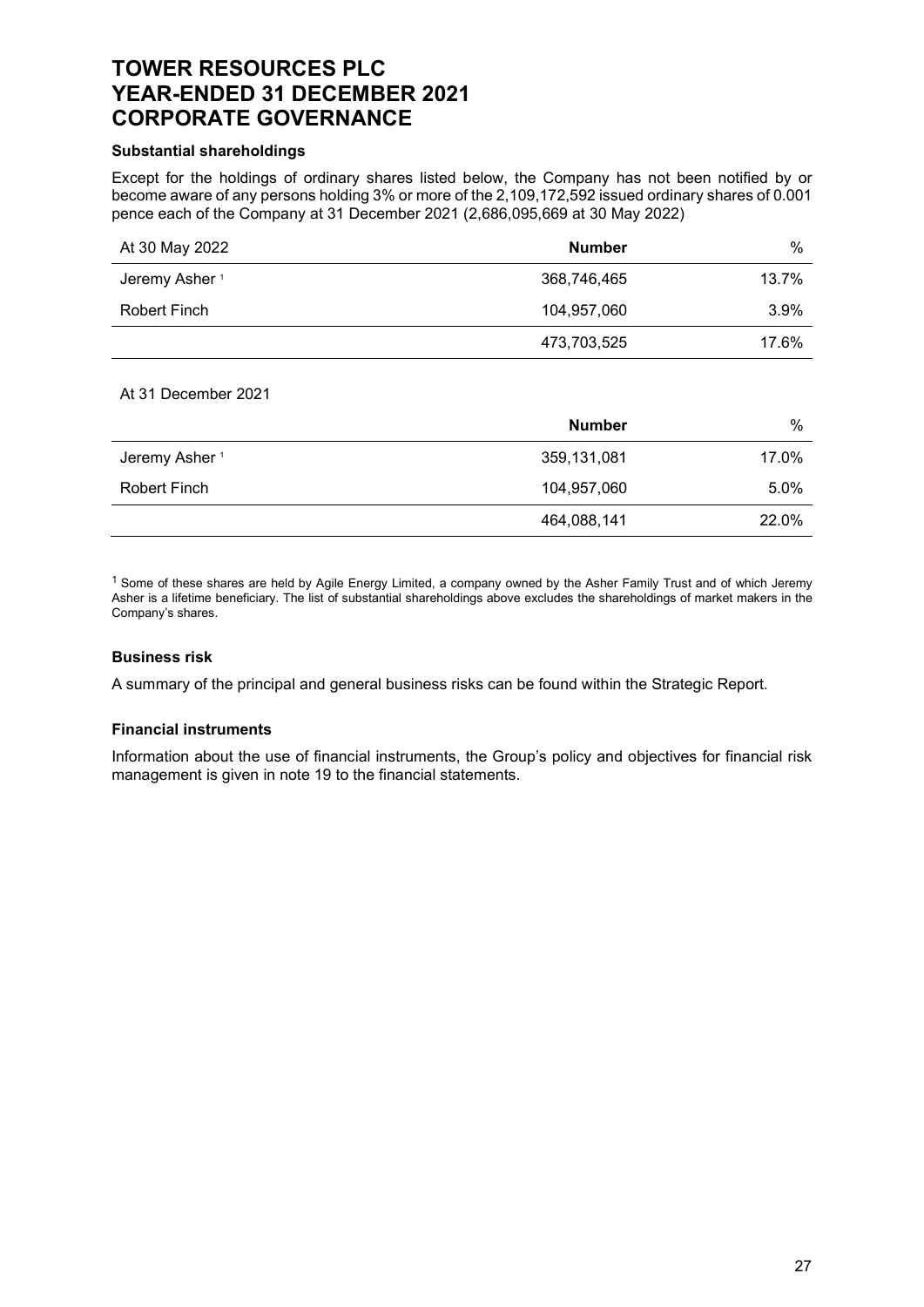#### Auditors

Each of the persons who are Directors at the date of approval of this Report and Financial Statements confirms that:

- so far as the Director is aware, there is no relevant audit information of which the Company's Auditors are unaware; and
- the Directors have taken all the steps that they ought to have taken as Directors in order to make themselves aware of any relevant audit information and to establish that the Company's Auditors are aware of that information.

This confirmation is given and should be interpreted in accordance with the provisions of section 418 of the Companies Act 2006.

UHY Hacker Young has expressed its willingness to continue in office as Auditors and a resolution to appoint UHY Hacker Young will be proposed at the forthcoming Annual General Meeting.

#### Jeremy Asher

Chairman and Chief Executive 30 May 2022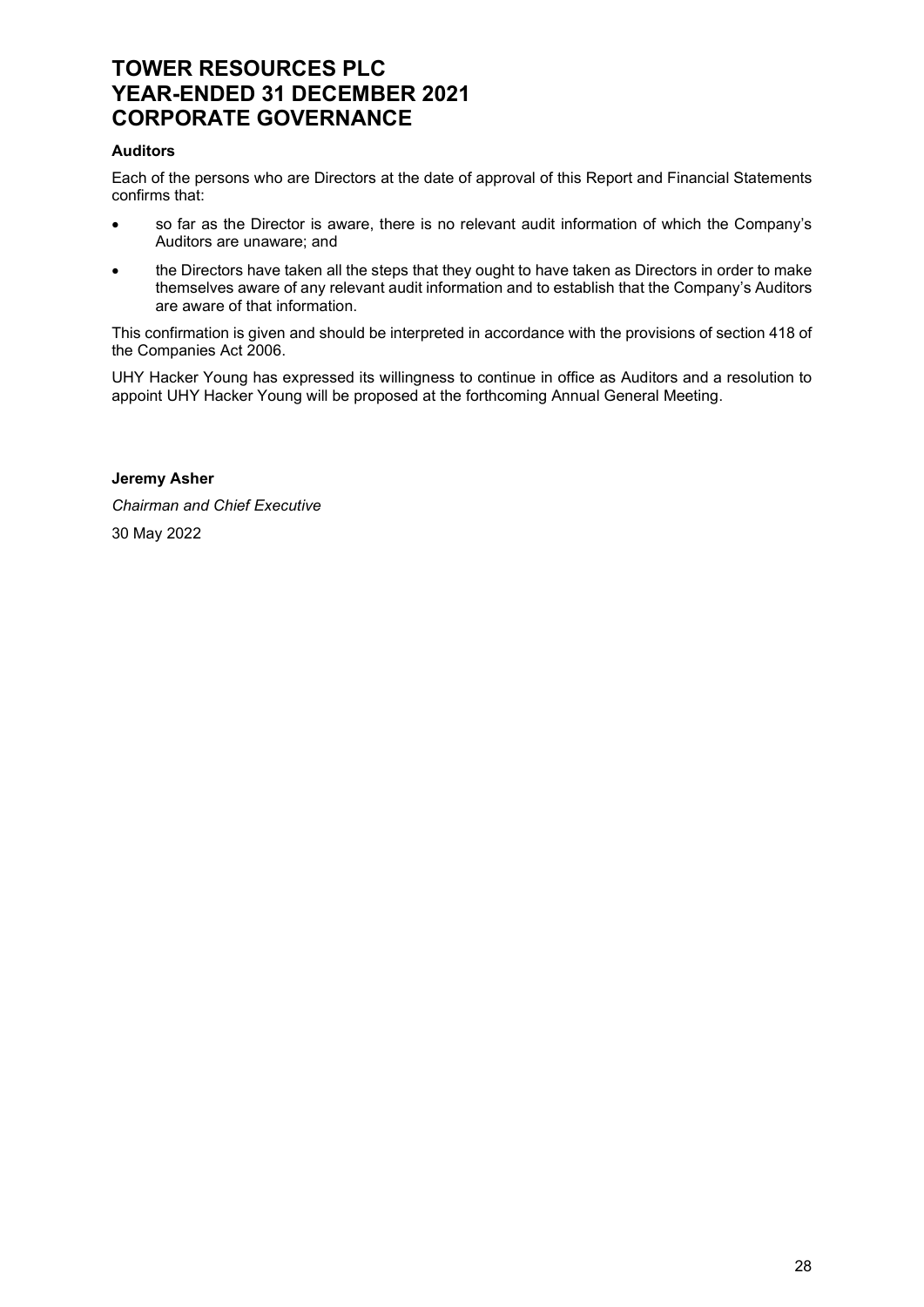# STATEMENT OF DIRECTORS' RESPONSIBILITIES

The Directors are responsible for preparing the Report and Financial Statements, in accordance with applicable law and regulations.

Company law requires the Directors to prepare financial statements for each financial year. Under that law the Directors have elected to prepare the Group financial statement in accordance with UK-adopted international accounting standards, in conformity with the requirements of the UK Companies Act 2006.

The Directors are also required to prepare financial statements in accordance with the rules of the London Stock Exchange (LSE) for companies trading securities on the AIM.

In preparing these financial statements, the Directors are required to:

- Select suitable accounting policies and then apply them consistently:
- Make judgements and estimates that are reasonable, relevant and reliable;
- State whether they have been prepared in accordance with UK-adopted international accounting standards, subject to any material departures disclosed and explained, and assess the Group's ability to continue as a going concern, disclosing, as applicable, matters related to going concern;
- Use the going concern basis of accounting, unless they either intend to liquidate the Group or to cease operations, or have no realistic alternative but to do so; and
- The Directors are responsible for keeping sufficient accounting records that disclose with reasonable accuracy at any time the financial position of the Company and to enable them to ensure that the financial statements comply with the Companies Act 2006.

The Directors are responsible for such internal control as they determine is necessary to enable the preparation of financial statements that are free from material misstatement, whether due to fraud or error. They have general responsibility for safeguarding the assets of the Group, and for taking such steps as are reasonably open to them to safeguard the assets of the Group and to prevent and detect fraud and other irregularities.

#### WEBSITE PUBLICATION

The Directors are responsible for ensuring the Annual Report is available on a website. Financial statements are published on the Company's website, in accordance with the requirements of the Company's Articles. The maintenance and integrity of corporate and financial information included on the Company's website is the responsibility of our Directors. Their responsibility also extends to the ongoing integrity of the financial statements contained therein.

For and on behalf of the Board

Jeremy Asher Chairman and Chief Executive 30 May 2022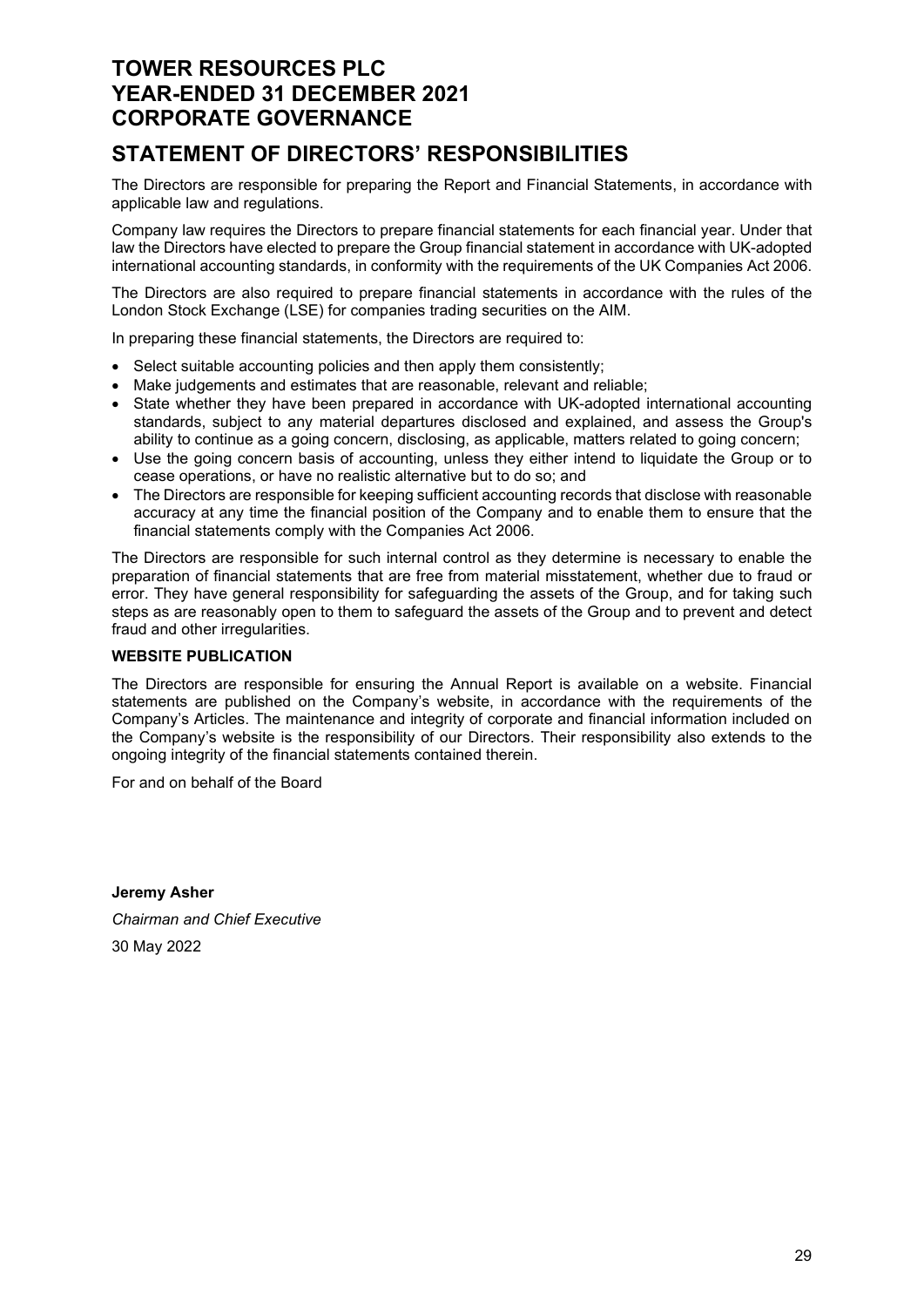#### Opinion

We have audited the financial statements of Tower Resources Plc (the 'Parent Company') and its subsidiaries (the 'Group') for the year ended 31 December 2021 which comprise the Consolidated Statement of Comprehensive Income, the Consolidated Statement of Financial Position, Consolidated Statement of Changes in Equity, Consolidated Statement of Cash Flows, the Company Statement of Financial Position, the Company Statement of Changes in Equity, the Company Statement of Cash Flows and the notes to the financial statements, including significant accounting policies.

The financial reporting framework that has been applied in the preparation of the financial statements is applicable law and UK adopted International Accounting Standards.

In our opinion:

- the financial statements give a true and fair view of the state of the Group's and of the Parent Company's affairs as at 31 December 2021 and of the Group's profit for the year then ended;
- the financial statements have been properly prepared in accordance with UK adopted International Accounting Standards; and
- the financial statements have been prepared in accordance with the requirements of the Companies Act 2006.

#### Basis for opinion

We conducted our audit in accordance with International Standards on Auditing (UK) (ISAs (UK)) and applicable law. Our responsibilities under those standards are further described in the Auditor's responsibilities for the audit of the financial statements section of our report. We are independent of the Group and Parent Company in accordance with the ethical requirements that are relevant to our audit of the financial statements in the UK, including the FRC's Ethical Standard as applied to listed entities, and we have fulfilled our other ethical responsibilities in accordance with these requirements. We believe that the audit evidence we have obtained is sufficient and appropriate to provide a basis for our opinion.

#### Material uncertainty relating to going concern

We draw attention to the Going Concern section of the Accounting Policies of the Group financial statements which indicates that the Group raises finance for its exploration activities in discrete tranches. As described in note 1c, the Group will require further funds in order to meet its budgeted operating and planned exploration costs for the coming year. Additionally, due to the continued Covid-19 pandemic disruptions, the Group has had to halt or delay exploration activities as a result of travel restrictions and government regulations. These events and conditions indicate that a material uncertainty exists that may cast significant doubt on the Group's and the Parent Company's ability to continue as a going concern. The financial statements do not include any adjustments that would result (such as impairment of assets) if the Group and Company were unable to continue as a going concern.

Our opinion is not modified in respect of this matter.

In auditing the financial statements, we have concluded that the directors' use of going concern basis of accounting in the preparation of the financial statements is appropriate. Our evaluation of the directors' assessment of the entity's ability to continue to adopt the going concern basis of accounting included an assessment of the risk and audit procedures to address this risk:

#### The risk

The Group is still in the exploration phase of its licenses and has a minimum required spend on certain licenses in order to keep them in good standing. The Group is therefore dependent on its cash reserves and ability to raise additional funding, either through share issues, farm out arrangements or other similar transactions to cover its ongoing activities for the foreseeable future.

Given the above factors, we consider going concern to be a significant audit risk area.

The directors' conclusion of the risks and circumstances described in the Going Concern section of the Accounting Policies of the Group financial statements represent a material uncertainty over the ability of the Group and Company to continue as a going concern for a period of at least a year from the date of approval of the financial statements. However, clear and full disclosure of the facts and the directors'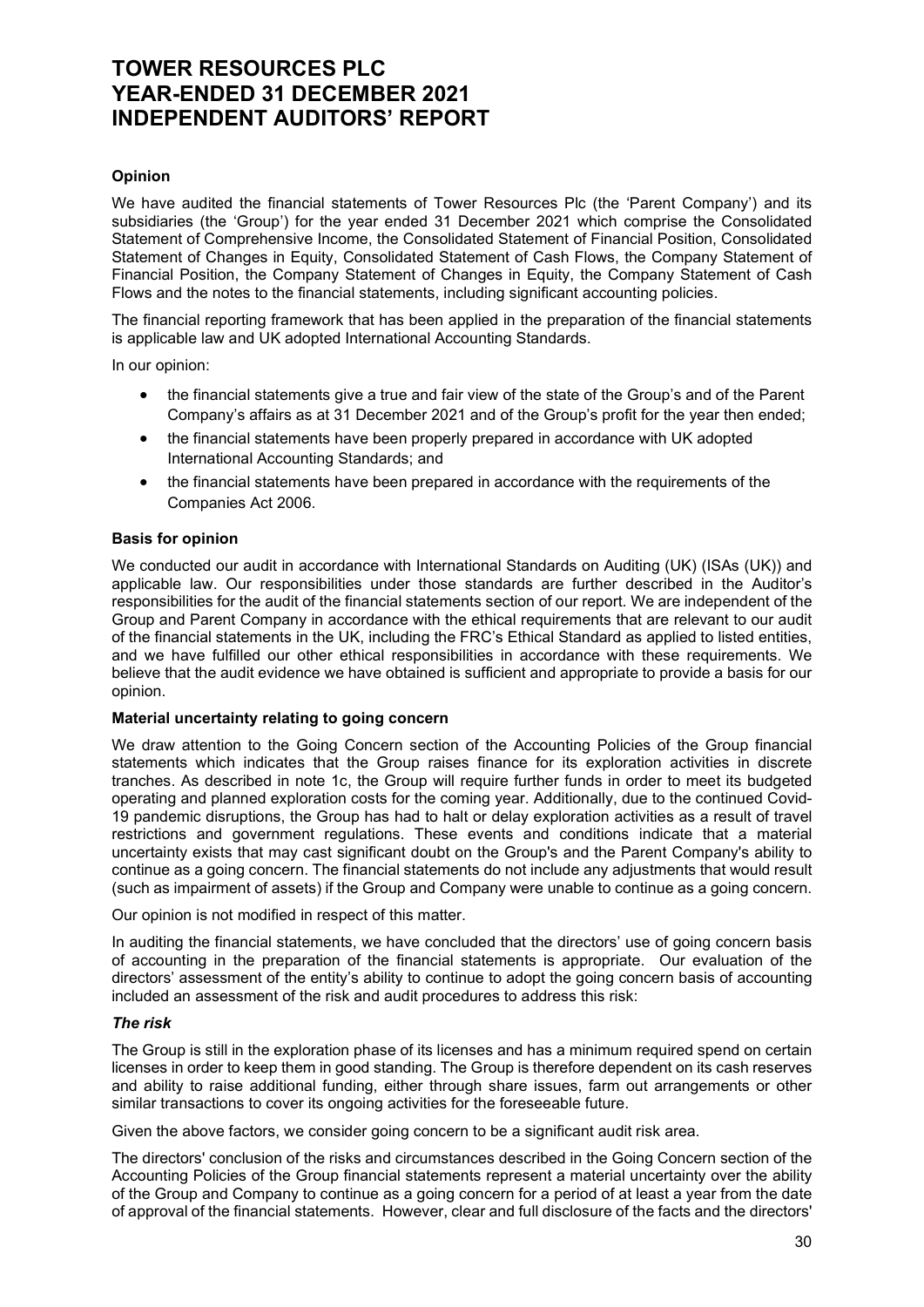rationale for the use of the going concern basis of preparation, including that there is a related material uncertainty, is a key financial statement disclosure and so was the focus of our audit in this area. Auditing standards require that to be reported as a key audit matter.

#### How our audit addressed the risk:

Our audit procedures included:

- We discussed plans for the Group going forward with management, ensuring these had been incorporated into the budgeting and gained an understanding of the future plans for each project and their impact on the going concern status of the Group.
- We obtained budgets and cashflow forecasts, reviewed the methodology behind these, ensured arithmetically correct and challenged the assumptions.
- We assessed the transparency and the completeness and accuracy of the matters covered in the going concern disclosure by evaluating management's cashflow projections for the next 12 months and the underlying assumptions.
- We obtained post year end trading results and compared these to budget to ensure budgeting is reasonable and results are in line with expectations.
- We evaluated the key assumptions in the forecast, which were consistent with our knowledge of the business and considered whether these were supported by the evidence we obtained.
- We performed sensitivity analysis by decreasing cash inflow to determine the extent of the negative cash position.
- We also reviewed the disclosures relating to going concern basis of preparation and found that these provided an explanation of the directors' assessment that was consistent with the evidence we obtained.

#### Key observations

Based on the audit procedures performed we concluded that the Group has a material uncertainty over the ability to continue as a going concern for a period of at least a year from the date of approval of the financial statements. However, clear and full disclosure of the facts and the directors' rationale for the use of the going concern basis of preparation, including that there is a related material uncertainty, is a key financial statement disclosure and so was the focus of our audit in this area. Auditing standards require that to be reported as a key audit matter.

Our responsibilities and the responsibilities of the directors with respect to going concern are described in the relevant sections of this report.

#### Emphasis of Matter - valuation of exploration assets and material uncertainty

We draw attention to note 12 of the financial statements, which describes the valuation of the intangible exploration licenses. The Directors have undertaken a review for indicators of impairment under IFRS 6 'Exploration for and Evaluation of Mineral Resources' and where identified have completed an impairment review in accordance with IAS 36 'Impairment of Assets'. The Group will require additional funds in order to meet the Group's licence commitments in the coming 12 months, the timing and outcome of which is currently unknown. Should sufficient funds not be raised or the timing not lead to committed exploration activities being possible, it may impact upon the ability of the Group to continue to maintain the licenses and continue exploration.

Additionally, some of the Group's licences expire within 12 months of the date of this report. The Directors are currently in discussions regarding the work required on these projects and the availability of funds to complete these. Once this has been finalised, the directors' expectation is that these licences will be renewed on the same or similar terms to those currently in existence.

These conditions indicate the existence of a material uncertainty which may cast significant doubt over the value of the intangible assets. Our opinion is not modified in this respect.

#### Our approach to the audit

As part of designing our audit, we determined materiality and assessed the risks of material misstatement in the financial statements. In particular, we looked at where the directors made subjective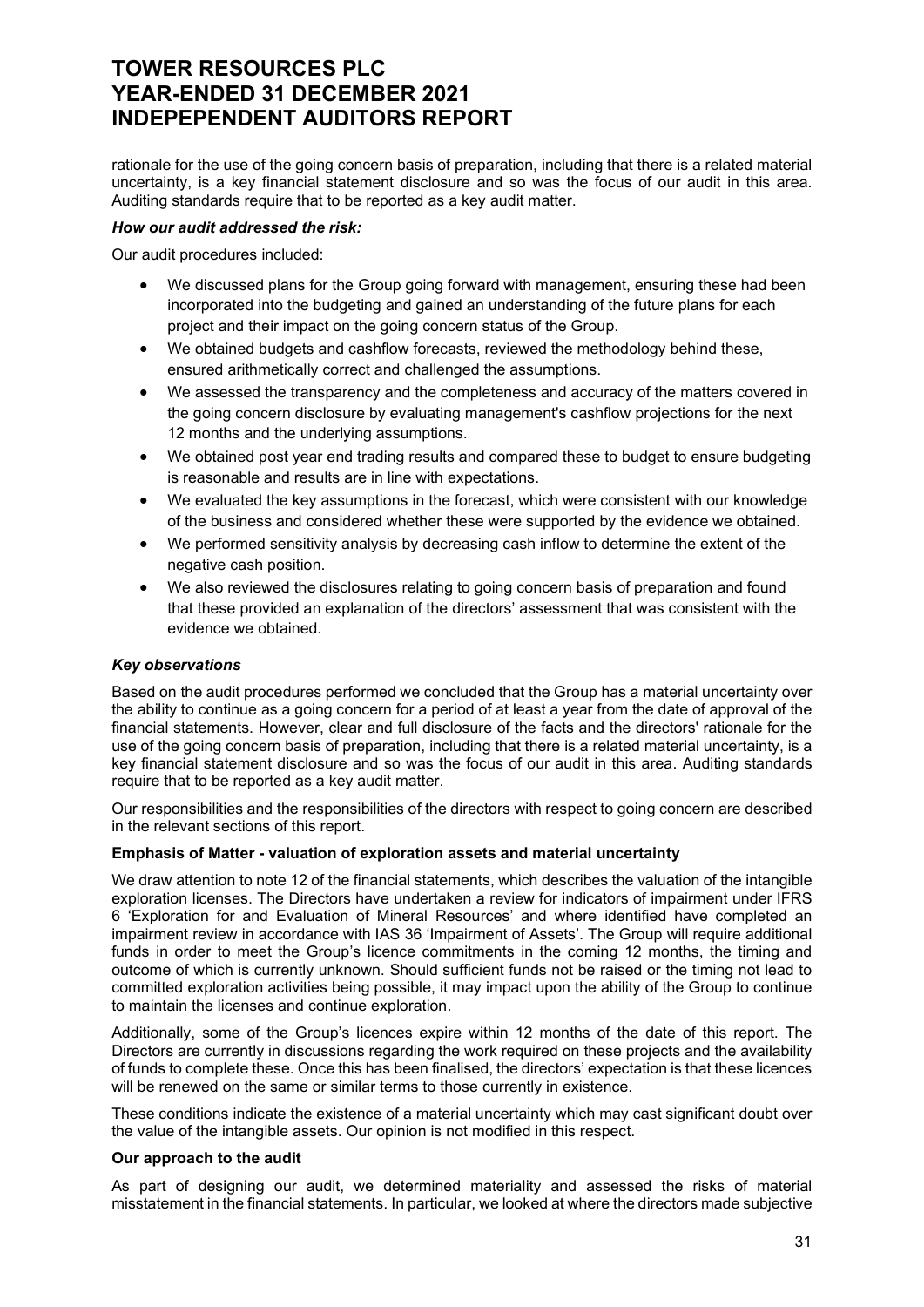judgements, for example in respect of significant accounting estimates that involved making assumptions and considering future events that are inherently uncertain.

We tailored the scope of our audit to ensure that we performed enough work to be able to give an opinion on the financial statements as a whole, taking into account an understanding of the structure of the Company and the Group, their activities, the accounting processes and controls, and the industry in which they operate. Our planned audit testing was directed accordingly and was focused on areas where we assessed there to be the highest risk of material misstatement.

Our Group audit scope includes all of the group companies. At the Parent Company level, we also tested the consolidation procedures. The audit team communicated regularly throughout the audit with the CFO in order to ensure we had a good knowledge of the business of the Group. During the audit we reassessed and re-evaluated audit risks and tailored our approach accordingly.

The audit testing included substantive testing on significant transactions, balances and disclosures, the extent of which was based on various factors such as our overall assessment of the control environment, the effectiveness of controls and the management of specific risk.

We communicate with those charged with governance regarding, among other matters, the planned scope and timing of the audit and significant findings, including any significant deficiencies in internal control that we identify during the audit.

#### Key Audit Matters

Key audit matters are those matters that, in our professional judgement, were of most significance in our audit of the financial statements of the current period and include the most significant assessed risks of material misstatement (whether or not due to fraud) we identified, including those which had the greatest effect on: the overall audit strategy; the allocation of resources in the audit; and directing the efforts of the engagement team.

These matters were addressed in the context of our audit of the financial statements as a whole, and in forming our opinion thereon, and we do not provide a separate opinion on these matters. This is not a complete list of all risks identified during our audit. Going concern is a significant key audit matter and is described above. In arriving at our audit opinion above, the other key audit matters were as follows:

| <b>Key audit matters</b>                                                                                                                                                                                                                                                                                                                                                                                                                                                                                                                                                                                                                                                                                                                                                                                                                                                               | How our audit addressed the key audit<br>matters                                                                                                                                                                                                                                                                                                                                                                                                                                                                                                                                                                                                                                                    |
|----------------------------------------------------------------------------------------------------------------------------------------------------------------------------------------------------------------------------------------------------------------------------------------------------------------------------------------------------------------------------------------------------------------------------------------------------------------------------------------------------------------------------------------------------------------------------------------------------------------------------------------------------------------------------------------------------------------------------------------------------------------------------------------------------------------------------------------------------------------------------------------|-----------------------------------------------------------------------------------------------------------------------------------------------------------------------------------------------------------------------------------------------------------------------------------------------------------------------------------------------------------------------------------------------------------------------------------------------------------------------------------------------------------------------------------------------------------------------------------------------------------------------------------------------------------------------------------------------------|
| Valuation<br>and<br>Impairment<br>review<br><b>Exploration and evaluation assets (Group)</b><br>The Group has significant exploration and<br>evaluation assets, amounting to \$28,780,391 at<br>the year end. A review for indicators of<br>impairment of exploration and evaluation assets<br>that have been capitalised in the past should be<br>undertaken by management in accordance with<br>the requirements and criteria set out in IFRS 6<br>'Exploration for and Evaluation of Mineral<br>Resources'. This review involves some level of<br>judgement relating to the future commodity<br>prices.<br>Where indicators of impairment are identified, a<br>robust review of the assets held should be<br>undertaken by the directors to confirm the value<br>in use of these amounts and that there are no<br>indications, or requirements for, impairments of<br>their values. | Our audit work included, but was not restricted<br>to:<br>We obtained a copy of the Group's<br>impairment reviews prepared by<br>management. We evaluated this<br>document in conjunction with our<br>review of each exploration and<br>evaluation assets for impairment<br>indicators.<br>We assessed whether the conclusions<br>reached by management were in line<br>with our expectation based on our<br>knowledge of the underlying<br>exploration projects and industry.<br>We obtained evidence of the current<br>position of the licences to ensure they<br>remain valid and are in good standing.<br>We reviewed the future plans of the<br>٠<br>projects in respect of funding, viability |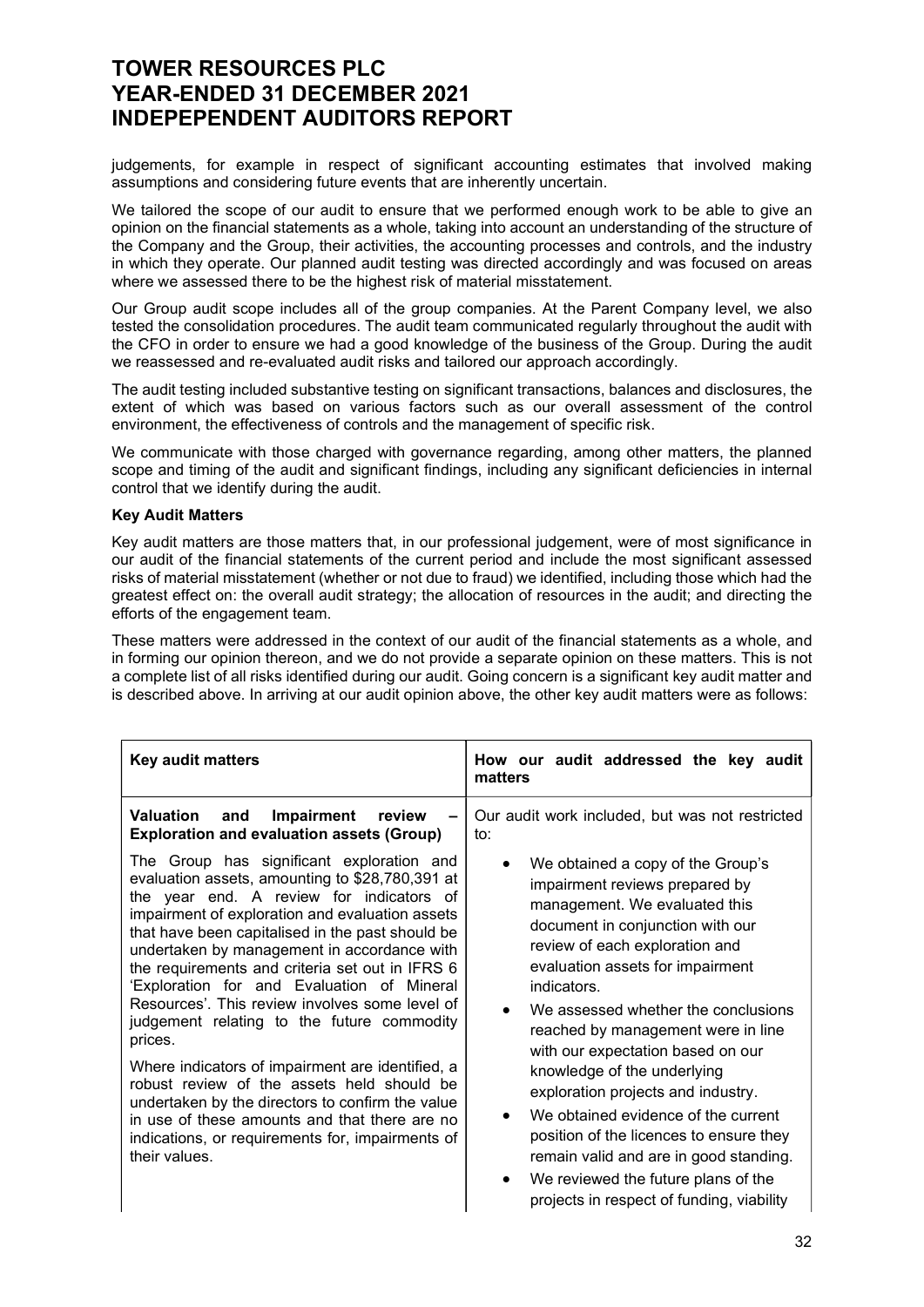Significant management judgements and estimation uncertainty is involved in this area, primarily around:

- Future commodity prices;
- The ability to obtain financing; and
- The ability to renew licences.

We therefore identified the risk over the valuation of the exploration and evaluation assets as a key audit matter, which was one of the most significant risks of material misstatement in the financial statements of the Group.

and development to assess whether there were any indicators of impairment.

 We checked items expensed to consider if they should have also been capitalised.

The Group's accounting policy on Oil & Gas Exploration and Evaluation Expenditure is shown in Accounting Policies for the consolidated financial statements and related disclosures are included in note 12.

|                                                                                                                                  | Key observations                                                                                                                                                                                                                                                                                                      |
|----------------------------------------------------------------------------------------------------------------------------------|-----------------------------------------------------------------------------------------------------------------------------------------------------------------------------------------------------------------------------------------------------------------------------------------------------------------------|
|                                                                                                                                  | There is ongoing uncertainty in respect of the<br>Zambia licence as petroleum legislation has led<br>to delays in agreeing work programmes and the<br>expiry of the exploration<br>licences.<br>The<br>exploration assets have been impaired in full in<br>a prior year and remain impaired.                          |
|                                                                                                                                  | There were no indicators of impairment<br>identified in respect of the other exploration<br>licences held.                                                                                                                                                                                                            |
|                                                                                                                                  | We.<br>confirmed<br>have<br>the<br>estimates<br>and<br>judgements utilised within the models applied in<br>relation to the impairment of exploration and<br>evaluation assets are within acceptable ranges.                                                                                                           |
|                                                                                                                                  | As at year end, the Thali licence in Cameroon<br>expires in May 2022. However, subsequent to<br>year end, this has been extended to May 2023.                                                                                                                                                                         |
|                                                                                                                                  | The licence held in South Africa formally expires<br>in November 2022 and an extension is expected<br>but has not been formally verified. The Directors<br>are currently in discussions for additional<br>funding to complete the work on these projects.                                                             |
|                                                                                                                                  | The outstanding licence obligations are higher<br>than the cash reserves of the Group currently<br>and the Directors are confident that further<br>funding, or transactions on one or more of the<br>licenses may be achieved in order to obtain<br>sufficient funding<br>to<br>meet their<br>current<br>commitments. |
|                                                                                                                                  | The above matters are inherently uncertain, as<br>disclosed in note 12 to the financial statements.<br>We have included above an 'emphasis of matter'<br>paragraph above, in this regard.                                                                                                                             |
| Valuation and impairment review of loans<br>and investments in subsidiaries (Parent<br><b>Company financial statements only)</b> | Our audit work included, but was not restricted<br>to:<br>We obtained a copy of the Company's<br>impairment review prepared by the                                                                                                                                                                                    |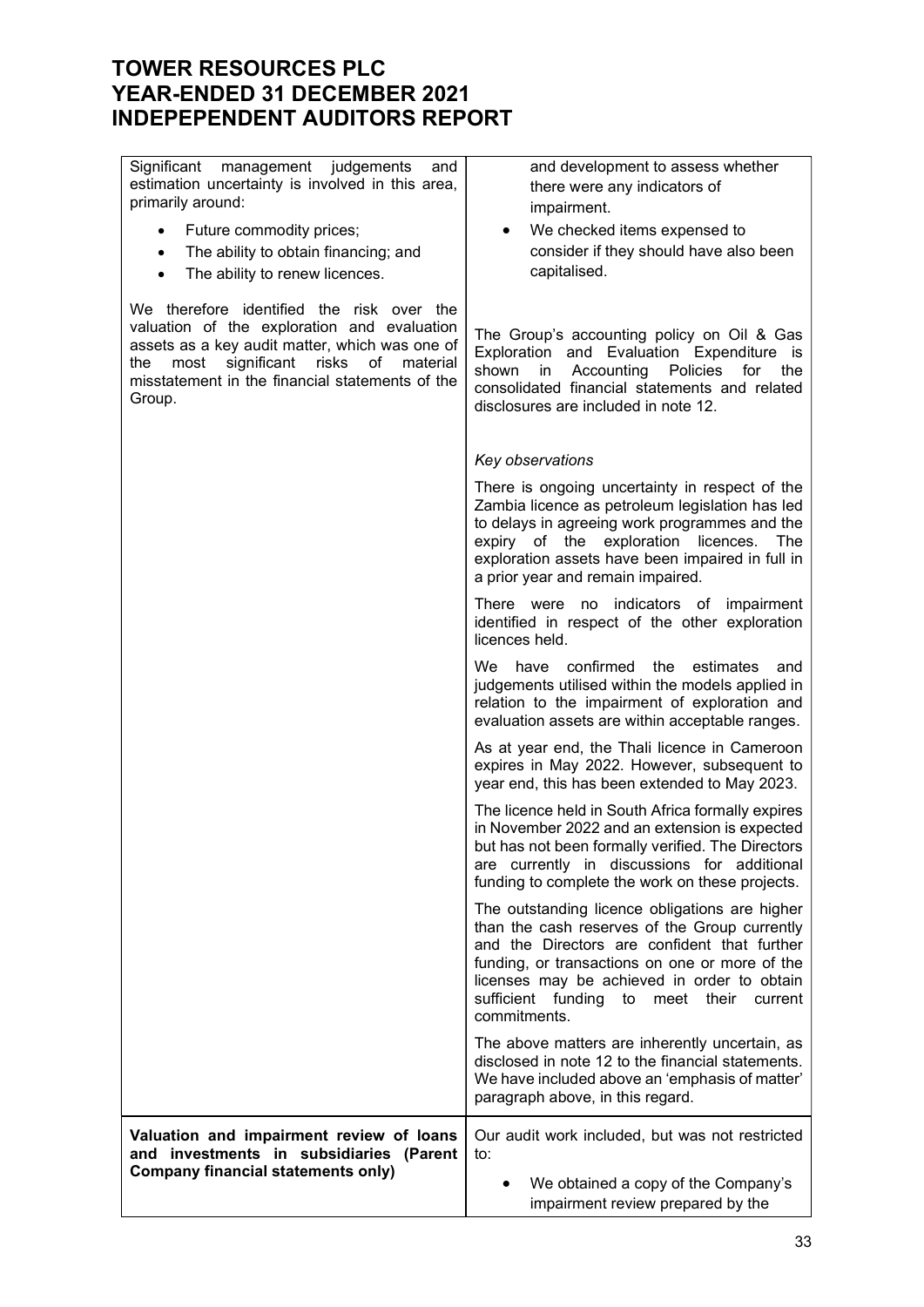| Due to the material size of the investments in,<br>and loans to, the subsidiaries (amounting to<br>\$28,753,182 at the year-end) the directors<br>should critically consider if any indicators of<br>impairment exist in relation to the balances.<br>The estimated recoverable amount of these<br>balances is subjective due to the inherent<br>involved<br>uncertainty<br>in<br>forecasting<br>the<br>profitability of the exploration and evaluation<br>(E&E) assets, as described in risk 1 above.<br>Where indicators of impairment have been<br>identified a robust review of the investments<br>held by the Parent Company and any amounts<br>due from subsidiaries to the Parent Company<br>should be undertaken by the directors to confirm<br>the value in use of these amounts and that there<br>indications, or requirements<br>for.<br>no<br>are<br>impairments of the amounts.<br>Significant<br>management<br>judgement<br>and<br>estimation uncertainty is involved in this area,<br>where the primary input is the valuation of the<br>exploration and evaluation assets discussed<br>above.<br>We therefore identified the risk over the<br>valuation of the investments in and loans to the<br>subsidiaries as a key audit matter in the Parent<br>Company financial statements, which was one<br>of the most significant risks of material<br>misstatement. | directors in relation to the exploration<br>and evaluation assets held in the<br>subsidiary companies and assessed<br>each for indicators of impairment.<br>We considered whether the<br>conclusions reached by management<br>were in line with our knowledge of the<br>business.<br>Assessing management's evaluation of<br>٠<br>the recoverable amounts of intragroup<br>loans including review the impairment<br>provisions and net asset values of<br>components that have intercompany<br>debt;<br>Checking that intragroup loans have<br>been reconciled and confirming that<br>there are no material differences.<br><b>Key Observations</b><br>The carrying value of the investment in, and<br>loans to, the subsidiaries is intrinsically linked to<br>the carrying value of the E&E assets, the<br>valuation of which is inherently uncertain.<br>As per the discussion in risk 1, the E&E assets<br>balance as at the year-end date has not been<br>impaired following the impairment review and<br>therefore no further impairment is considered<br>necessary on the intercompany or investments<br>in subsidiary balances. |
|---------------------------------------------------------------------------------------------------------------------------------------------------------------------------------------------------------------------------------------------------------------------------------------------------------------------------------------------------------------------------------------------------------------------------------------------------------------------------------------------------------------------------------------------------------------------------------------------------------------------------------------------------------------------------------------------------------------------------------------------------------------------------------------------------------------------------------------------------------------------------------------------------------------------------------------------------------------------------------------------------------------------------------------------------------------------------------------------------------------------------------------------------------------------------------------------------------------------------------------------------------------------------------------------------------------------------------------------------------------------------------|-----------------------------------------------------------------------------------------------------------------------------------------------------------------------------------------------------------------------------------------------------------------------------------------------------------------------------------------------------------------------------------------------------------------------------------------------------------------------------------------------------------------------------------------------------------------------------------------------------------------------------------------------------------------------------------------------------------------------------------------------------------------------------------------------------------------------------------------------------------------------------------------------------------------------------------------------------------------------------------------------------------------------------------------------------------------------------------------------------------------------------------------|
|---------------------------------------------------------------------------------------------------------------------------------------------------------------------------------------------------------------------------------------------------------------------------------------------------------------------------------------------------------------------------------------------------------------------------------------------------------------------------------------------------------------------------------------------------------------------------------------------------------------------------------------------------------------------------------------------------------------------------------------------------------------------------------------------------------------------------------------------------------------------------------------------------------------------------------------------------------------------------------------------------------------------------------------------------------------------------------------------------------------------------------------------------------------------------------------------------------------------------------------------------------------------------------------------------------------------------------------------------------------------------------|-----------------------------------------------------------------------------------------------------------------------------------------------------------------------------------------------------------------------------------------------------------------------------------------------------------------------------------------------------------------------------------------------------------------------------------------------------------------------------------------------------------------------------------------------------------------------------------------------------------------------------------------------------------------------------------------------------------------------------------------------------------------------------------------------------------------------------------------------------------------------------------------------------------------------------------------------------------------------------------------------------------------------------------------------------------------------------------------------------------------------------------------|

### Our application of materiality

The scope and focus of our audit was influenced by our assessment and application of materiality. We apply the concept of materiality both in planning and performing our audit, and in evaluating the effect of misstatements on our audit and on the financial statements.

We define financial statement materiality as the magnitude by which misstatements, including omissions, could reasonably be expected to influence the economic decisions taken on the basis of the financial statements by reasonable users.

We also determine a level of performance materiality which we use to determine the extent of testing needed to reduce to an appropriately low level the probability that the aggregate of uncorrected and undetected misstatements exceeds materiality for the financial statements as a whole.

| <b>Materiality Measure</b> | Group                                                                                                                                                                                    | Parent                        |
|----------------------------|------------------------------------------------------------------------------------------------------------------------------------------------------------------------------------------|-------------------------------|
| Overall materiality        | We determined materiality for the   We determined materiality for the<br>financial statements as a whole to $\vert$ financial statements as a whole to<br>be \$422,000 (2020: £400,000). | be \$338,000 (2020: 320,000). |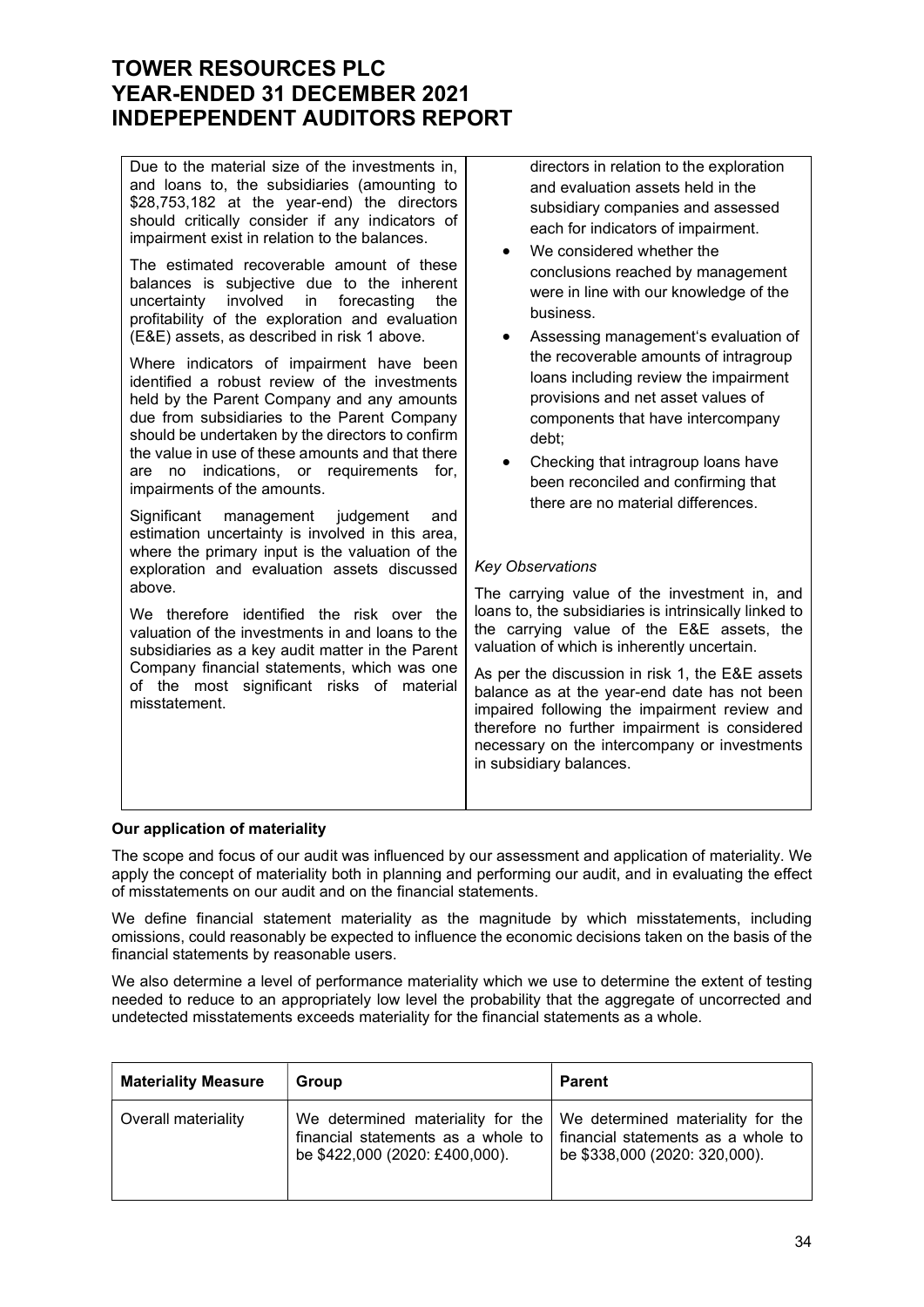# TOWER RESOURCES PLC YEAR-ENDED 31 DECEMBER 2021 INDEPEPENDENT AUDITORS REPORT

| How we determine it                    | Based on a benchmark of the main<br>key indicator, being 1.5% of gross<br>assets of the Group. As the Group is<br>not trading and still in the exploration<br>phase, we determine this to be the<br>best benchmark.                                                                                                                                                                                                                                                             | Company materiality based on<br>approximately 1.5% of gross assets<br>of the Company but limited to 80%<br>of Group materiality as Company<br>materiality<br>exceeded<br>Group<br>materiality.                                                                                                                                                                                                                                                                                             |
|----------------------------------------|---------------------------------------------------------------------------------------------------------------------------------------------------------------------------------------------------------------------------------------------------------------------------------------------------------------------------------------------------------------------------------------------------------------------------------------------------------------------------------|--------------------------------------------------------------------------------------------------------------------------------------------------------------------------------------------------------------------------------------------------------------------------------------------------------------------------------------------------------------------------------------------------------------------------------------------------------------------------------------------|
| Rationale<br>for<br>benchmarks applied | We believe 1.5% of gross assets to<br>be the most appropriate benchmark<br>due to the size and nature of the<br>Group.                                                                                                                                                                                                                                                                                                                                                          | We believe 1.5% of gross assets to<br>be the most appropriate benchmark<br>due to the size and nature of the<br>Company.                                                                                                                                                                                                                                                                                                                                                                   |
| Performance<br>materiality             | On the basis of our risk assessment,<br>together with our assessment of the<br>Group's control environment, our<br>judgement is that performance<br>materiality<br>financial<br>for<br>the<br>75%<br>statements<br>should<br>be<br>of<br>materiality,<br>set<br>at<br>and<br>was<br>\$316,500.                                                                                                                                                                                  | of<br>On<br>the<br>basis<br>our<br>risk<br>assessment, together<br>with<br>our<br>assessment of the Company's<br>control environment, our judgement<br>is that performance materiality for<br>the financial statements should be<br>75% of materiality, and was set at<br>\$253,000.                                                                                                                                                                                                       |
| Reporting threshold                    | We<br>with<br>the<br>agreed<br>Audit<br>Committee that we would report to<br>all<br>misstatements<br>them<br>over<br>\$21,000 (5% of Group materiality)<br>identified during the audit, as well as<br>differences below that threshold<br>that, in our view, warrant reporting<br>on qualitative grounds.<br>We also report to<br>the Audit<br>Committee on disclosure matters<br>that we identified when assessing<br>the overall presentation of the<br>financial statements. | We<br>with<br>the<br>Audit<br>agreed<br>Committee that we would report to<br>them<br>all<br>misstatements<br>over<br>(5%<br>\$17,000<br>of<br>Company<br>materiality) identified during the<br>audit, as well as differences below<br>that threshold that, in our view,<br>warrant reporting on qualitative<br>grounds.<br>We also report to the Audit<br>Committee on disclosure matters<br>that we identified when assessing<br>the overall presentation of the<br>financial statements. |

### Other information

The other information comprises the information included in the annual report other than the financial statements and our auditors' report thereon. The directors are responsible for the other information contained within the annual report. Our opinion on the financial statements does not cover the other information and, except to the extent otherwise explicitly stated in our report, we do not express any form of assurance conclusion thereon.

Our responsibility is to read the other information and, in doing so, consider whether the other information is materially inconsistent with the financial statements or our knowledge obtained in the course of the audit, or otherwise appears to be materially misstated. If we identify such material inconsistencies or apparent material misstatements, we are required to determine whether this gives rise to a material misstatement in the financial statements themselves.

If, based on the work we have performed, we conclude that there is a material misstatement of this other information, we are required to report that fact. We have nothing to report in this regard.

#### Opinions on other matters prescribed by the Companies Act 2006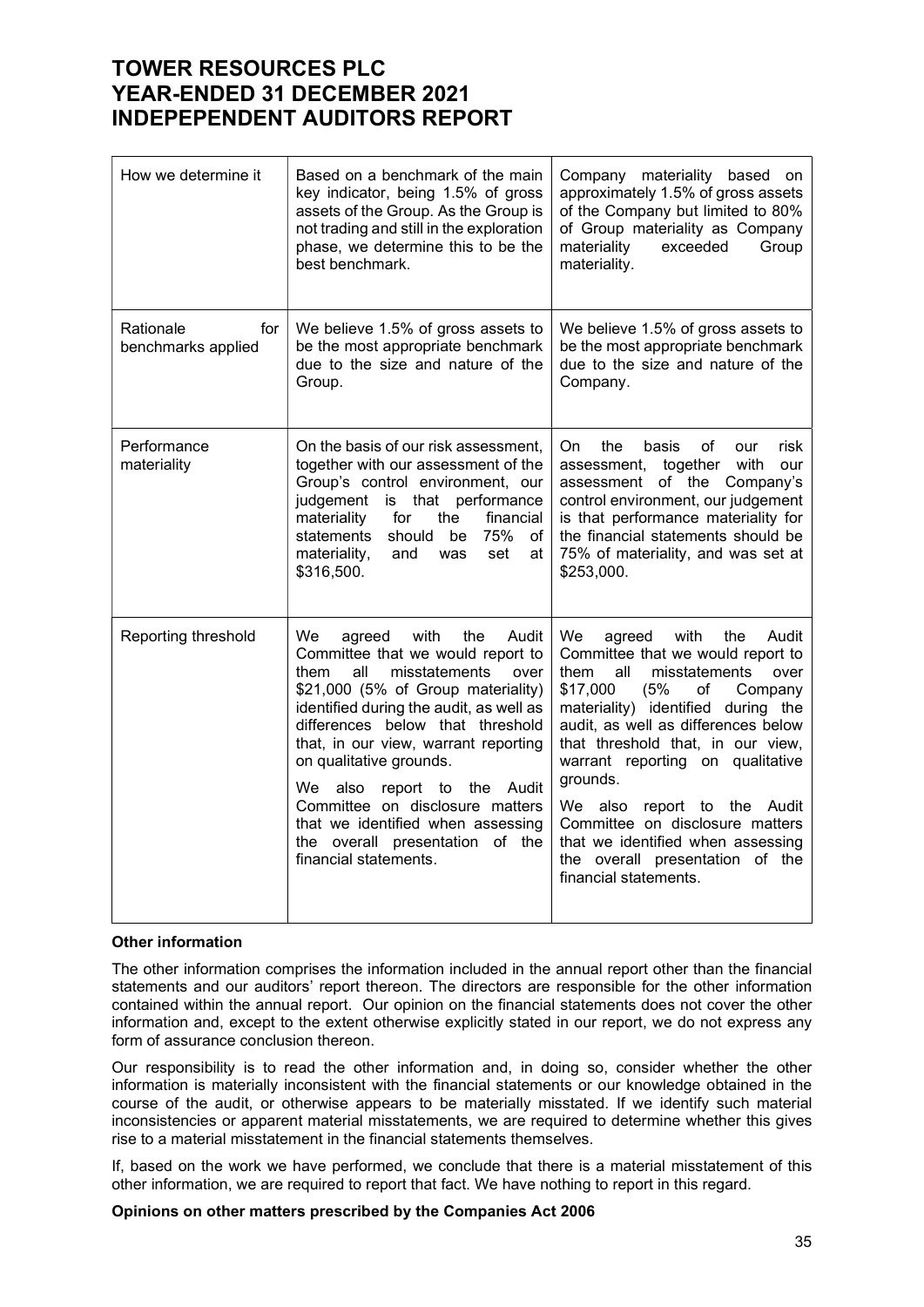# TOWER RESOURCES PLC YEAR-ENDED 31 DECEMBER 2021 INDEPEPENDENT AUDITORS REPORT

In our opinion, based on the work undertaken in the course of the audit:

- the information given in the strategic report and the directors' report for the financial year for which the financial statements are prepared is consistent with the financial statements; and
- the strategic report and the directors' report have been prepared in accordance with applicable legal requirements.

## Matters on which we are required to report by exception

In the light of the knowledge and understanding of the Group and Parent Company and its environment obtained in the course of the audit, we have not identified material misstatements in the strategic report or the directors' report.

We have nothing to report in respect of the following matters in relation to which the Companies Act 2006 requires us to report to you if, in our opinion:

- adequate accounting records have not been kept by the Parent Company, or returns adequate for our audit have not been received from branches not visited by us; or
- the Parent Company financial statements are not in agreement with the accounting records and returns; or
- certain disclosures of directors' remuneration specified by law are not made; or
- we have not received all the information and explanations we require for our audit.

## Responsibilities of directors

As explained more fully in the statement of directors' responsibilities, the directors are responsible for the preparation of the financial statements and for being satisfied that they give a true and fair view, and for such internal control as the directors determine is necessary to enable the preparation of financial statements that are free from material misstatement, whether due to fraud or error.

In preparing the financial statements, the directors are responsible for assessing the Group's and the Parent Company's ability to continue as a going concern, disclosing, as applicable, matters related to going concern and using the going concern basis of accounting unless the directors either intend to liquidate the group or Parent Company or to cease operations, or have no realistic alternative but to do so.

### Auditor's responsibilities for the audit of the financial statements

Our objectives are to obtain reasonable assurance about whether the financial statements as a whole are free from material misstatement, whether due to fraud or error, and to issue an auditor's report that includes our opinion.

Reasonable assurance is a high level of assurance, but is not a guarantee that an audit conducted in accordance with ISAs (UK) will always detect a material misstatement when it exists. Misstatements can arise from fraud or error and are considered material if, individually or in the aggregate, they could reasonably be expected to influence the economic decisions of users taken on the basis of these financial statements.

The extent to which our procedures are capable of detecting irregularities, including fraud is detailed below:

Based on our understanding of the Group and Parent Company and the industry in which it operates, we identified that the principal risks of non-compliance with laws and regulations related to UK tax legislation, employment and health, safety and environment (HSE) regulation, anti-bribery, corruption and fraud, we considered the extent to which non-compliance might have a material effect on the financial statements. We also considered those laws and regulations that have a direct impact on the preparation of the financial statements such as the Companies Act 2006 and the Quoted Companies Alliance Corporate Governance Code ("QCA Code"). We evaluated management's incentives and opportunities for fraudulent manipulation of the financial statements (including the risk of override of controls), and determined that the principal risks were related to inflated investment valuations and profit.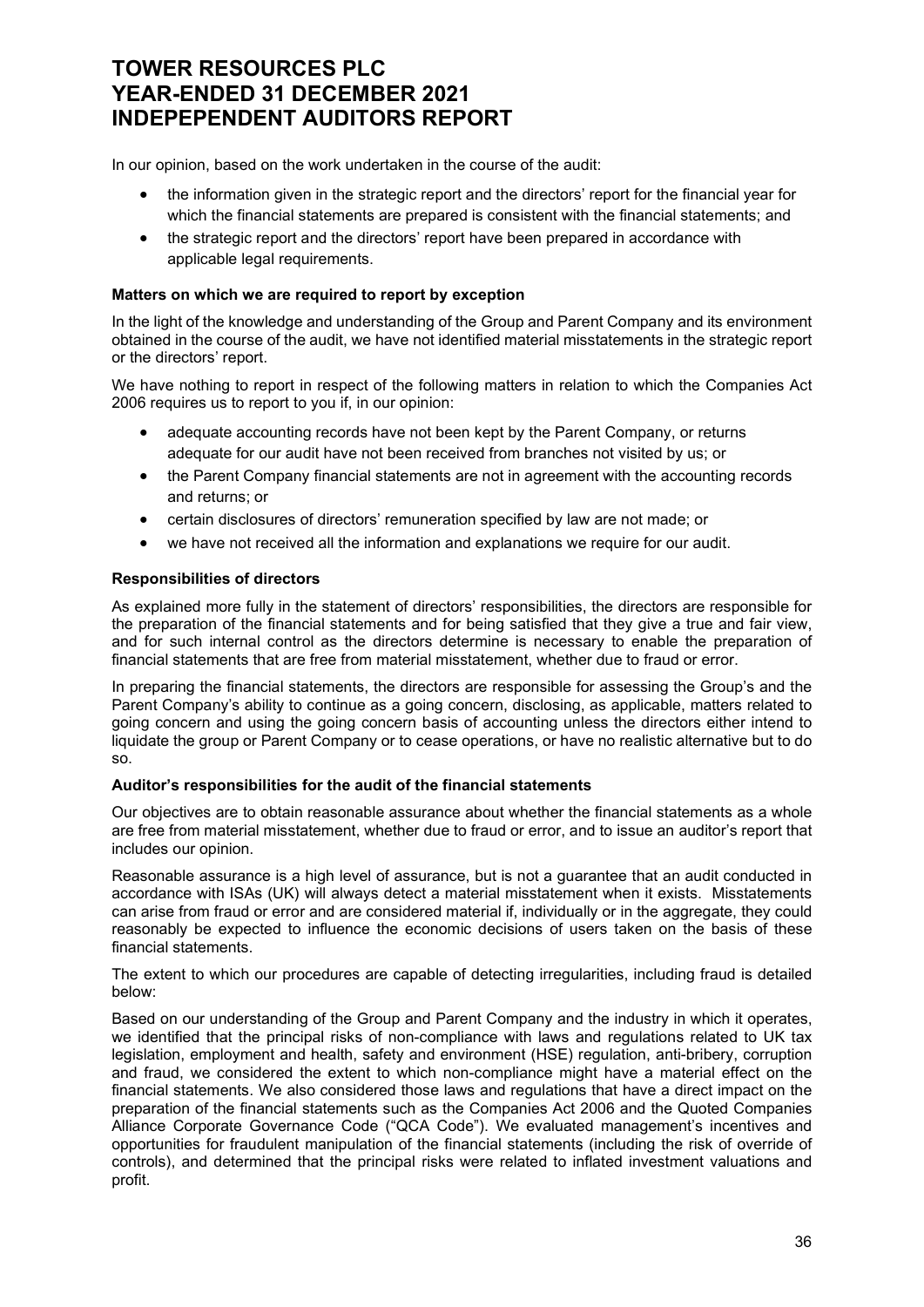# TOWER RESOURCES PLC YEAR-ENDED 31 DECEMBER 2021 INDEPEPENDENT AUDITORS REPORT

Audit procedures performed included: review of the financial statement disclosures to underlying supporting documentation, review of correspondence with legal advisors, review of Board minutes, evaluating management's controls designed to prevent and detect irregularities, challenge management on the judgements and assumptions made in their significant accounting estimates, enquiries of management in so far as they related to the financial statements and testing of journals and evaluating whether there was evidence of bias by the directors that represented a risk of material misstatement due to fraud.

There are inherent limitations in the audit procedures described above and the further removed noncompliance with laws and regulations is from the events and transactions reflected in the financial statements, the less likely we would become aware of it. Also, the risk of not detecting a material misstatement due to fraud is higher than the risk of not detecting one resulting from error, as fraud may involve deliberate concealment by, for example, forgery or intentional misrepresentations, or through collusion.

A further description of our responsibilities for the audit of the financial statements is located on the Financial Reporting Council's website at www.frc.org.uk/auditorsresponsibilities. This description forms part of our auditor's report.

#### Use of our report

This report is made solely to the Parent Company's members, as a body, in accordance with part 3 of Chapter 16 of the Companies Act 2006. Our audit work has been undertaken so that we might state to the Parent Company's members those matters we are required to state to them in an auditor's report and for no other purpose. To the fullest extent permitted by law, we do not accept or assume responsibility to anyone other than the Parent Company and the Parent Company's members as a body, for our audit work, for this report, or for the opinions we have formed.

Colin Wright (Senior Statutory Auditor) For and on behalf of UHY Hacker Young Chartered Accountants and Statutory Auditor 4 Thomas More Square London E1W 1YW

30 May 2022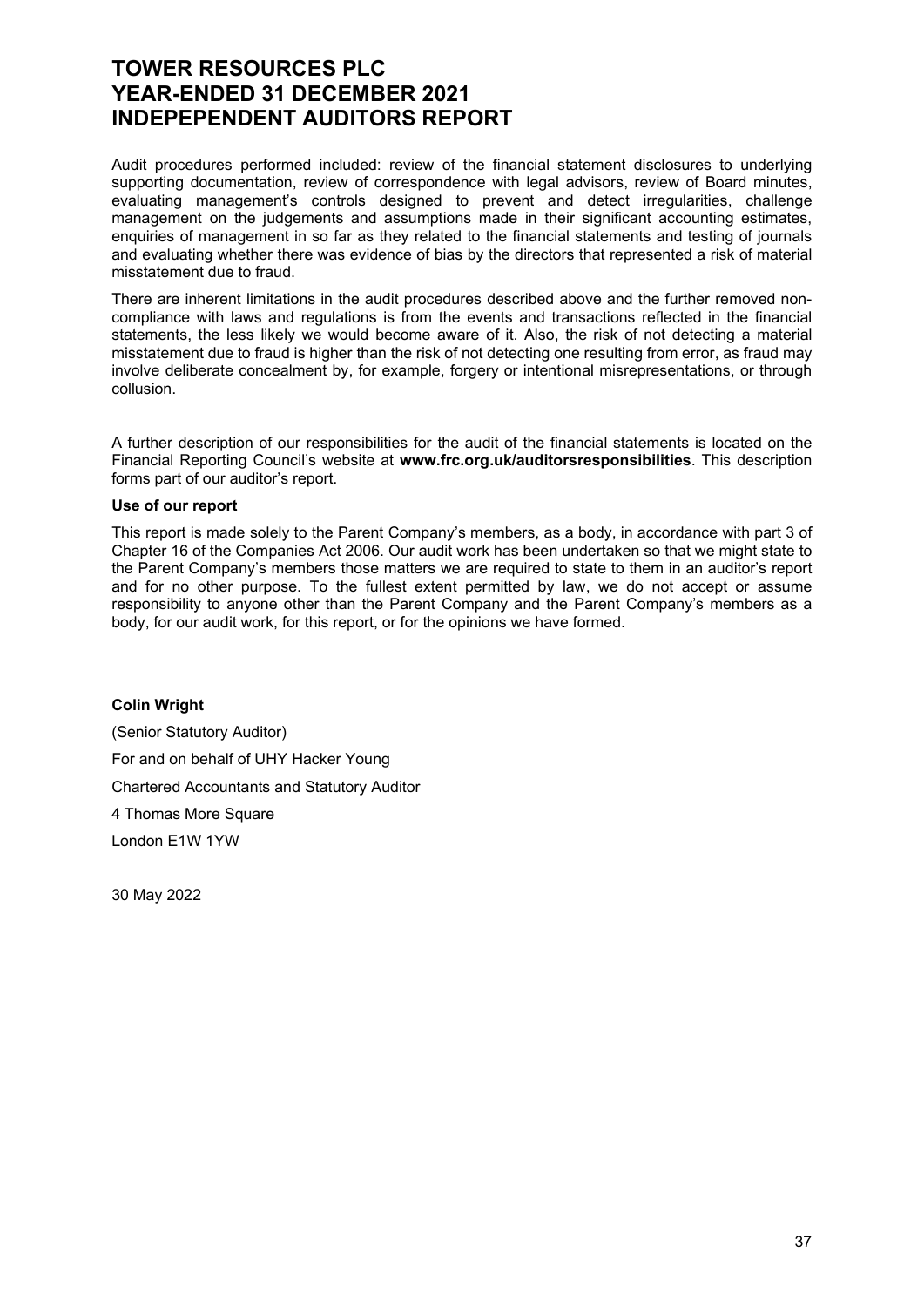# TOWER RESOURCES PLC YEAR-ENDED 31 DECEMBER 2021 CONSOLIDATED STATEMENT OF COMPREHENSIVE INCOME

|                                                     |                | 31 December 2021<br>(audited) | 31 December 2020<br>(audited) |
|-----------------------------------------------------|----------------|-------------------------------|-------------------------------|
|                                                     | <b>Note</b>    | \$                            | \$                            |
| <b>Revenue</b>                                      |                |                               |                               |
| Cost of sales                                       |                |                               |                               |
| <b>Gross profit</b>                                 |                |                               |                               |
| Other administrative expenses                       |                | (1, 284, 136)                 | (755, 605)                    |
| VAT provision                                       |                | 1,480,683                     | (174, 752)                    |
| <b>Total administrative expenses</b>                |                | 196,547                       | (930, 357)                    |
| <b>Group operating profit / (loss)</b>              | 4              | 196,547                       | (930, 357)                    |
| Finance expense                                     | 6              | (149, 248)                    | (430, 379)                    |
| Profit / (loss) for the year before taxation        |                | 47,299                        | (1,360,736)                   |
| Taxation                                            | $\overline{7}$ |                               |                               |
| Profit / (loss) for the year after taxation         |                | 47,299                        | (1,360,736)                   |
| Other comprehensive income                          |                |                               |                               |
| Total comprehensive income / (expense) for the year |                | 47,299                        | (1,360,736)                   |
|                                                     |                |                               |                               |
| Basic profit / (loss) per share (USc)               | $10$           | 0.00c                         | (0.11c)                       |
| Diluted profit / (loss) per share (USc)             | $10$           | 0.00c                         | (0.11c)                       |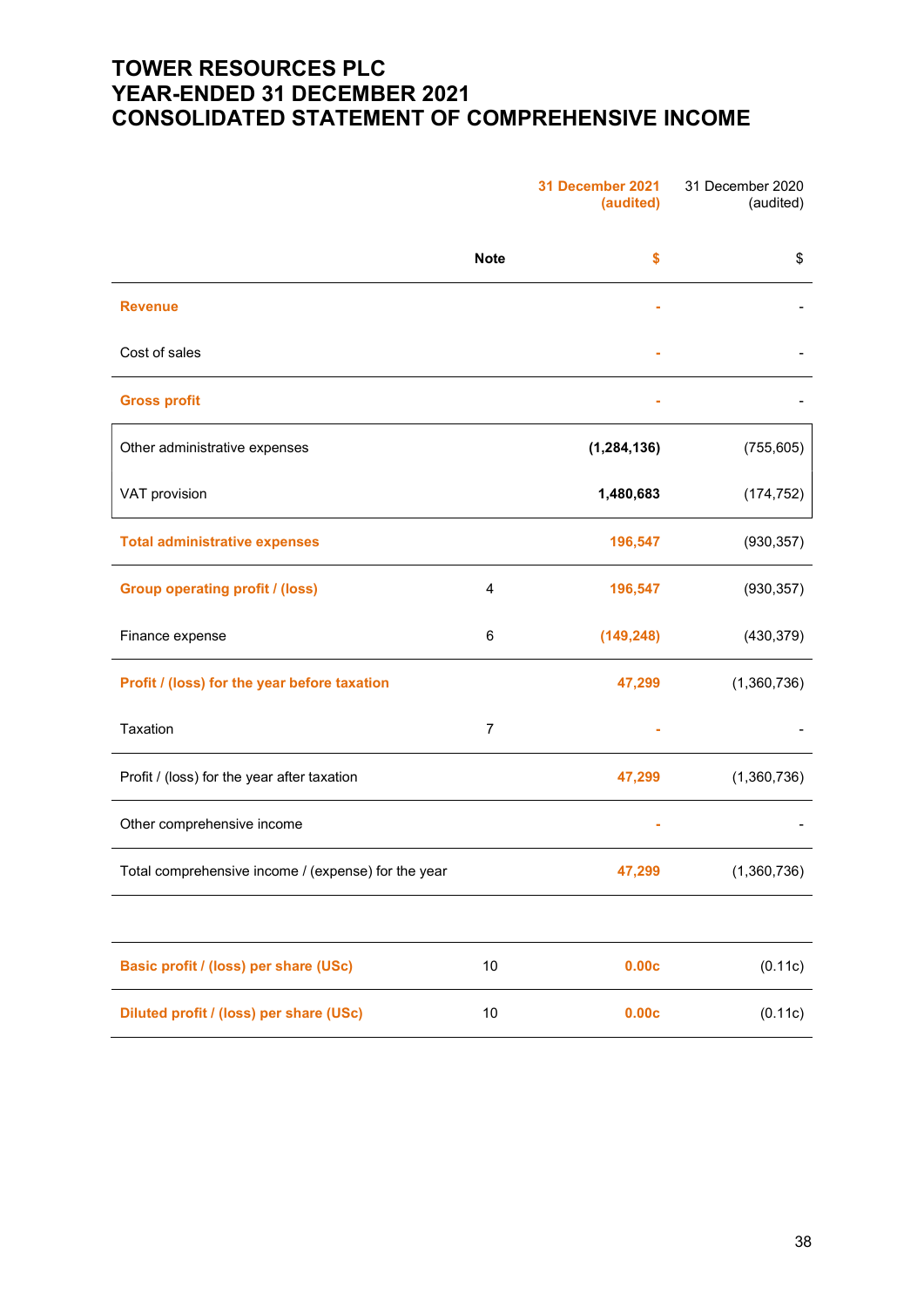# TOWER RESOURCES PLC YEAR-ENDED 31 DECEMBER 2021 CONSOLIDATED STATEMENT OF FINANCIAL POSITION

|                                   |             | <b>31 December</b><br>2021<br>(audited) | 31 December<br>2020<br>(audited) |
|-----------------------------------|-------------|-----------------------------------------|----------------------------------|
|                                   | <b>Note</b> | \$                                      | \$                               |
| <b>Non-current assets</b>         |             |                                         |                                  |
| Exploration and evaluation assets | 12          | 28,780,391                              | 27,080,202                       |
|                                   |             | 28,780,391                              | 27,080,202                       |
| <b>Current assets</b>             |             |                                         |                                  |
| Trade and other receivables       | 14          | 8,239                                   | 8,805                            |
| Cash and cash equivalents         |             | 10,227                                  | 10,054                           |
|                                   |             | 18,466                                  | 18,859                           |
| <b>Total assets</b>               |             | 28,798,857                              | 27,099,061                       |
| <b>Current liabilities</b>        |             |                                         |                                  |
| Trade and other payables          | 15          | 2,336,336                               | 3,796,111                        |
| Borrowings                        | 16          | 13,801                                  | 1,262,937                        |
|                                   |             | 2,350,137                               | 5,059,048                        |
| <b>Non-current liabilities</b>    |             |                                         |                                  |
| Borrowings                        |             | 46,548                                  | 68,763                           |
| <b>Total liabilities</b>          |             | 2,396,685                               | 5,127,811                        |
| <b>Net assets</b>                 |             | 26,402,172                              | 21,971,250                       |
| <b>Equity</b>                     |             |                                         |                                  |
| Share capital                     | 17          | 18,264,803                              | 18,254,040                       |
| Share premium                     | 17          | 148,747,595                             | 145,343,446                      |
| <b>Retained losses</b>            | 18          | (140, 610, 226)                         | (141, 626, 236)                  |
| <b>Total shareholders' equity</b> |             | 26,402,172                              | 21,971,250                       |

The financial statements of Tower Resources plc, registered number 05305345 were approved by the Board of Directors and authorised for issue on 30 May 2022.

Signed on behalf of the Board of Directors

**Jeremy Asher - Chairman and Chief Executive**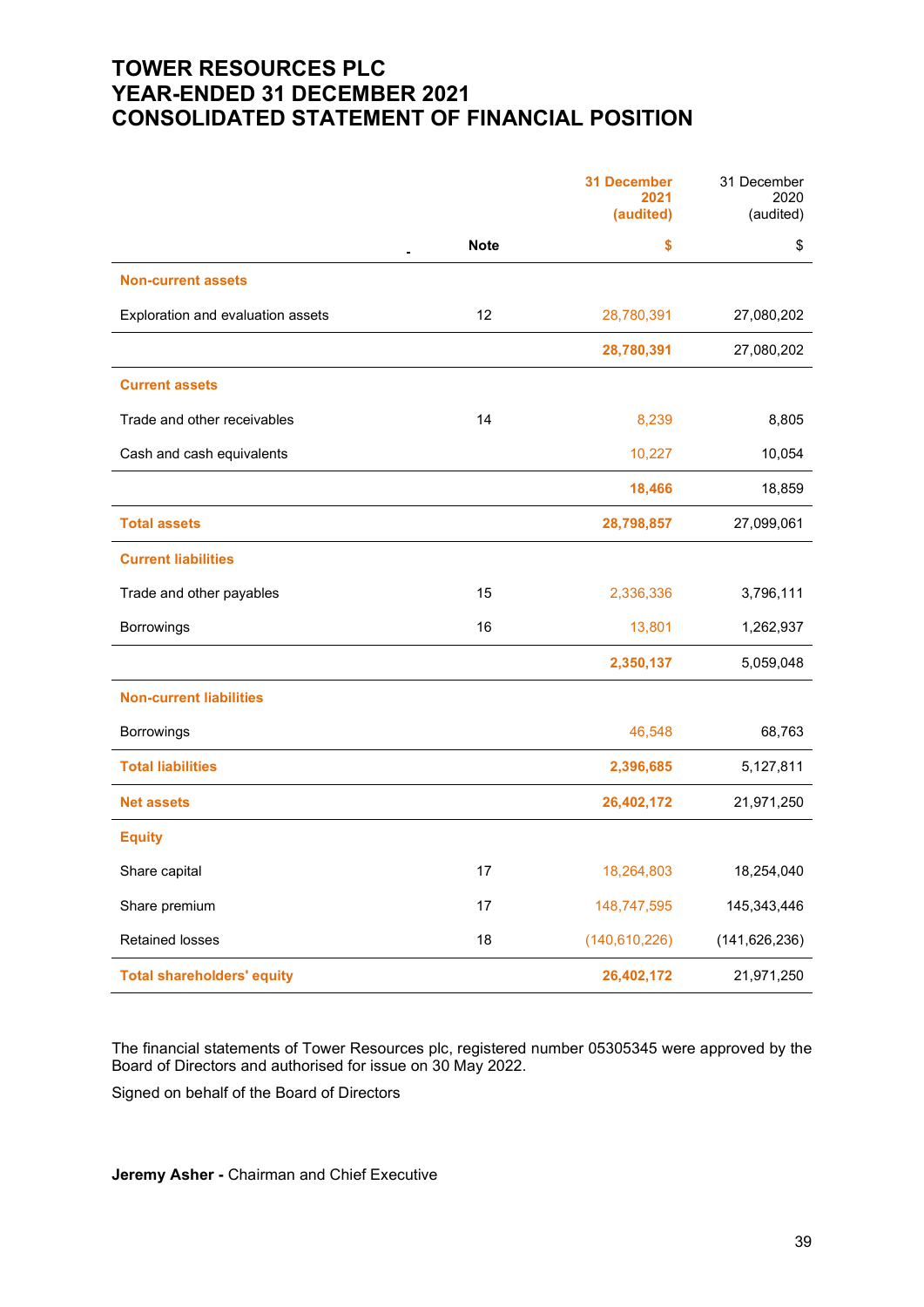# TOWER RESOURCES PLC YEAR-ENDED 31 DECEMBER 2021 CONSOLIDATED STATEMENT OF CHANGES IN EQUITY

|                                                 | <b>Share</b><br>capital | <b>Share</b><br>premium | <sup>1</sup> Share-<br>based<br>payments<br>reserve | <b>Retained</b><br>losses | <b>Total</b> |
|-------------------------------------------------|-------------------------|-------------------------|-----------------------------------------------------|---------------------------|--------------|
|                                                 | \$                      | \$                      | \$                                                  | \$                        | \$           |
| At 1 January 2020                               | 18,251,117              | 144,294,128             | 7,659,308                                           | (148, 452, 837)           | 21,751,716   |
| Shares issued for cash                          | 2,265                   | 856,595                 |                                                     |                           | 858,860      |
| Shares issued on settlement of third-party fees | 70                      | 26,150                  |                                                     |                           | 26,220       |
| Shares issued in settlement of loan interest    | 588                     | 225,568                 |                                                     |                           | 226,156      |
| Share issue costs                               |                         | (58, 995)               |                                                     |                           | (58, 995)    |
| Share-based payment charge for the year         |                         |                         | 528,029                                             |                           | 528,029      |
| Total comprehensive expense for the year        |                         |                         |                                                     | (1,360,736)               | (1,360,736)  |
| At 31 December 2020                             | 18,254,040              | 145,343,446             | 8,187,337                                           | (149, 813, 573)           | 21,971,250   |
| Shares issued for cash                          | 10,403                  | 3,838,243               |                                                     |                           | 3,848,646    |
| Shares issued on settlement of third-party fees | 360                     | 110,068                 |                                                     |                           | 110,428      |
| Share issue costs                               |                         | (544, 162)              |                                                     |                           | (544, 162)   |
| Share-based payment charge for the year         |                         |                         | 968,711                                             |                           | 968,711      |
| Transfer to retained losses                     |                         |                         | (6,272,250)                                         | 6,272,250                 |              |
| Total comprehensive income for the year         |                         |                         |                                                     | 47,299                    | 47,299       |
| At 31 December 2021                             | 18,264,803              | 148,747,595             | 2,883,798                                           | (143, 494, 024)           | 26,402,172   |

1 The share-based payment reserve has been included within the retained loss reserve on the consolidated statement of financial position and is a non-distributable reserve.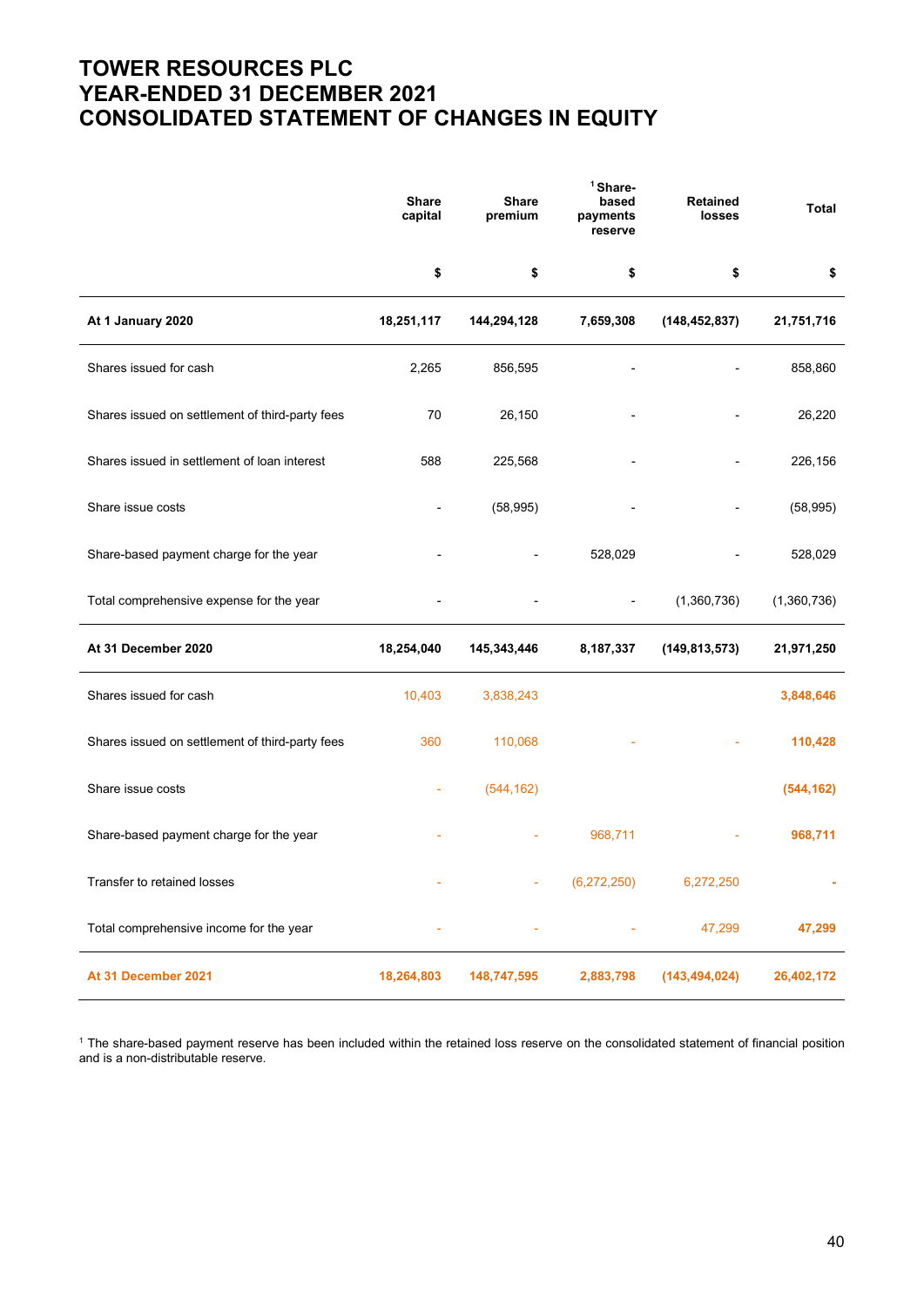# TOWER RESOURCES PLC YEAR-ENDED 31 DECEMBER 2021 CONSOLIDATED STATEMENT OF CASH FLOWS

|                                                                          |             | <b>31 December</b><br>2021<br>(audited) | 31 December<br>2020<br>(audited) |
|--------------------------------------------------------------------------|-------------|-----------------------------------------|----------------------------------|
|                                                                          | <b>Note</b> | \$                                      | \$                               |
| <b>Cash outflow from operating activities</b>                            |             |                                         |                                  |
| Group operating profit / (loss) for the year                             |             | 196,547                                 | (930, 357)                       |
| Share-based payments                                                     | 20          | 968,711                                 | 264,416                          |
| Shares issued on settlement of third-party fees                          |             | 110,428                                 | 26,220                           |
| Operating cash flow before changes in working capital                    |             | 1,275,686                               | (639, 721)                       |
| Decrease in receivables and prepayments                                  |             | 566                                     | 44,643                           |
| (Decrease) / increase in trade and other payables                        |             | (1,459,775)                             | 1,980,391                        |
| Cash (used in) / from operations                                         |             | (183, 523)                              | 1,385,313                        |
| Interest paid (net)                                                      |             | (2,631)                                 | (10, 916)                        |
| Cash (used in) / from operating activities                               |             | (186, 154)                              | 1,374,397                        |
| <b>Investing activities</b>                                              |             |                                         |                                  |
| Exploration and evaluation costs                                         | 12          | (1,700,189)                             | (2,764,386)                      |
| Net cash used in investing activities                                    |             | (1,700,189)                             | (2,764,386)                      |
| <b>Financing activities</b>                                              |             |                                         |                                  |
| Repayment of loan facilities                                             | 16          | (1, 278, 451)                           |                                  |
| Proceeds from borrowings                                                 | 16          |                                         | 561,742                          |
| Cash proceeds from issue of ordinary share capital net of issue<br>costs | 17          | 3,304,484                               | 799,865                          |
| Interest paid                                                            | 16          | (139, 516)                              | (226)                            |
| <b>Net cash from financing activities</b>                                |             | 1,886,517                               | 1,361,381                        |
| Increase / (decrease) in cash and cash equivalents                       |             | 173                                     | (28, 608)                        |
| Cash and cash equivalents at beginning of year                           |             | 10,054                                  | 38,662                           |
| Cash and cash equivalents at end of year                                 |             | 10,227                                  | 10,054                           |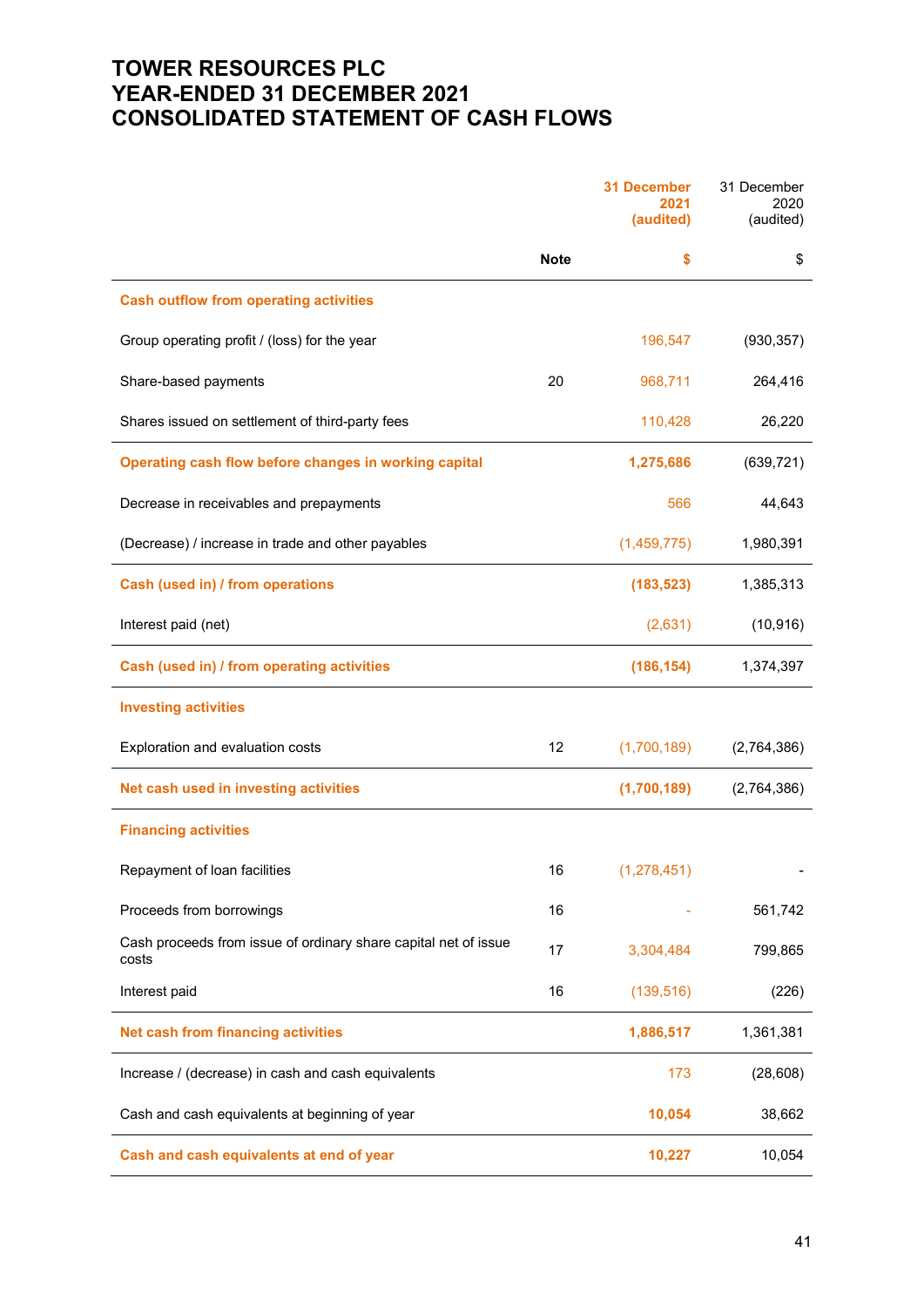# TOWER RESOURCES PLC YEAR-ENDED 31 DECEMBER 2021 COMPANY STATEMENT OF FINANCIAL POSITION

|                                        |             | 31 December 2021<br>(audited) | 31 December 2020<br>(audited) |
|----------------------------------------|-------------|-------------------------------|-------------------------------|
|                                        | <b>Note</b> | \$                            | \$                            |
| <b>Non-current assets</b>              |             |                               |                               |
| Loans to subsidiary undertakings       | 13          | 17,475,903                    | 15,330,438                    |
| Investments in subsidiary undertakings | 13          | 12,307,766                    | 12,307,766                    |
|                                        |             | 29,783,669                    | 27,638,204                    |
| <b>Current assets</b>                  |             |                               |                               |
| Trade and other receivables            | 14          | 8,237                         | 8,803                         |
| Cash and cash equivalents              |             | 6,232                         | 7,236                         |
|                                        |             | 14,469                        | 16,039                        |
| <b>Total assets</b>                    |             | 29,798,138                    | 27,654,243                    |
| <b>Current liabilities</b>             |             |                               |                               |
| Trade and other payables               | 15          | 226,194                       | 1,444,429                     |
| Borrowings                             | 16          | 13,801                        | 1,262,937                     |
|                                        |             | 239,995                       | 2,707,366                     |
| <b>Non-current liabilities</b>         |             |                               |                               |
| Borrowings                             |             | 46,548                        | 68,763                        |
| <b>Total liabilities</b>               |             | 286,543                       | 2,776,129                     |
| <b>Net assets</b>                      |             | 29,511,595                    | 24,878,114                    |
| Equity                                 |             |                               |                               |
| Share capital                          | $17\,$      | 18,264,803                    | 18,254,040                    |
| Share premium                          | $17$        | 148,747,595                   | 145,343,446                   |
| <b>Retained losses</b>                 | 18          | (137, 500, 803)               | (138, 719, 372)               |
| <b>Total shareholders' equity</b>      |             | 29,511,595                    | 24,878,114                    |

In accordance with the provisions of Section 408 of the Companies Act 2006, the Company has not presented a statement of comprehensive income and for the year-ended 31 December 2021 the Company made a profit of \$250k (2020: \$247k)

The financial statements of Tower Resources plc, registered number 05305345 were approved by the Board of Directors and authorised for issue on 30 May 2022.

Signed on behalf of the Board of Directors

**Jeremy Asher - Chairman and Chief Executive**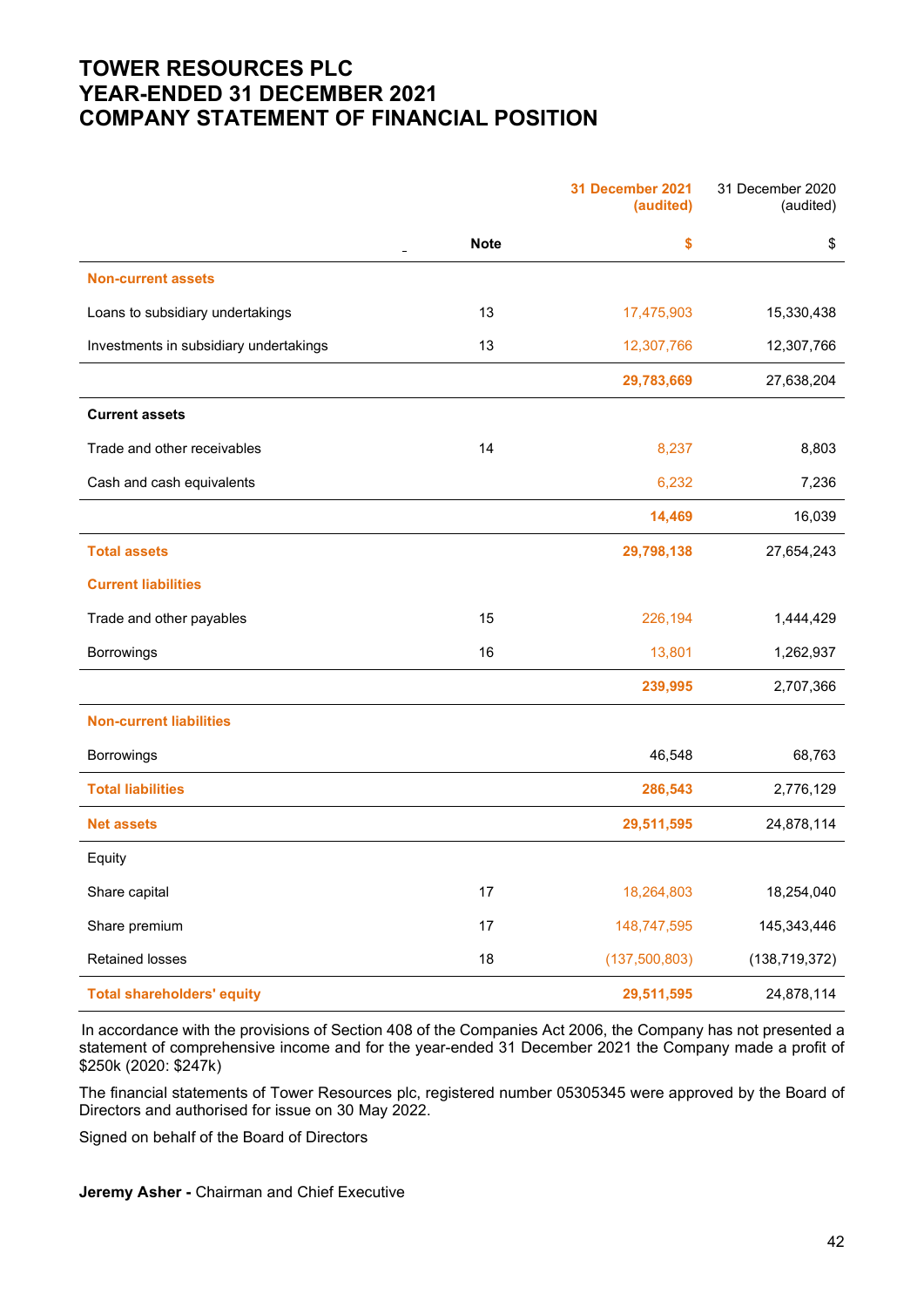# TOWER RESOURCES PLC YEAR-ENDED 31 DECEMBER 2021 COMPANY STATEMENT OF CHANGES IN EQUITY

|                                                 | <b>Share</b><br>capital | <b>Share</b><br>premium | <sup>1</sup> Share-<br>based<br>payments<br>reserve | Retained<br>losses | <b>Total</b> |
|-------------------------------------------------|-------------------------|-------------------------|-----------------------------------------------------|--------------------|--------------|
|                                                 | \$                      | \$                      | \$                                                  | \$                 | \$           |
| At 1 January 2020                               | 18,251,117              | 144,294,128             | 7,659,308                                           | (147, 154, 189)    | 23,050,364   |
| Shares issued for cash                          | 2,265                   | 856,595                 |                                                     |                    | 858,860      |
| Shares issued on settlement of third-party fees | 70                      | 26,150                  |                                                     |                    | 26,220       |
| Shares issued on settlement of loan interest    | 588                     | 225,568                 |                                                     |                    | 226,156      |
| Share issue costs                               |                         | (58, 995)               |                                                     |                    | (58, 995)    |
| Share option charge for the year                |                         |                         | 528,029                                             |                    | 528,029      |
| Total comprehensive expense for the year        |                         |                         |                                                     | 247,480            | 247,480      |
| At 31 December 2020                             | 18,254,040              | 145,343,446             | 8,187,337                                           | (146, 906, 709)    | 24,878,114   |
| Shares issued for cash                          | 10,403                  | 3,838,243               |                                                     |                    | 3,848,646    |
| Shares issued on settlement of third-party fees | 360                     | 110,068                 |                                                     |                    | 110,428      |
| Share issue costs                               |                         | (544, 162)              |                                                     |                    | (544, 162)   |
| Share option charge for the year                |                         |                         | 968,711                                             |                    | 968,711      |
| Transfer to retained losses                     |                         |                         | (6, 272, 250)                                       | 6,272,250          |              |
| Total comprehensive expense for the year        |                         |                         |                                                     | 249,858            | 249,858      |
| At 31 December 2021                             | 18,264,803              | 148,747,595             | 2,883,798                                           | (140, 384, 601)    | 29,511,595   |

<sup>1</sup> The share-based payment reserve has been included within the retained loss reserve on the Company statement of financial position and is a non-distributable reserve.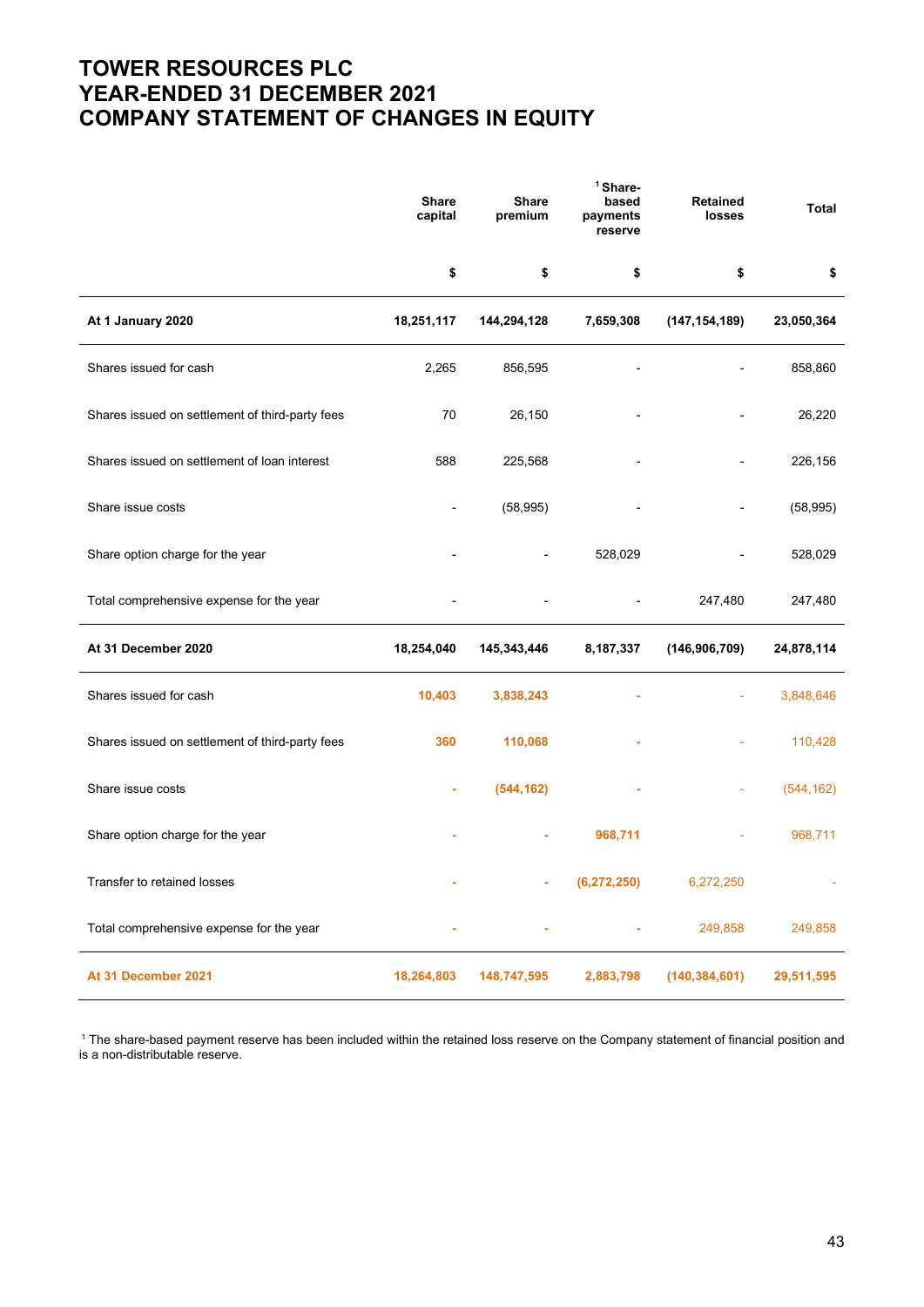# TOWER RESOURCES PLC YEAR-ENDED 31 DECEMBER 2021 COMPANY STATEMENT OF CASH FLOWS

|                                                                          |             | 31<br><b>December</b><br>2021<br>(audited) | 31 December<br>2020<br>(audited) |
|--------------------------------------------------------------------------|-------------|--------------------------------------------|----------------------------------|
|                                                                          | <b>Note</b> | \$                                         | \$                               |
| <b>Cash outflow from operating activities</b>                            |             |                                            |                                  |
| Operating profit for the year                                            |             | 214,817                                    | 444,590                          |
| Share-based payments                                                     | 20          | 968,711                                    | 264,416                          |
| Shares issued on settlement of third-party fees                          |             | 110,428                                    | 26,220                           |
| Operating cash flow before changes in working capital                    |             | 1,293,956                                  | 735,226                          |
| Increase in receivables and prepayments                                  |             | 566                                        | 44,643                           |
| (Decrease) / increase in trade and other payables                        |             | (1, 218, 235)                              | 248,517                          |
| <b>Cash from operations</b>                                              |             | 76,287                                     | 1,028,386                        |
| Interest received                                                        |             | 181,658                                    | 222,353                          |
| <b>Cash from operating activities</b>                                    |             | 257,945                                    | 1,250,739                        |
| <b>Investing activities</b>                                              |             |                                            |                                  |
| Loans granted to subsidiary undertakings                                 | 13          | (2, 145, 465)                              | (7,919,922)                      |
| Impairment of subsidiary undertaking                                     | 13          |                                            | 5,302,983                        |
| Net cash used in investing activities                                    |             | (2, 145, 465)                              | (2,616,939)                      |
| <b>Financing activities</b>                                              |             |                                            |                                  |
| Repayment of loan facilities                                             | 16          | (1, 278, 451)                              |                                  |
| Proceeds from loan facilities                                            | 16          |                                            | 561,742                          |
| Cash proceeds from issue of ordinary share capital net of issue<br>costs | 17          | 3,304,484                                  | 799,865                          |
| Interest paid                                                            | 16          | (139, 516)                                 | (226)                            |
| <b>Net cash from financing activities</b>                                |             | 1,886,517                                  | 1,361,381                        |
| Increase / (decrease) in cash and cash equivalents                       |             | (1,004)                                    | (4, 819)                         |
| Cash and cash equivalents at beginning of year                           |             | 7,236                                      | 12,055                           |
| Cash and cash equivalents at end of year                                 |             | 6,232                                      | 7,236                            |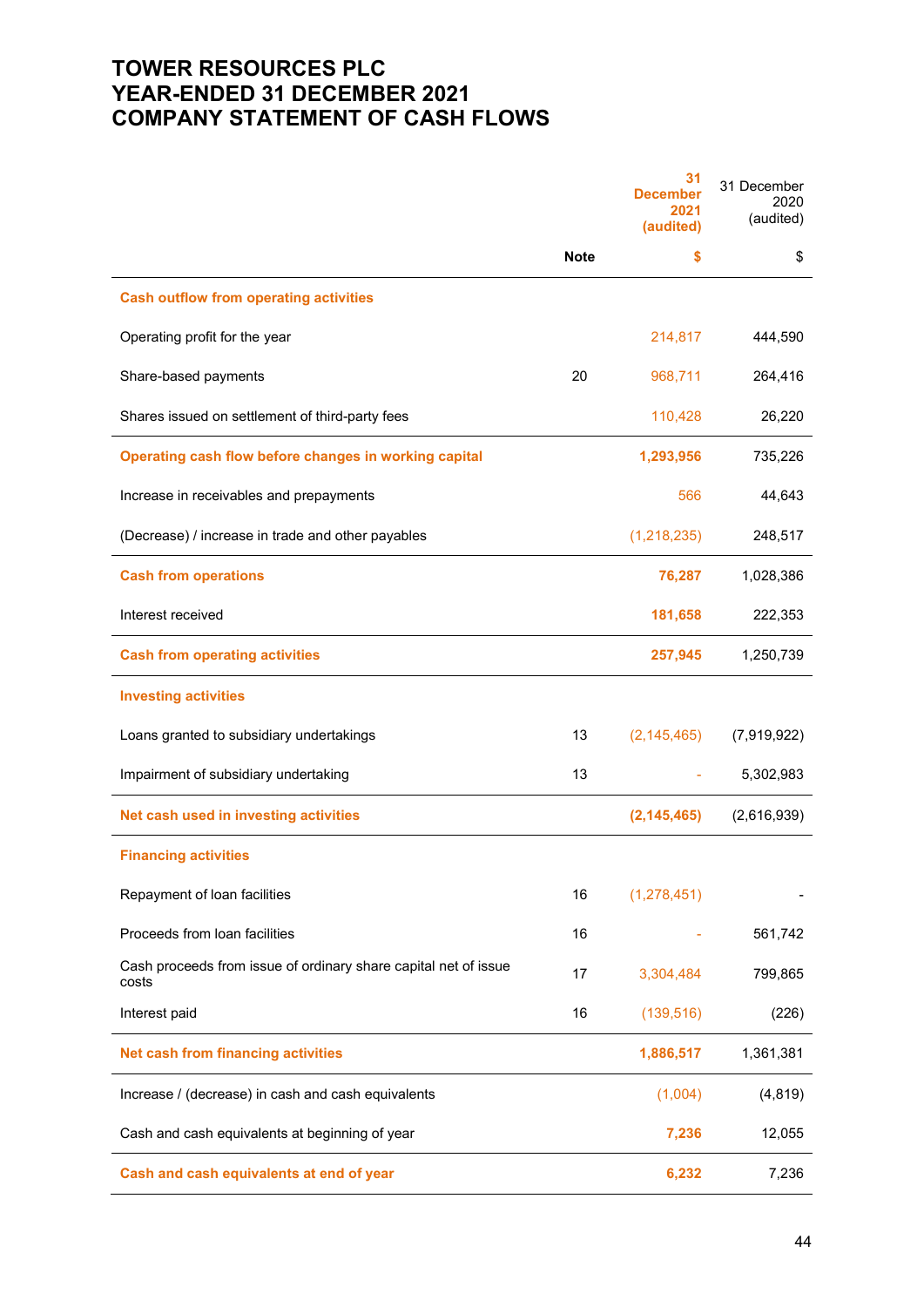### 1. Accounting policies

### a) General information

Tower Resources plc is a public company incorporated in the United Kingdom under the UK Companies Act. The address of the registered office is 134 Buckingham Palace Road, London, SW1W 9SA. The Company and the Group are engaged in the exploration for oil and gas.

These financial statements are presented in US dollars as this is the currency in which the majority of the Group's expenditures are transacted and the functional currency of the Company and have been prepared in accordance with UK-adopted International Accounting Standards, and in compliance with the requirements of the Companies Act 2006.

## b) Basis of accounting and adoption of new and revised standards

### Changes in accounting policies

A number of new standards are effective from 1 January 2021 but they do not have material effect on the Group's financial statements.

### New and amended standards

The following amended standards and interpretation are effective for financial years commencing on or after 1 January 2022. The Group does not intend to adopt the standards below, before their mandatory application date.

| <b>Standard</b>                                               | <b>Description</b>                                                                      | <b>IASB Issue Date</b> | <b>IASB Effective Date</b> | <b>Secretary</b><br>of<br>State Adoption<br><b>Date</b> |
|---------------------------------------------------------------|-----------------------------------------------------------------------------------------|------------------------|----------------------------|---------------------------------------------------------|
| <b>IAS 37</b><br>(Amendments)                                 | Onerous Contracts - Cost<br>of Fulfilling a Contract                                    | 14 May 2020            | 1 January 2022             | Endorsed                                                |
| <b>IAS 16</b><br>(Amendments)                                 | Property, Plant and<br>Equipment - Proceeds<br>before Intended Use.                     | 14 May 2020            | 1 January 2022             | Endorsed                                                |
| IFRS 3<br>(Amendments)                                        | Reference to the<br>Contractual Framework.                                              | 14 May 2020            | 1 January 2022             | Endorsed                                                |
| IAS <sub>1</sub><br>(amendments)                              | <b>Classification of Liabilities</b><br>as Current or Non-current.                      | 23 January 2020        | 1 January 2023             | Endorsed                                                |
| IFRS 17                                                       | Insurance contracts.                                                                    | 25 June 2020           | 1 January 2023             | Endorsed                                                |
| <b>IAS 12</b><br>(Amendments)                                 | Deferred tax related to<br>assets and liabilities arising<br>from a single transaction. | 7 May 2021             | 1 January 2023             | Endorsed                                                |
| IAS <sub>8</sub><br>(amendments)                              | Definition of accounting<br>estimates.                                                  | 12 February 2021       | 1 January 2023<br>Endorsed |                                                         |
| IAS 1 and IFRS<br><b>Practice Statement</b><br>2 (amendments) | Disclosure of accounting<br>policies.                                                   | 12 February 2021       | 1 January 2023             | Endorsed                                                |

### Future accounting pronouncements

The Company intends to adopt the above listed standards and interpretations in its financial statements for the annual period beginning 1 January 2022. The Company does not expect the implementation to have a material impact on the financial statements.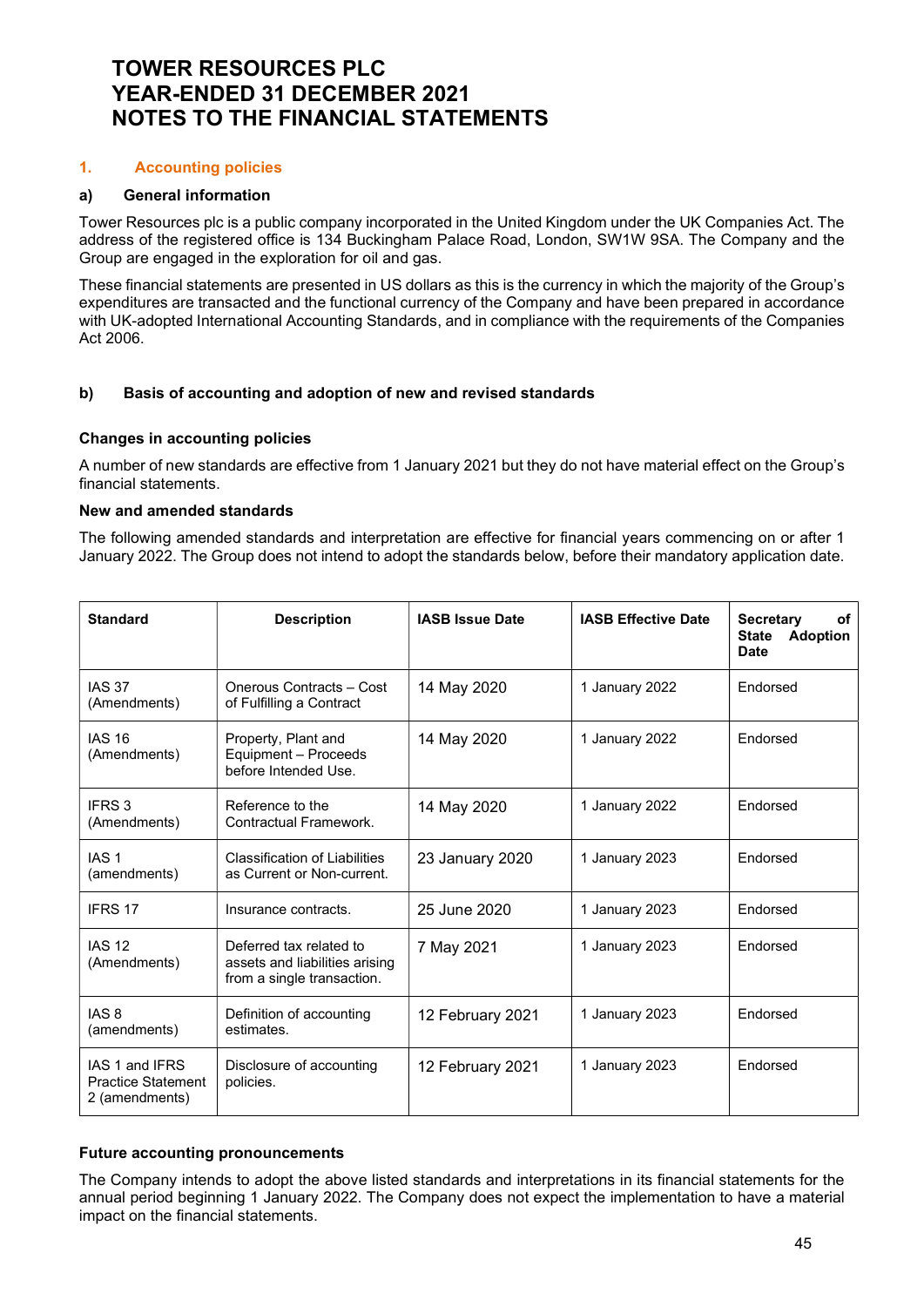### c) Going concern

The Group will need to complete its agreed farm-out and/or another asset-level transaction within the coming months, or otherwise raise further funds, in order to meet its liabilities as they fall due, particularly with respect to the forthcoming drilling programme in Cameroon. The Directors believe that there are a number of options available to them through either, or a combination of, capital markets, farm-outs or asset disposals with respect to raising these funds. There can, however, be no guarantee that the required funds may be raised or transactions completed within the necessary timeframes, which raises uncertainty as to the application of going concern in these accounts. Having assessed the risks attached to these uncertainties on a probabilistic basis, the Directors are confident that they can raise sufficient finance in a timely manner and therefore believe that the application of going concern is both appropriate and correct.

This point is also discussed in note 2 of the financial statements

## d) Basis of consolidation

The consolidated financial statements incorporate the accounts of the Company and its subsidiaries and have been prepared by using the principles of acquisition accounting ("the purchase method") which includes the results of the subsidiaries from their date of acquisition. Intra-group sales, profits and balances are eliminated fully on consolidation.

The results of subsidiaries acquired or disposed of are included in the consolidated statement of comprehensive income from the effective date of acquisition or up to the effective date of disposal, as appropriate.

Where necessary, adjustments are made to the financial statements of subsidiaries to bring the accounting policies used into line with those used by the Group. All intra-group transactions, balances, income and expenses are eliminated on consolidation.

As a Consolidated Statement of Comprehensive Income is published, a separate Statement of Comprehensive Income for the Parent Company has not been published in accordance with section 408 of the Companies Act 2006.

### e) Jointly controlled operations

Jointly controlled operations are arrangements in which the Group holds an interest on a long-term basis which are jointly controlled by the Group and one or more ventures under a contractual arrangement. The Group's exploration, development and production activities are sometimes conducted jointly with other companies in this way. Since these arrangements do not constitute entities in their own right, the consolidated financial statements reflect the relevant proportion of costs, revenues, assets and liabilities applicable to the Group's interests.

# f) Oil and Gas Exploration and Evaluation Expenditure

Costs incurred before the acquisition of a license or permit to explore an area are expensed to the income statement.

All exploration and evaluation costs incurred following a license or permit to explore being obtained or acquired on the acquisition of a subsidiary are capitalised in respect of each identifiable project area. These costs are classified as intangible assets and are only carried forward to the extent that they are expected to be recouped through the successful development of the area or where activities in the area have not yet reached a stage which permits reasonable assessment of the existence of economically recoverable reserves (successful efforts).

Costs incurred by Directors' and employees of the parent Company on the exploration activities are recharged to the subsidiaries and capitalised as exploration assets accordingly.

Other costs are expensed unless commercial reserves have been established or the determination process has not been completed. Accumulated costs in relation to an abandoned area are written off in full against profit in the year in which the decision to abandon the area is made.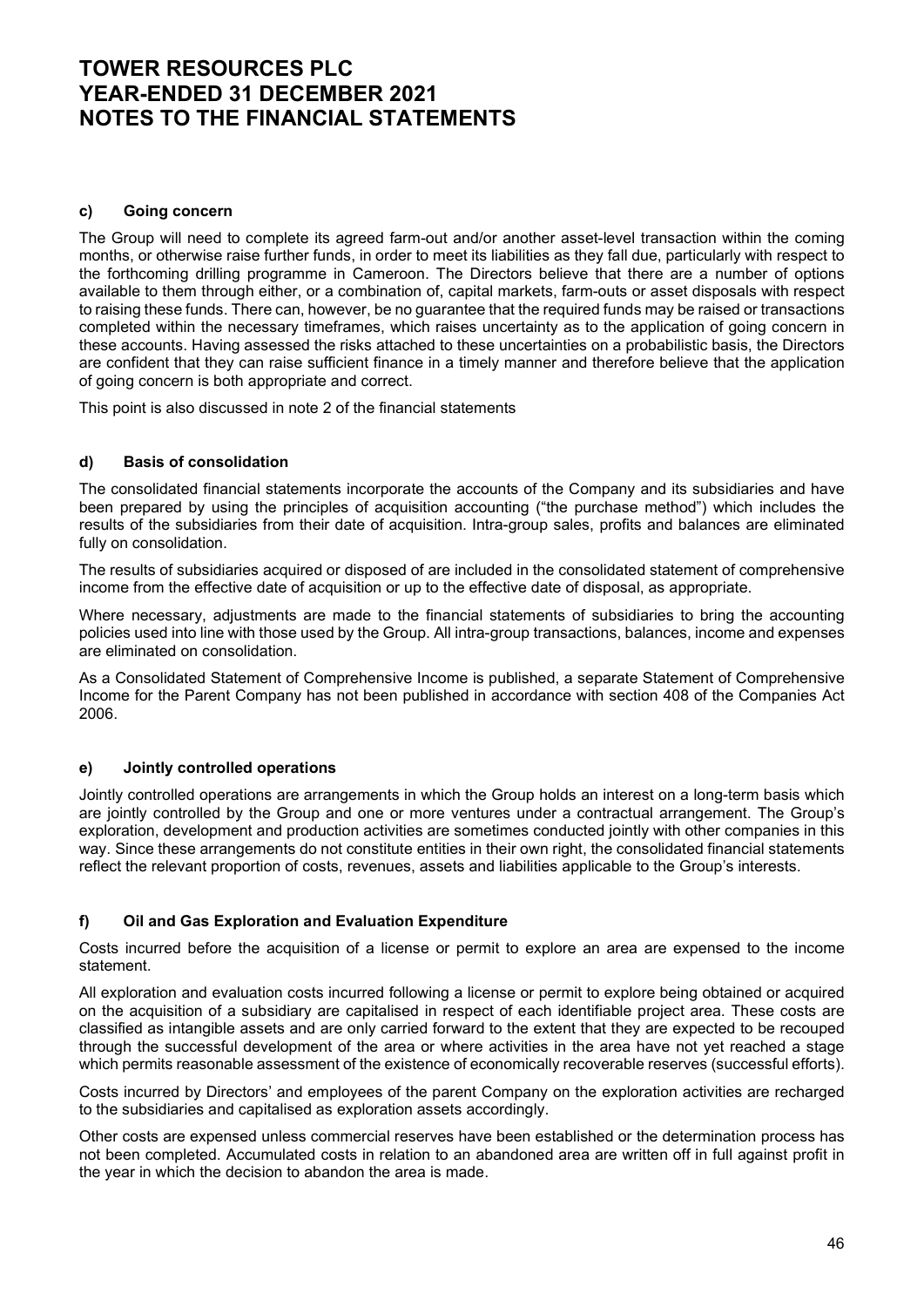When production commences the accumulated costs for the relevant area of interest are transferred from intangible assets to tangible assets as 'Developed Oil and Gas Assets' and amortised over the life of the area according to the rate of depletion of the economically recoverable costs.

### g) Impairment of Oil and Gas Exploration and Evaluation assets

The carrying value of unevaluated areas is assessed when there has been an indication that impairment in value may have occurred. The impairment of unevaluated prospects is assessed based on the Directors' intention with regard to future exploration and development of individual significant areas and the ability to obtain funds to finance such exploration and development.

## h) Decommissioning costs

Where a material liability for the removal of production facilities and site restoration at the end of the field life exists, a provision for decommissioning is made. The amount recognised is the present value of estimated future expenditure determined in accordance with local conditions and requirements. An asset of an amount equivalent to the provision is also created and depreciated on a unit of production basis. Changes in estimates are recognised prospectively, with corresponding adjustments to the provision and the associated asset.

## i) Property, plant and equipment

Property, plant and equipment is stated at cost less depreciation. Depreciation is provided at rates calculated to write off the cost less estimated residual value of each asset over its expected useful life as follows:

Computers and equipment, fixtures, fittings and equipment: straight line over 4 years

Leasehold and office refurbishment costs: over duration of lease

The assets' residual values and useful lives are reviewed and adjusted if necessary at each year-end. Profits or losses on disposals of plant and equipment are determined by comparing the sale proceeds with the carrying amount and are included in the statement of comprehensive income. Items are reviewed for impairment if and when events indicate that the carrying amount may not be recoverable. An impairment loss is recognised for the amount by which the carrying amount of the asset exceeds its recoverable amount which is the higher of an asset's net selling price and value in use.

### j) Investments

The Parent Company's investments in subsidiary companies are stated at cost less any expected credit loss for impairment and are shown in the Company's Statement of Financial Position.

### k) Share-based payments

The Company makes share-based payments to certain Directors, employees and consultants by the issue of share options or warrants. The fair value of these payments is calculated either using the Black Scholes option pricing model or by reference to the fair value of the remuneration settled by way of the grant of such options or warrants. The expense is recognised on a straight-line basis over the period from the date of award to the date of vesting, based on the Company's best estimate of shares that will eventually vest.

### l) Foreign currency translation

i Functional and presentational currency

Items included in the financial statements are shown in the currency of the primary economic environment in which the Company operates ("the functional currency") which is considered by the Directors to be the U.S Dollar. The exchange rate at 31 December 2021 was £1 / \$1.3479 (2020: £1 / \$1.3649).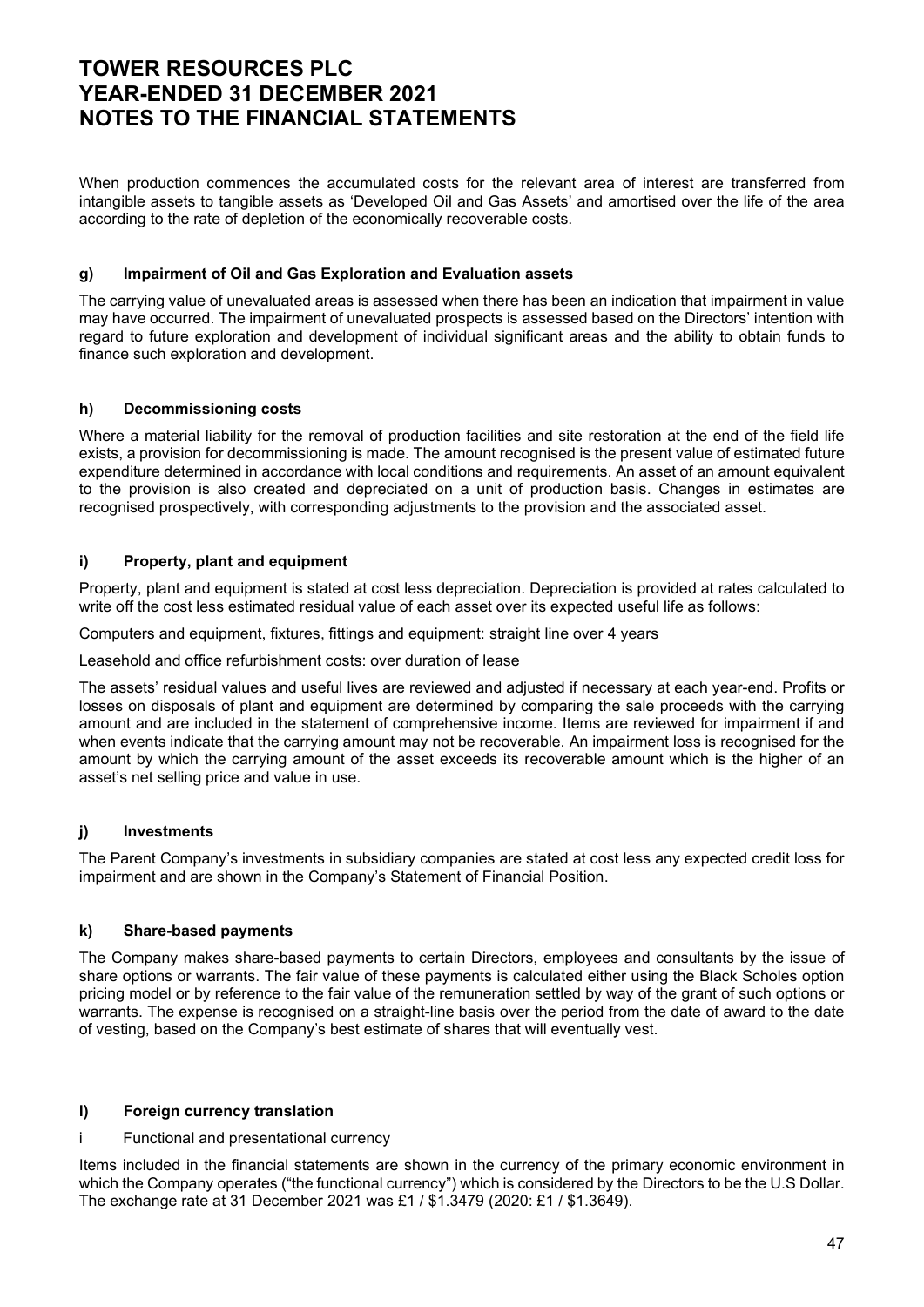### ii Transactions and balances

Foreign currency transactions are translated into the functional currency using the exchange rates prevailing at the dates of the transactions. Foreign exchange gains and losses resulting from the settlement of such transactions and from the translation at year-end exchange rates of monetary assets and liabilities denominated in foreign currencies are recognised in the statement of comprehensive income.

Transactions in the accounts of individual Group companies are recorded at the rate of exchange ruling on the date of the transaction. Monetary assets and liabilities denominated in foreign currencies are translated at the rates ruling at the year-end. All differences are taken to the statement of comprehensive income.

#### m) Taxation

#### i Current tax

The tax currently payable is based on taxable profit for the year. Taxable profit differs from net profit as reported in the statement of comprehensive income because it excludes items of income or expense that are taxable or deductible on other years and it further excludes items that are never taxable or deductible. The Group's liability for current tax is calculated using tax rates that have been enacted or substantively enacted by the reporting date.

#### ii Deferred taxation

Deferred income taxes are provided in full, using the liability method, for all temporary differences arising between the tax bases of assets and liabilities and their carrying amounts in the financial statements. Deferred income taxes are determined using tax rates that have been enacted or substantially enacted and are expected to apply when the related deferred income tax asset is realised or the related deferred income tax liability is settled.

The principal temporary differences arise from depreciation or amortisation charged on assets and tax losses carried forward. Deferred tax assets relating to the carry forward of unused tax losses are recognised to the extent that it is probable that future taxable profit will be available against which the unused tax losses can be utilised.

### n) Financial instruments

The Group's Financial Instruments comprise of cash and cash equivalents, loans and receivables. There are no other categories of financial instrument.

Cash and cash equivalents

Cash and cash equivalents are carried at cost and comprise cash in hand, cash at bank, deposits held at call with banks, and other short-term highly liquid investments with original maturities of three months or less.

ii Receivables

Receivables are measured at amortised cost unless the time value of money is immaterial. A provision for impairment of receivables is established when there is objective evidence that the Group will not be able to collect all amounts due according to the original terms of the receivables. The amount of the provision is the difference between the assets' carrying amount and the recoverable amount. Expected credit losses for impairment of receivables are included in the statement of comprehensive income.

### iii Payables

Payables are recognised initially at fair values and subsequently measured at amortised cost using the effective interest method.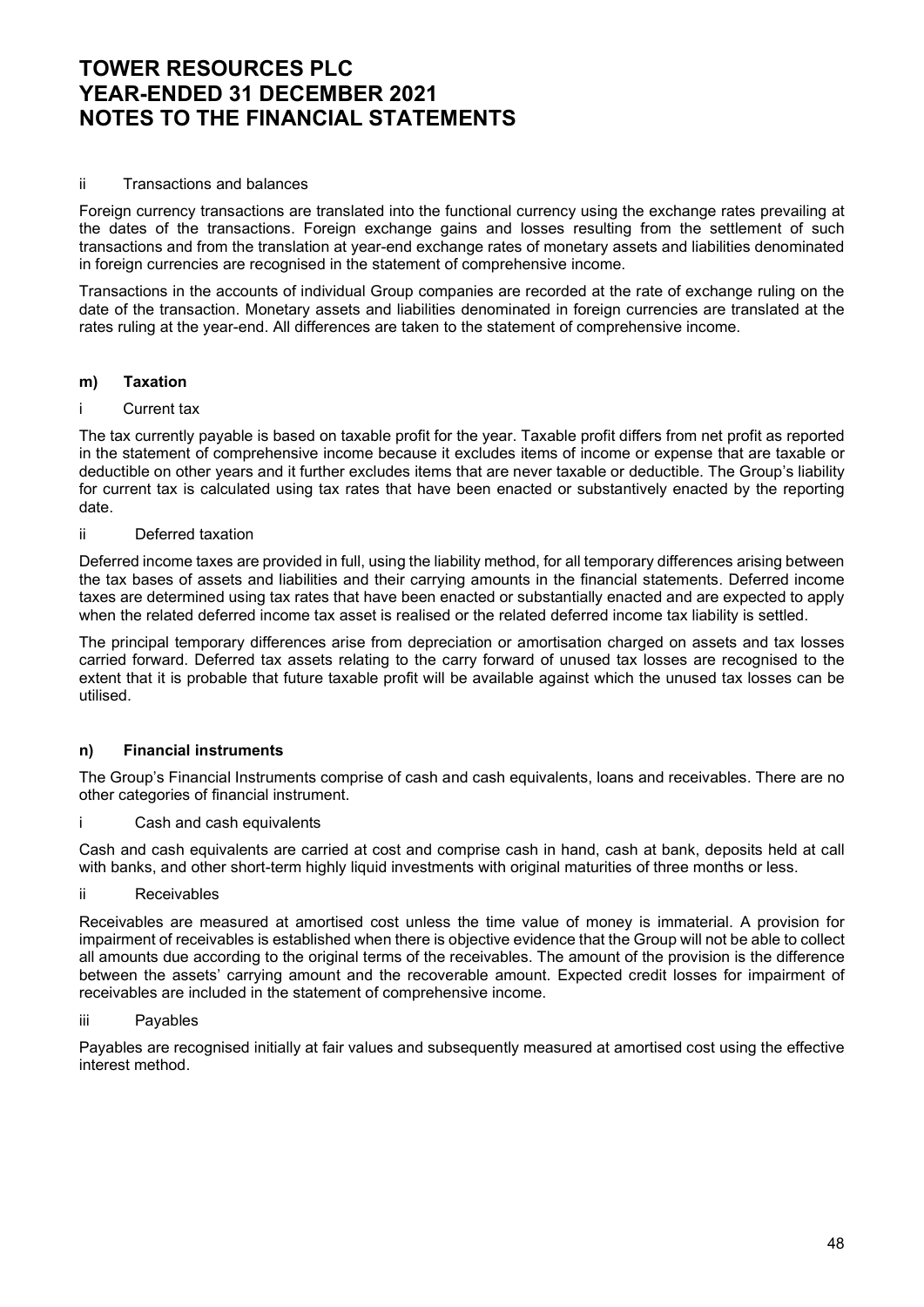### Financial liabilities and equity

Financial liabilities and equity instruments are classified according to the substance of the contractual arrangements entered into. An equity instrument is any contract that evidences a residual interest in the asset of the Group after deducting all of its liabilities. Equity instruments issued by the Company are recorded at the proceeds received net of direct issue costs.

### o) Share capital

Ordinary shares are classified as equity. Proceeds received from the issue of ordinary shares above the nominal value are classified as Share Premium. Costs directly attributable to the issue of new shares are shown in equity as a deduction from the Share Premium account.

### p) Provisions

Provisions are recognised when the Group has a present obligation as a result of a past event and it is probable that the Group would be required to settle that obligation. Provisions are measured at the managements' best estimate of the expenditure required to settle the obligation at the reporting date and are discounted to present value where the effect is material.

## q) Segment reporting

Operating segments are reported in a manner consistent with the internal reporting provided to the chief operating decision makers. The chief operating decision makers have been identified as the executive Board members.

### r) Leases

The Group do not have any leases with a term of 12-months or more that contain an option to purchase or where the underlying asset has anything other than a low value and has elected for exemption to the reporting requirements of IFRS 16 (Leases).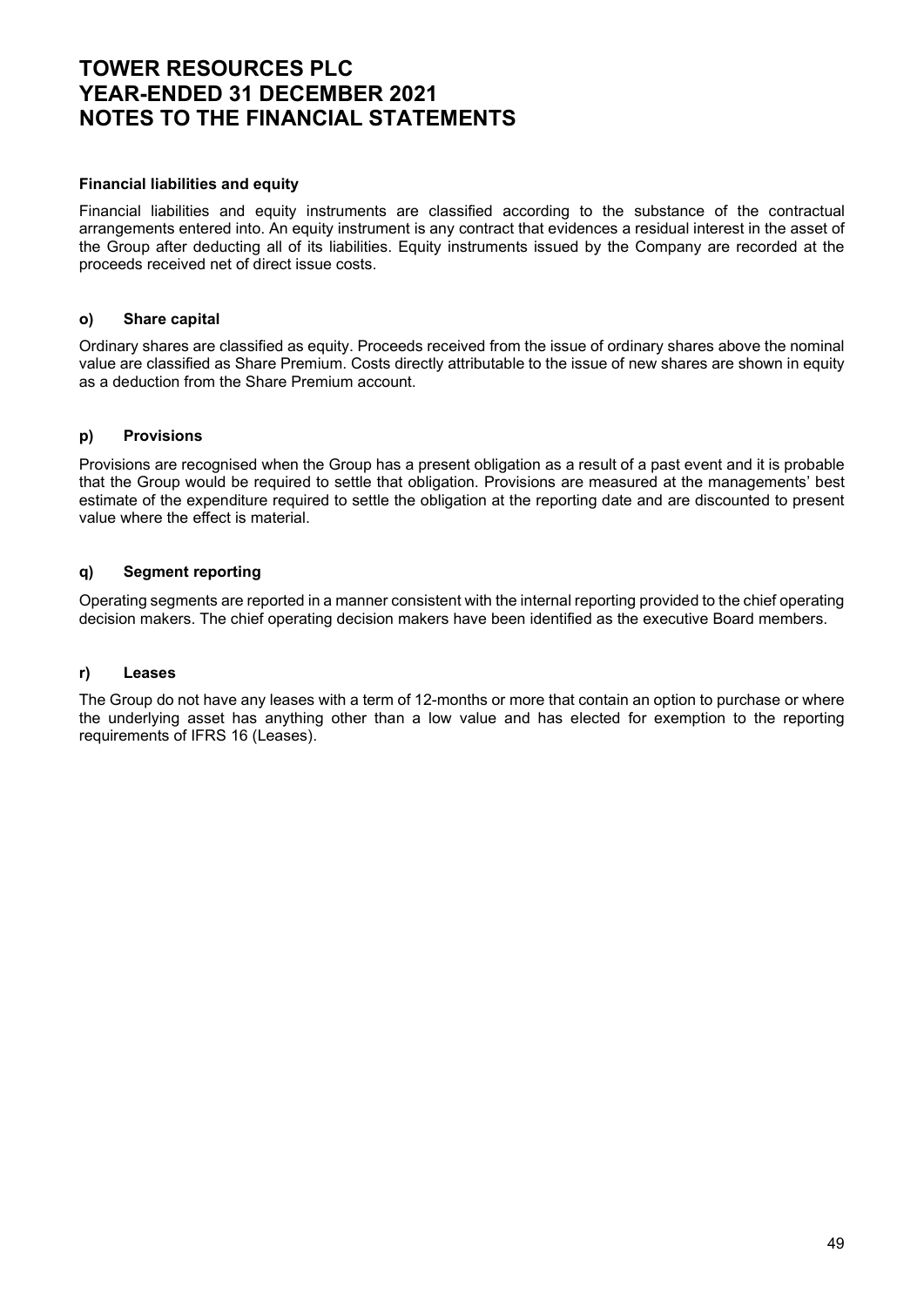## 2. Critical accounting judgements and key sources of estimation uncertainty

The preparation of financial statements in conformity with International Financial Reporting Standards requires the use of accounting estimates and assumptions that affect the reported amounts of assets and liabilities at the date of the financial statements and the reported amounts of income and expenses during the reporting period. Although these estimates are based on managements' best knowledge of current events and actions, actual results ultimately may differ from those estimates. IFRS also require management to exercise its judgement in the process of applying the Group's accounting policies.

The prime areas involving a higher degree of judgement or complexity, where assumptions and estimates are significant to the financial statements, are as follows:

### Recoverability of inter-company balances

Determining whether inter-company balances are impaired requires an estimation of whether there are any indications that their carrying values are not recoverable details of which are included in note 13.

### Impairment of capitalised exploration and evaluation expenditure

The future recoverability of capitalised exploration and evaluation expenditure is dependent on a number of factors, including whether it successfully recovers the related exploration and evaluation asset through sale. Factors which could impact the future recoverability include the level of proved, probable and inferred resources, future technological changes which could impact the cost of drilling and extraction, future legal changes (including changes to environmental restoration obligations), changes to commodity prices and licence renewal dates and commitments.

To the extent that capitalised exploration and evaluation expenditure is determined to be irrecoverable in the future, this will reduce profits and net assets in the period in which this determination is made. In addition, exploration and evaluation expenditure is capitalised if activities in the area of interest have not yet reached a stage which permits reasonable assessment of the existence or otherwise of economically recoverable reserves. To the extent that it is determined in the future that this capitalised expenditure should be written off, this will reduce profits and net assets in the period in which this determination is made. Details of impairments of capitalised exploration and evaluation expenditure are included in note 12.

# VAT receivable

On 21 May 2021 the Company announced that it had received a favourable ruling from the Upper Tribunal upholding the First-Tier Tax Tribunal's decision in the Company's favour and dismissing HMRC's appeal against the First-Tier Tax Tribunal's decision.

The First-Tier Tax Tribunal's decision, which was announced by the Company in July 2019, allowed the Company's appeal against HMRC's 2016 decisions to deny it credit for input VAT. The Upper Tribunal's decision affirmed the First-Tier Tax Tribunal's decision, and no subsequent appeal was made by HMRC to the Court of Appeal. There remains a further appeal to the First-Tier Tax Tribunal by HMRC on procedural grounds which is yet to be heard, however, the Company does not assess that this appeal has any basis in fact and has released provisions previously made totalling \$1.5 million (2020: provisioned \$175k). Included within trade and other payables (note 15) are amounts totalling \$72k / £53k (2020: \$1.2 million / £903k) with respect to UK VAT payable.

### Capital markets / going concern

The Group relies on the UK equities market and the market for equity participations in oil and gas exploration assets in order to raise the funds required to operate as a listed entity and complete the respective work programmes for its oil and gas exploration assets. From time to time, and especially in light of the present Covid-19 pandemic, general economic and market conditions may deteriorate to a point where it is not possible to raise equity finance to fund exploration projects, nor debt to develop projects.

Additional financing may therefore not be available to the Group restricting the scope of operations, risking both its long-term expansion programme, its obligations under contracts which may be withdrawn or terminated for non-compliance and ultimately the financial stability of the Group to continue as a going concern.

Please see note 1 (c) for a more detailed discussion of going concern matters.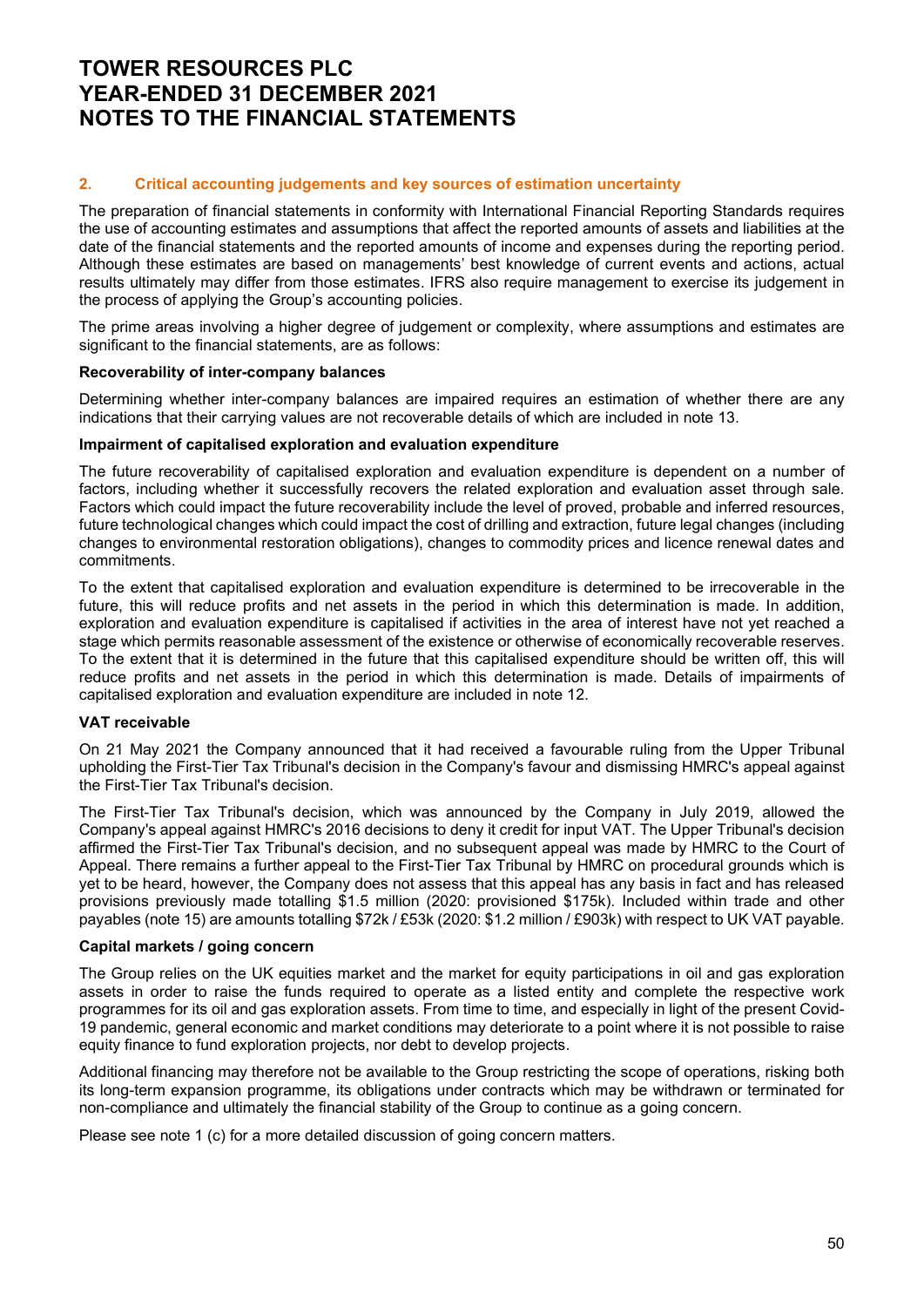#### Share-based payment transactions

The Group measures the cost of equity-settled transactions with employees by reference to the fair value of the equity instruments at the date at which they are granted. The fair value is determined by using the Black Scholes model and by reference to the value of the fees or remuneration settled by way of granting of warrants. The determination of fair value using the Black Scholes methodology is based on the input parameters chosen and will therefore contain an element of judgement and uncertainty. Details of share-based payment transactions are included in note 20.

### 3. Operating segments

The Group has two reportable operating segments: Africa and Head Office. Non-current assets and operating liabilities are located in Africa, whilst the majority of current assets are carried at Head Office. The Group has not yet commenced production and therefore has no revenue. Each reportable segment adopts the same accounting policies. In compliance with IFRS 8 'Operating Segments' the following table reconciles the operational loss and the assets and liabilities of each reportable segment with the consolidated figures presented in these Financial Statements, together with comparative figures for the year-ended 31 December 2021.

|                                                        | Africa        |                          | <b>Head Office</b> |             | <b>Total</b> |               |
|--------------------------------------------------------|---------------|--------------------------|--------------------|-------------|--------------|---------------|
|                                                        | 2021          | 2020                     | 2021               | 2020        | 2021         | 2020          |
|                                                        | \$            | \$                       | \$                 | \$          | \$           | \$            |
| Administrative expenses <sup>1</sup>                   | 73,931        | 111,635                  | 598,396            | (805, 452)  | 672,327      | (693, 817)    |
| Pre-licence expenditures                               |               |                          |                    | (243)       |              | (243)         |
| Share-based payment charges                            |               | $\overline{\phantom{a}}$ | (475, 780)         | (236, 297)  | (475, 780)   | (236, 297)    |
| Interest income                                        |               | (416)                    | (1,226)            | 161         | (1,226)      | (255)         |
| Financing costs                                        | (643)         | (117)                    | (147, 379)         | (430,007)   | (148, 022)   | (430, 124)    |
| Gain / (loss) on disposal of subsidiary<br>undertaking | ÷             | 1,314,617                | ÷.                 | (1,314,617) |              |               |
| Loss by reportable segment                             | 73,288        | 1,425,719                | (25,989)           | (2,786,455) | 47,299       | (1,360,736)   |
| Total assets by reportable segment $2/3$               | 28,784,388    | 27,083,022               | 14,469             | 16,039      | 28,798,857   | 27,099,061    |
| Total liabilities by reportable segment <sup>4</sup>   | (2, 110, 144) | (2,351,684)              | (286, 541)         | (2,776,127) | (2,396,685)  | (5, 127, 811) |

1 Administrative expenses include credits of \$1.4 million (2020: expense \$175k) of VAT provision write-backs following the successful defence of VAT claims made against the Company by HMRC at the chambers of the second-tier tax tribunal.

2 Included within total assets of \$28.8 million (2020: \$27.0 million) are \$14.3 million Cameroon (2020: \$13.0 million), \$368k Namibia (2020: \$320k) and \$14.0 million South Africa (2020: \$13.7 million).

3 Carrying amounts of segment assets exclude investments in subsidiaries.

4 Carrying amounts of segment liabilities exclude intra-group financing.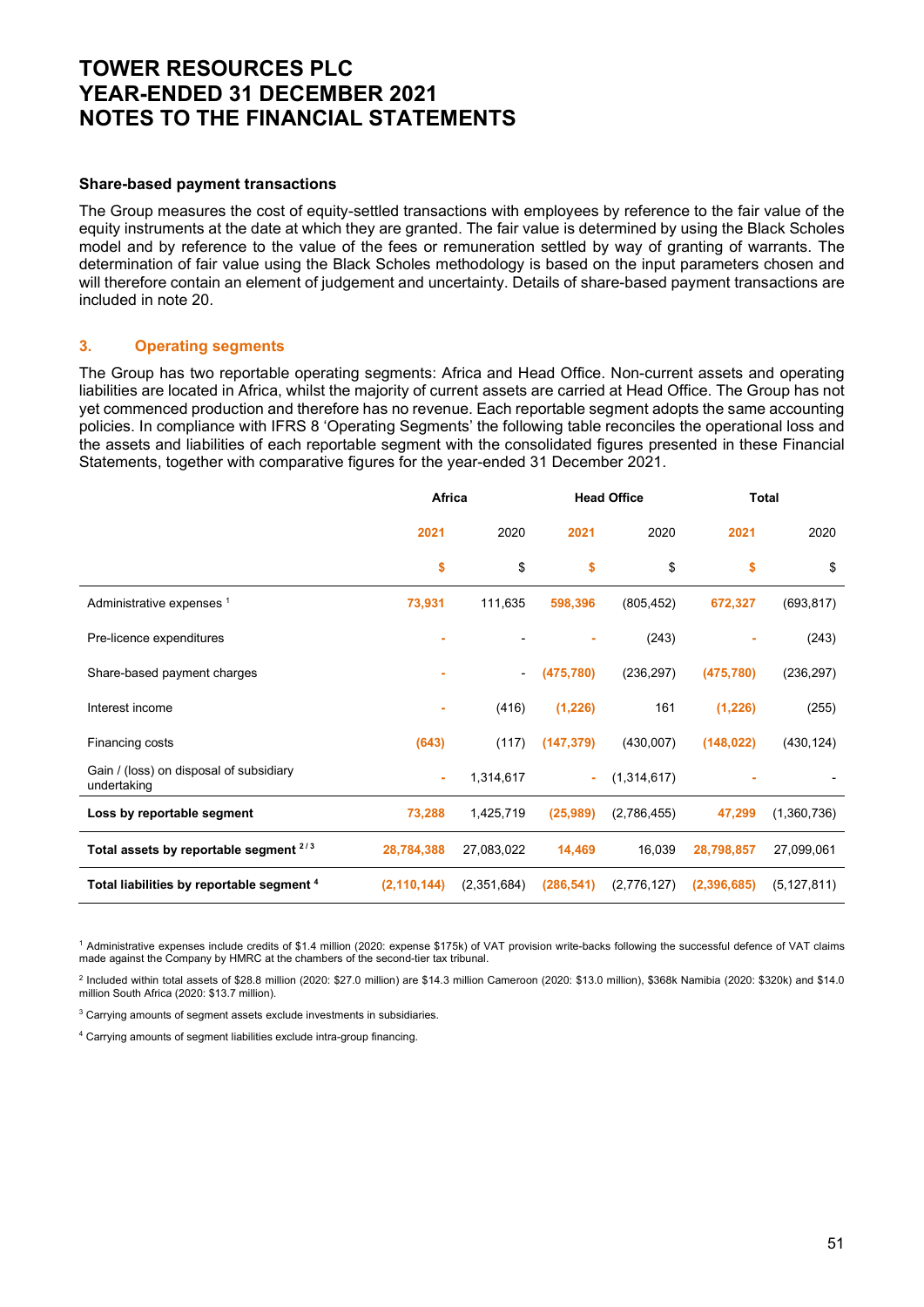## 4. Group operating profit / (loss)

| Profit from operations is stated after charging/(crediting):                                   |           | <b>Total</b> |
|------------------------------------------------------------------------------------------------|-----------|--------------|
|                                                                                                | 2021      | 2020         |
|                                                                                                | \$        | \$           |
| Share-based payment charges included within staff costs                                        | 475,780   | 236,297      |
| Share-based payment charges included within professional costs                                 | 67,364    | 20,632       |
| Share-based payment charges included within finance costs                                      |           | 263,613      |
| Staff costs                                                                                    |           | 2,203        |
| (Loss) / gain on foreign currencies                                                            | (21, 367) | 164,951      |
|                                                                                                |           |              |
| An analysis of auditor's remuneration is as follows:                                           |           |              |
| Fees payable to the Group's auditors for the audit of the Group and subsidiary annual accounts | 49,095    | 39,329       |
| Fees payable to the Group's auditors for non-audit assurance services                          | 4,442     | 9,884        |
| Total audit fees                                                                               | 53,537    | 49,213       |

# 5. Employee information

The average monthly number of employees of the Group (including Directors) was:

|             | 2021 | 2020               |
|-------------|------|--------------------|
| Head office |      | 3                  |
| Africa      |      | $\mathbf{r}$<br>۰J |
|             |      | 6                  |

Group employee costs during the year (including executive Directors) amounted to:

|                             | 2021    | 2020    |
|-----------------------------|---------|---------|
|                             | \$      | \$      |
| Wages and salaries          | ٠       | 2,060   |
| Social security costs       | ٠       | 143     |
| Share-based payment charges | 475,780 | 236,297 |
|                             | 475,780 | 238,500 |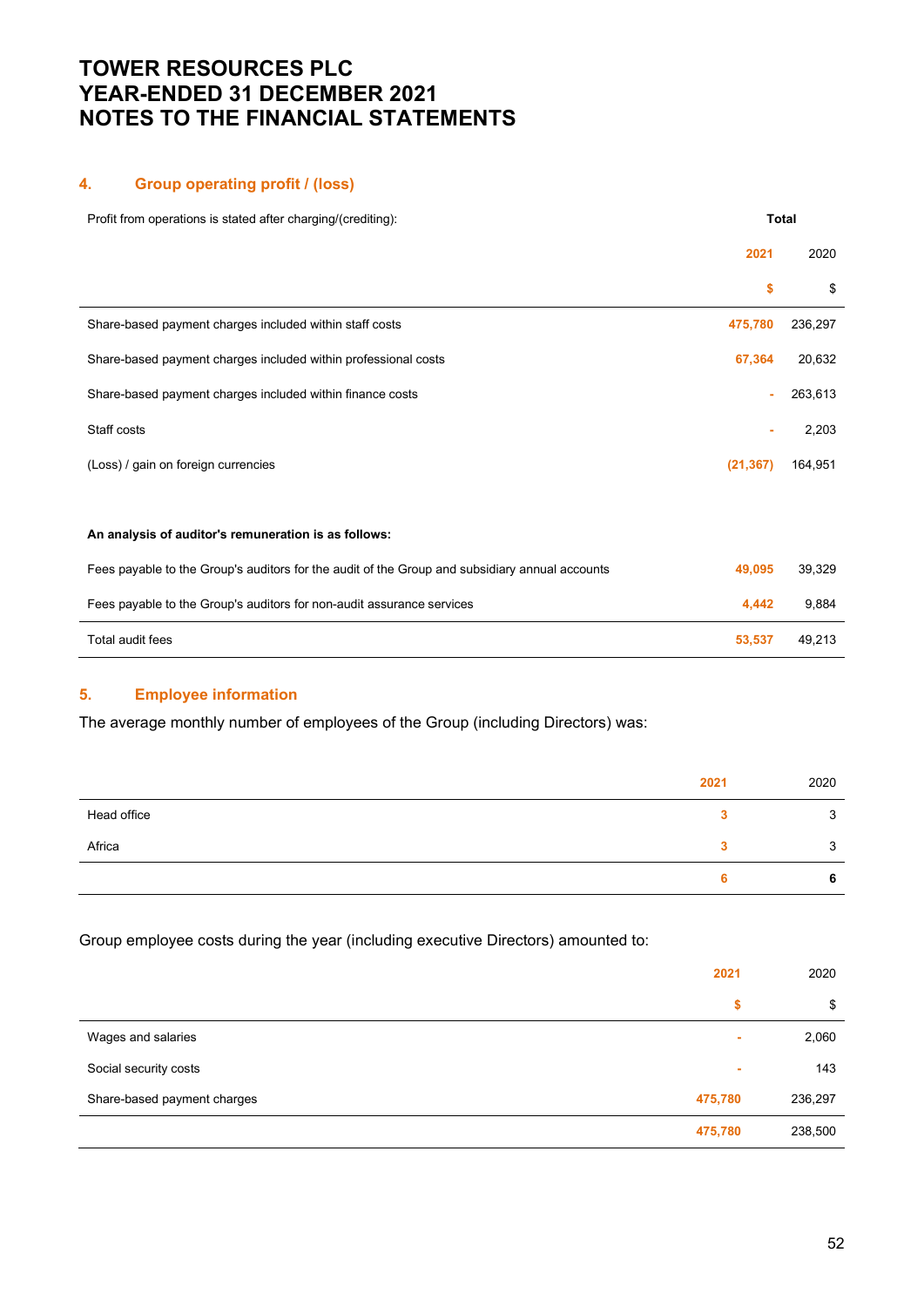During 2021, no awards were made under the Group share incentive scheme.

Key management personnel include the executive and non-executive Directors whose remuneration, including non-cash share-based payment charges of \$481k (2020: \$399k), was \$481k (2020: \$399k); see Directors' Report for additional detail. During the year \$581k (2020: \$244k) of the full-year share-based payment charge of \$969k (2020: \$528k) related to employees and their remuneration as employees.

The highest paid Director was Jeremy Asher \$401k (2020: \$305k).

### 6. Finance costs

During the year covered by these financial statements the Group incurred finance costs of \$149k (2020: \$430k). Included within these charges is share-based payment costs of \$nil (2020: \$264k) relating to warrants issued on drawdown and extension of the bridging loan facility and the settlement of interest due. The Company incurred finance costs of \$147k (2020: \$430k).

## 7. Taxation

|                                                                                      | 2021      | 2020       |
|--------------------------------------------------------------------------------------|-----------|------------|
|                                                                                      | \$        | \$         |
| <b>Current tax</b>                                                                   |           |            |
| UK Corporation tax                                                                   |           |            |
| <b>Total current tax charge</b>                                                      |           |            |
| The tax charge for the period can be reconciled to the loss for the year as follows: |           |            |
| Group loss before tax                                                                | (47, 299) | 1,360,733  |
| Tax at the UK Corporation tax rate of 19% (2020: 19%)                                | 8,986     | (258, 540) |
| Tax effects of:                                                                      |           |            |
| Expenses not deductible for tax purposes                                             | 90,398    | 44,896     |
| Tax losses carried forward not recognised as a deferred tax asset                    | (99, 384) | 213,644    |
| <b>Current tax charge</b>                                                            |           |            |

### 8. Deferred tax

At the reporting date the Group had an unrecognised deferred tax asset of \$4.1 million (2020: \$4.3 million) relating to unused tax losses. No deferred tax asset has been recognised due to the uncertainty of future profit streams against which these losses could be utilised.

#### 9. Parent company income statement

For the year-ended 31 December 2021 the Parent Company made a profit of \$250k (2020: loss of \$247k) including financing costs of \$147k (2020: \$430k). Included within finance costs are \$nil of share-based payments with respect to warrants issued to lenders (2020: \$264k). The Company charged finance interest on intercompany loan accounts of \$185k (2020: \$233k) and fees with respect to the provision of strategic advice and support of \$91k (2020: \$39k). In accordance with the provisions of Section 408 of the Companies Act 2006, the Parent Company has not presented a statement of comprehensive income.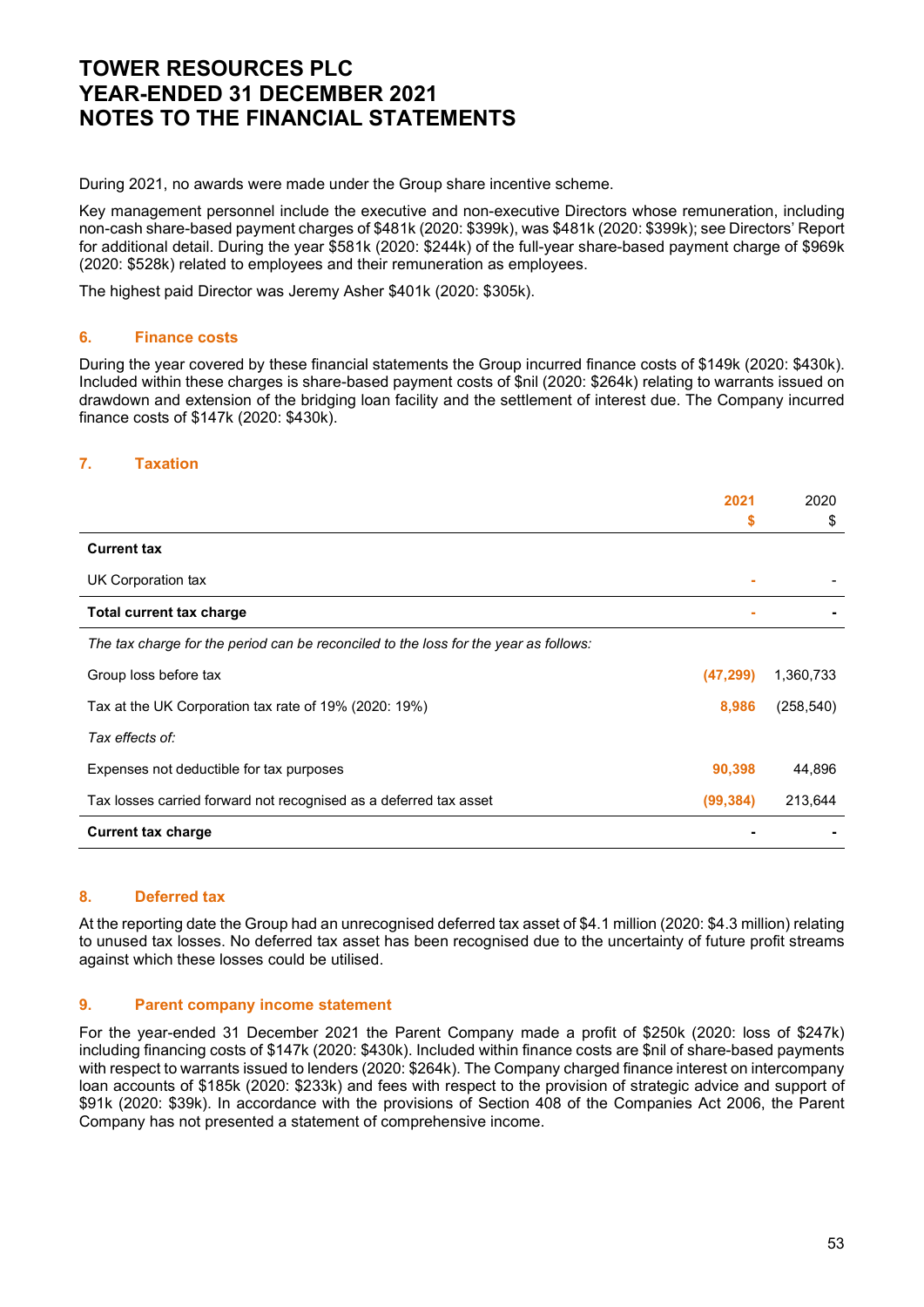### 10. Profit / (loss) per share

The fully diluted weighted average number of shares in issue and to be issued as at 31 December 2021 is 1,900,696,681 (2020: 1,244,247,074). At 31 December 2021 the dilutive effect of share options outstanding was 35,416,521. At 31 December 2020, the fully diluted profit per share has been kept the same as the basic profit per share because the conversion of share options and share warrants would decrease the basic loss per share and is thus anti-dilutive. The number of anti-dilutive shares that were excluded from this computation of profit per share was 32,615,562.

|                                                                     | <b>Basic &amp; Diluted</b> |               |  |
|---------------------------------------------------------------------|----------------------------|---------------|--|
|                                                                     | 2021                       | 2020          |  |
|                                                                     | \$                         | \$            |  |
| Profit / (loss) for the year                                        | 47,299                     | (1,360,736)   |  |
| Weighted average number of ordinary shares in issue during the year | 1,865,280,160              | 1,244,247,074 |  |
| Dilutive effect of share options outstanding                        | 35,416,521                 |               |  |
| Fully diluted average number of ordinary shares during the year     | 1,900,696,681              | 1.244.247.074 |  |
| Profit / (loss) per share (USc)                                     | 0.00c                      | (0.11c)       |  |

# 11. Property, plant and equipment

|                             | <b>Group</b>             | <b>Company</b> |
|-----------------------------|--------------------------|----------------|
| Year-ended 31 December 2021 | \$                       | \$             |
| <b>Cost</b>                 |                          |                |
| At 1 January 2021           | 1,046                    | 1,046          |
| At 31 December 2021         | 1,046                    | 1,046          |
| <b>Depreciation</b>         |                          |                |
| At 1 January 2021           | 1,046                    | 1,046          |
| At 31 December 2021         | 1,046                    | 1,046          |
| <b>Net book value</b>       |                          |                |
| At 31 December 2021         | ×.                       |                |
| At 31 December 2020         | $\overline{\phantom{0}}$ |                |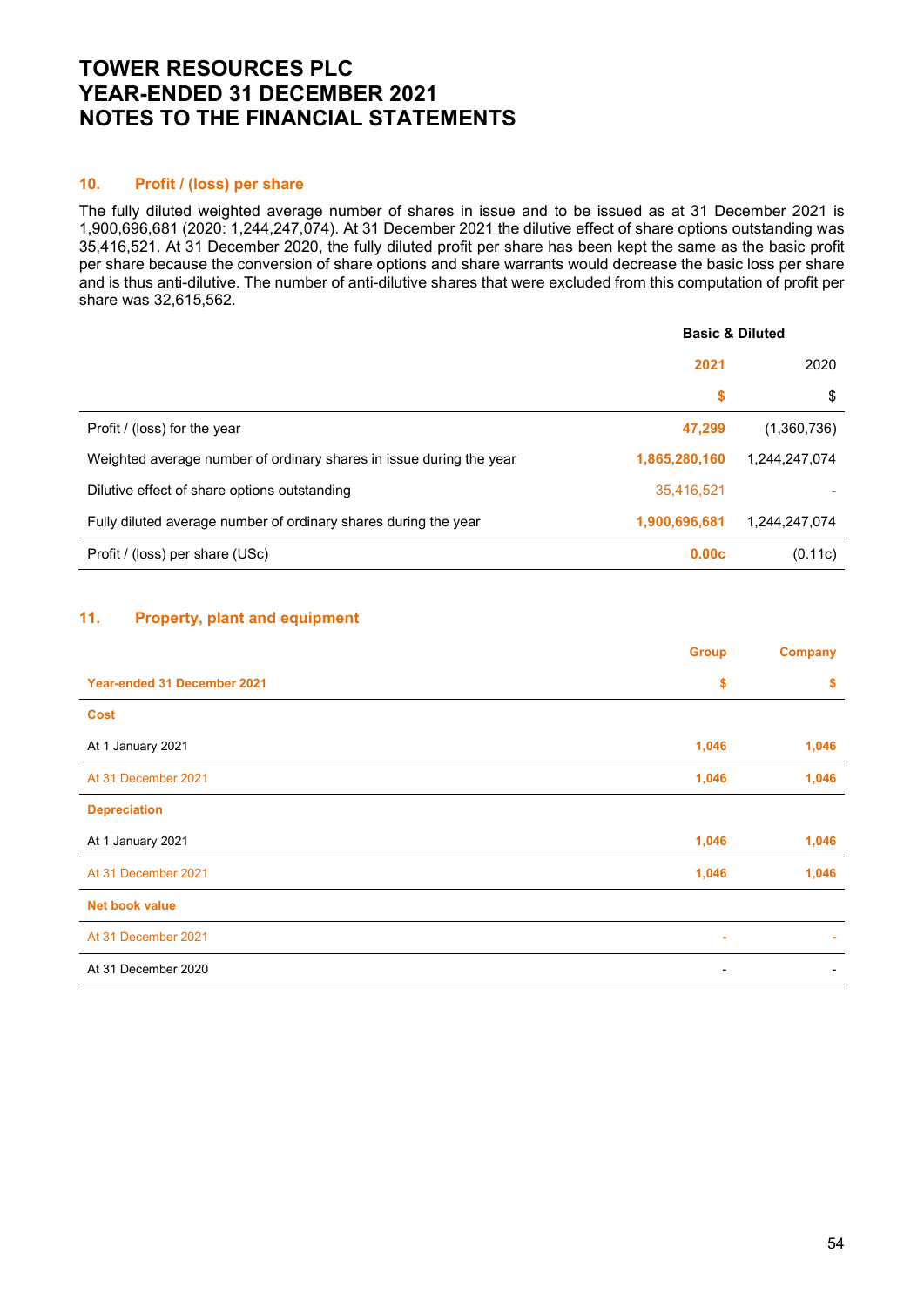| Year-ended 31 December 2020 | \$             | \$    |
|-----------------------------|----------------|-------|
| Cost                        |                |       |
| At 1 January 2020           | 1,046          | 1,046 |
| At 31 December 2020         | 1,046          | 1,046 |
| Depreciation                |                |       |
| At 1 January 2020           | 1,046          | 1,046 |
| At 31 December 2020         | 1,046          | 1,046 |
| Net book value              |                |       |
| At 31 December 2020         | -              |       |
| At 31 December 2019         | $\blacksquare$ |       |

# 12. Intangible Exploration and Evaluation (E&E) assets

|                                    | <b>Exploration and</b><br>evaluation<br>assets | <b>Goodwill</b> | <b>Total</b> |
|------------------------------------|------------------------------------------------|-----------------|--------------|
| <b>Year-ended 31 December 2021</b> | \$                                             | \$              | <b>S</b>     |
| Cost                               |                                                |                 |              |
| At 1 January 2021                  | 99,088,664                                     | 8,023,292       | 107,111,956  |
| Additions during the year          | 1,700,189                                      |                 | 1,700,189    |
| At 31 December 2021                | 100,788,853                                    | 8,023,292       | 108,812,145  |
| <b>Amortisation and impairment</b> |                                                |                 |              |
| At 1 January 2021                  | (72,008,462)                                   | (8,023,292)     | (80,031,754) |
| Impairment during the year         |                                                |                 |              |
| At 31 December 2021                | (72,008,462)                                   | (8,023,292)     | (80,031,754) |
| <b>Net book value</b>              |                                                |                 |              |
| At 31 December 2021                | 28,780,391                                     | ٠               | 28,780,391   |
| At 31 December 2020                | 27,080,202                                     |                 | 27,080,202   |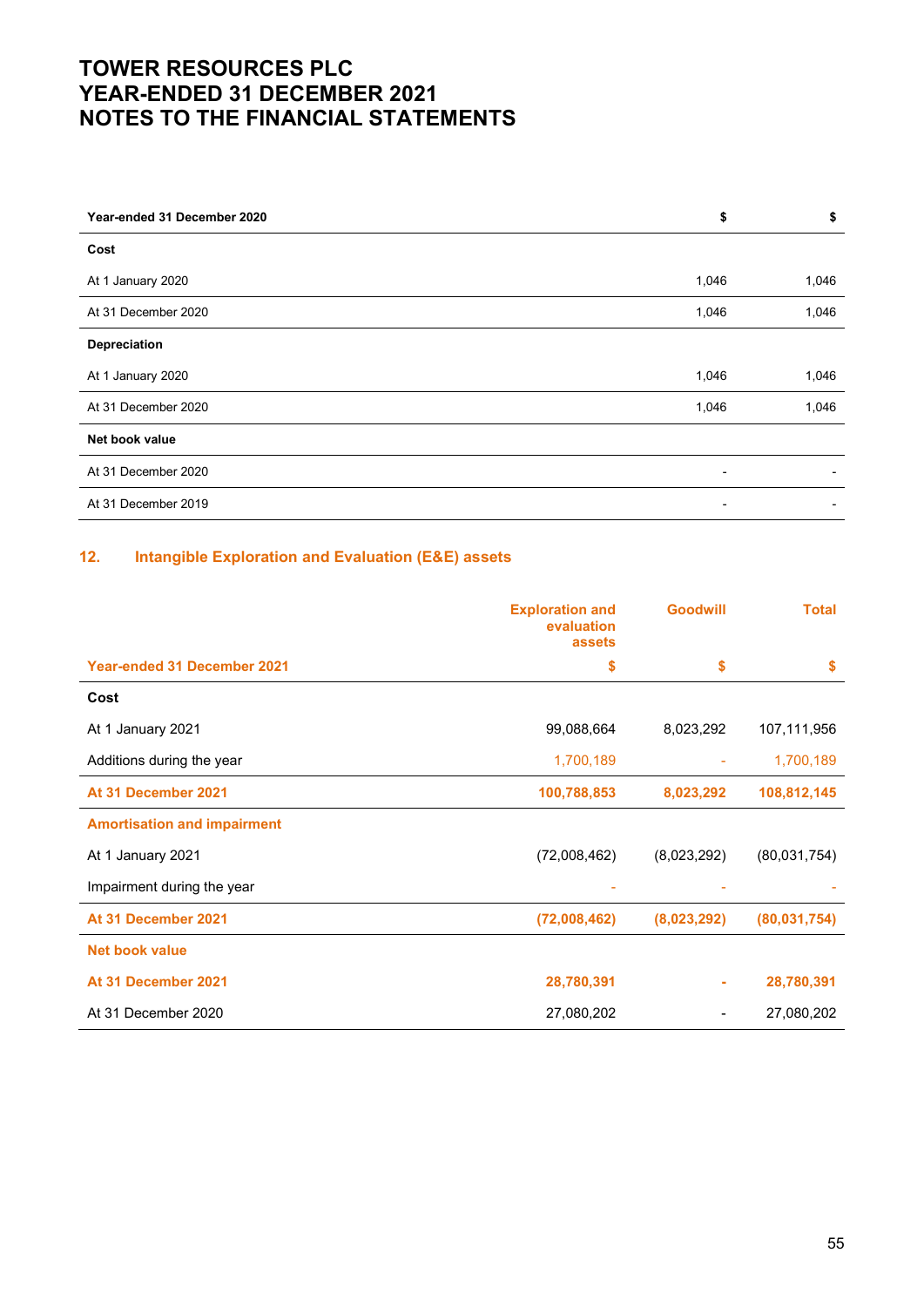|                             | <b>Exploration and</b><br>evaluation assets |             | <b>Total</b>   |
|-----------------------------|---------------------------------------------|-------------|----------------|
| Year-ended 31 December 2020 | \$                                          | \$          | \$             |
| Cost                        |                                             |             |                |
| At 1 January 2020           | 96,324,278                                  | 8,023,292   | 104,347,570    |
| Additions during the year   | 2,764,386                                   |             | 2,764,386      |
| At 31 December 2020         | 99,088,664                                  | 8,023,292   | 107,111,956    |
| Amortisation and impairment |                                             |             |                |
| At 1 January 2020           | (72,008,462)                                | (8,023,292) | (80,031,754)   |
| Impairment during the year  |                                             |             |                |
| At 31 December 2020         | (72,008,462)                                | (8,023,292) | (80, 031, 754) |
| Net book value              |                                             |             |                |
| At 31 December 2020         | 27,080,202                                  |             | 27,080,202     |
| At 31 December 2019         | 24,315,816                                  | ۰           | 24,315,816     |

During the year the Group capitalised amounts totalling \$1.7 million (2020: \$2.7 million) with respect to the following assets:

|              | 2021      | 2020      |
|--------------|-----------|-----------|
|              |           | \$        |
| Cameroon     | 1,314,854 | 2,233,492 |
| Namibia      | 47,880    | 91,338    |
| South Africa | 337,455   | 439,556   |
| Total        | 1,700,189 | 2,764,386 |

In Cameroon the \$1.3 million of capitalised expenditure comprised ongoing NJOM-3 appraisal drilling preparation costs plus the capitalised cost of operating the local office in Douala.

In South Africa, Rift Petroleum Limited, Tower's wholly owned subsidiary, and its JV partner and operator New African Global Energy SA (Pty) Ltd, completed the reprocessing of existing sub-surface data, further corroborating management's view of the prospectivity of the Algoa-Gamtoos block.

In Namibia, the Group made various licence commitment payments to the Government of the Republic of Namibia in addition to commencing basin modelling work and other work in line with the work programme commitments.

In accordance with the Group's accounting policies and IFRS 6 'Exploration for and Evaluation of Mineral Resources' the Directors have reviewed each of the exploration license areas for indications of impairment. Having done so, it was concluded that a full impairment review was not required on the Cameroon, South Africa or Namibian licences.

The Directors have not provided for any impairment of the Group's investment in the Thali license, because potential transactions and funding discussions with third parties support the Directors' view that the current carrying value is recoverable. Furthermore, the operating company, Tower Resources Cameroon SA, was awarded a 12-month extension of the First Exploration Period of the license to May 2022 by the Government of the Republic of Cameroon, which has now been further extended to 11 May 2023.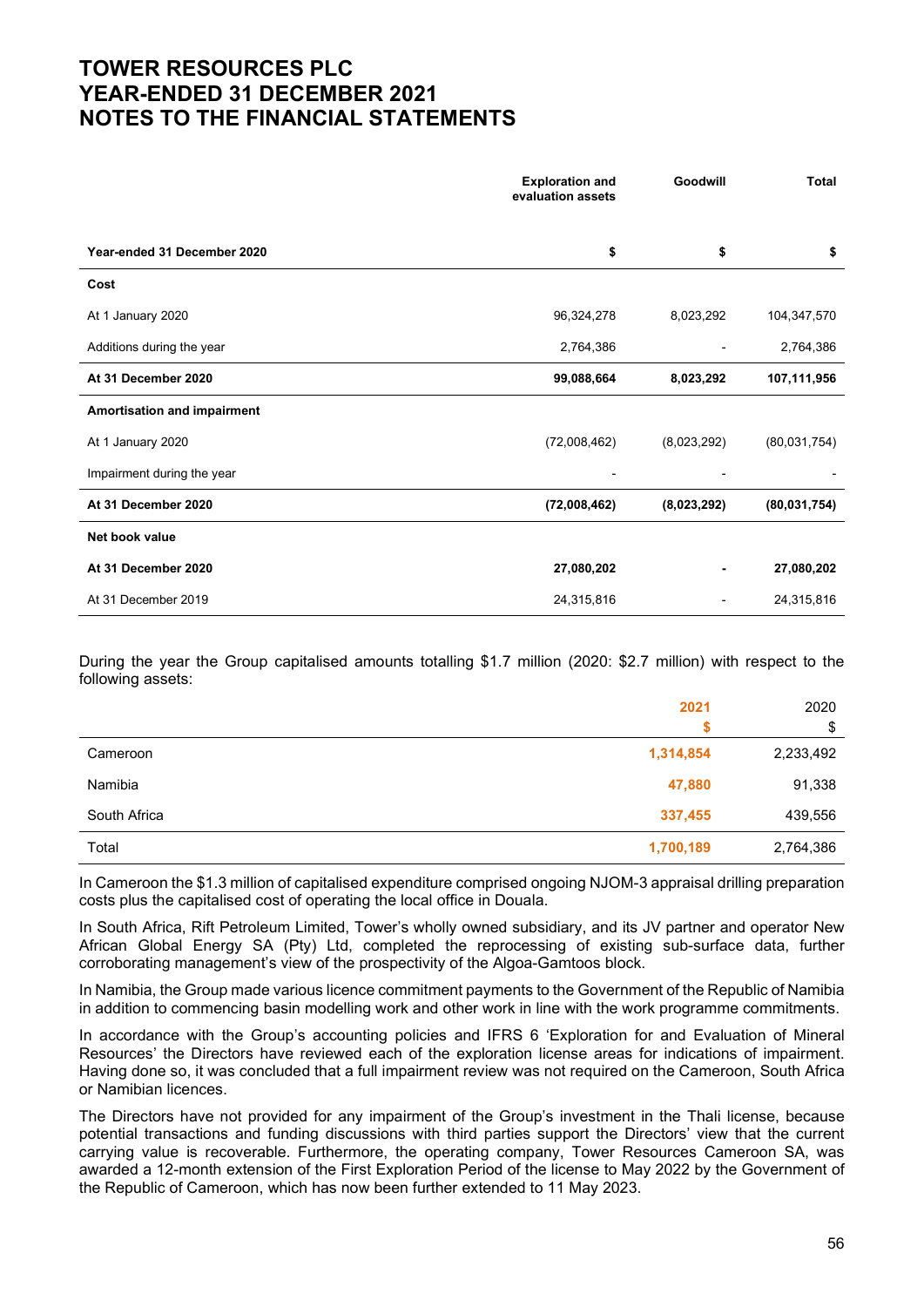In South Africa, the Petroleum Authority of South Africa ("PASA") formally approved the application to enter the second renewal period, submitted by the Operator NewAge Energy Algoa (Pty) Ltd, on 17 November 2020, having confirmed that the first renewal period work programme had been completed to its satisfaction. The second renewal period commits the JV to the acquisition of 700km of 2D seismic acquisition or the acquisition of 300km of 3D seismic. The minimum spend is \$5.0 million in total to the JV and is to be completed by 16 November 2022, representing a commitment to acquire a minimum of 700km 2D or 300km of 3D seismic over the block. Acquiring the additional seismic data in 2022 is now no longer possible, not least because of environmental concerns raised in the fourth quarter of 2021 over Shell's acquisition of seismic data in the adjoining license areas to the East. As a result, the JV partners do not expect to acquire the new 3D seismic data over the block until 2023 at the earliest, the operator has told the Company that PASA accepts this position and merely requires that the seismic acquisition obligation is completed before the JV enters the next renewal period.

The Directors' view is that the recent TotalEnergies discoveries at Brulpadda and Luiperd, and the analysis conducted by the JV indicating that the deepwater lead in the JV license area conducted in 2021, support the current valuation of the license.

In Namibia, the Company's investment in the current license is currently just \$368k (2020: \$320k), which appears well supported by the valuations implied by recent transactions in the region, allowing for the early stage of the evaluation and appraisal process. Furthermore, the Directors continue to believe firmly that the relatively modest amounts of expenditure incurred on acquiring and securing tenure to the licence is fully supported by their initial view of its prospectivity based on the information that is currently available.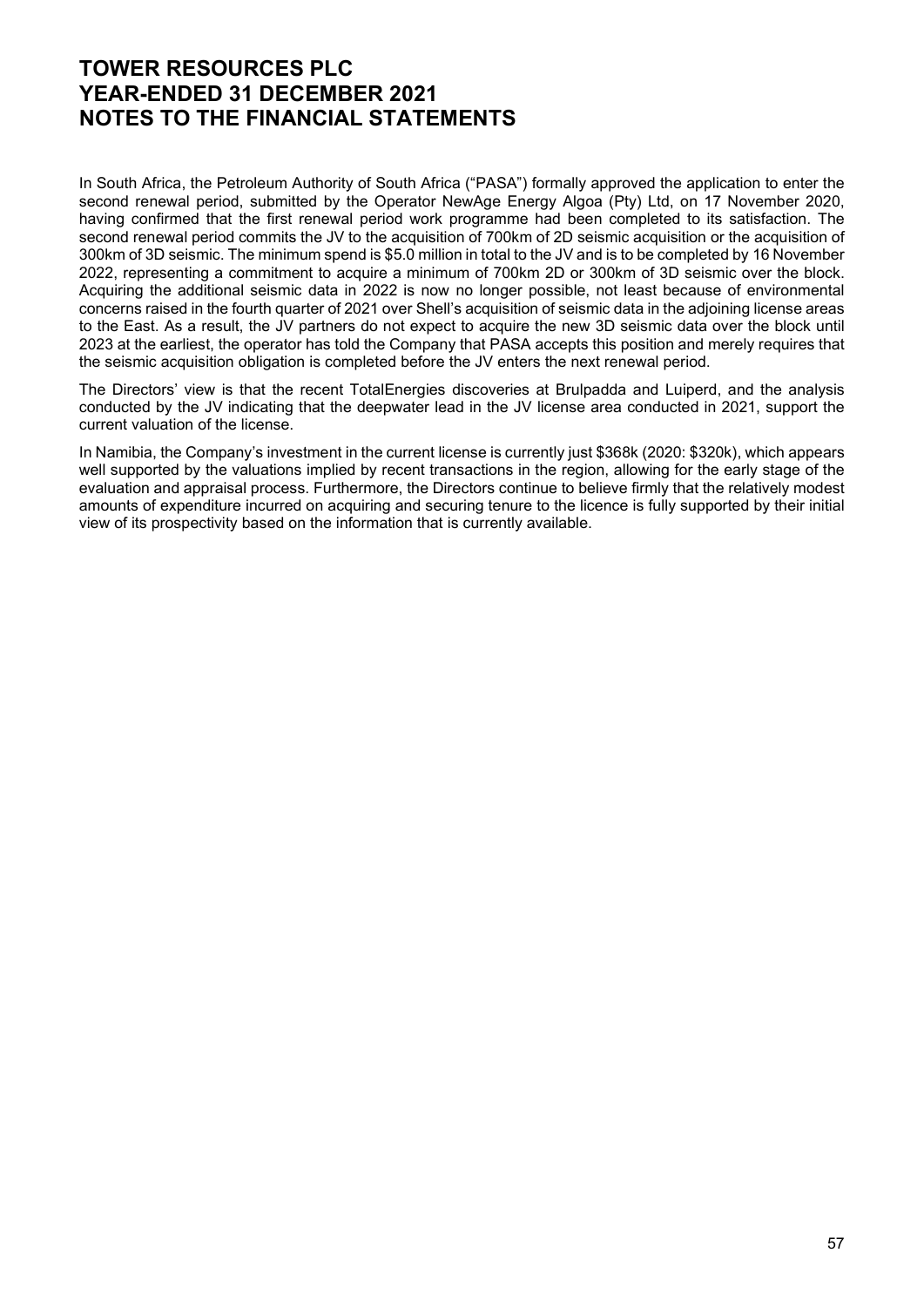## 13. Investment in subsidiaries

|                                 | <b>Loans to</b><br>subsidiary<br>undertakings | <b>Shares in</b><br>subsidiary<br>undertakings | <b>Total</b> |
|---------------------------------|-----------------------------------------------|------------------------------------------------|--------------|
| Company                         | \$                                            | \$                                             | \$           |
| <b>Cost</b>                     |                                               |                                                |              |
| At 1 January 2021               | 80,192,564                                    | 32,216,739                                     | 112,409,303  |
| Net advances during the year    | 2,145,464                                     |                                                | 2,145,464    |
| At 31 December 2021             | 82,338,028                                    | 32,216,739                                     | 114,554,767  |
| <b>Provision for impairment</b> |                                               |                                                |              |
| At 1 January 2021               | (64, 862, 126)                                | (19,908,973)                                   | (84,771,099) |
| At 31 December 2021             | (64, 862, 126)                                | (19,908,973)                                   | (84,771,099) |
| <b>Net book value</b>           |                                               |                                                |              |
| At 31 December 2021             | 17,475,902                                    | 12,307,766                                     | 29,783,668   |
| At 31 December 2020             | 15,330,438                                    | 12,307,766                                     | 27,638,204   |

Included within loans made to subsidiary undertakings during the year of \$2.1 million (2020: 1.3 million) are amounts of \$1.3 million Cameroon (2020: \$1.0 million), \$394k South Africa (2020: \$25k), \$415k Rift Petroleum Holdings (2020: \$256k) and \$51k (2020: \$15k) Namibia.

Loans made by the parent company to subsidiary undertakings are interest-bearing in accordance with loan agreements made in 2015, and are repayable to the parent company on demand.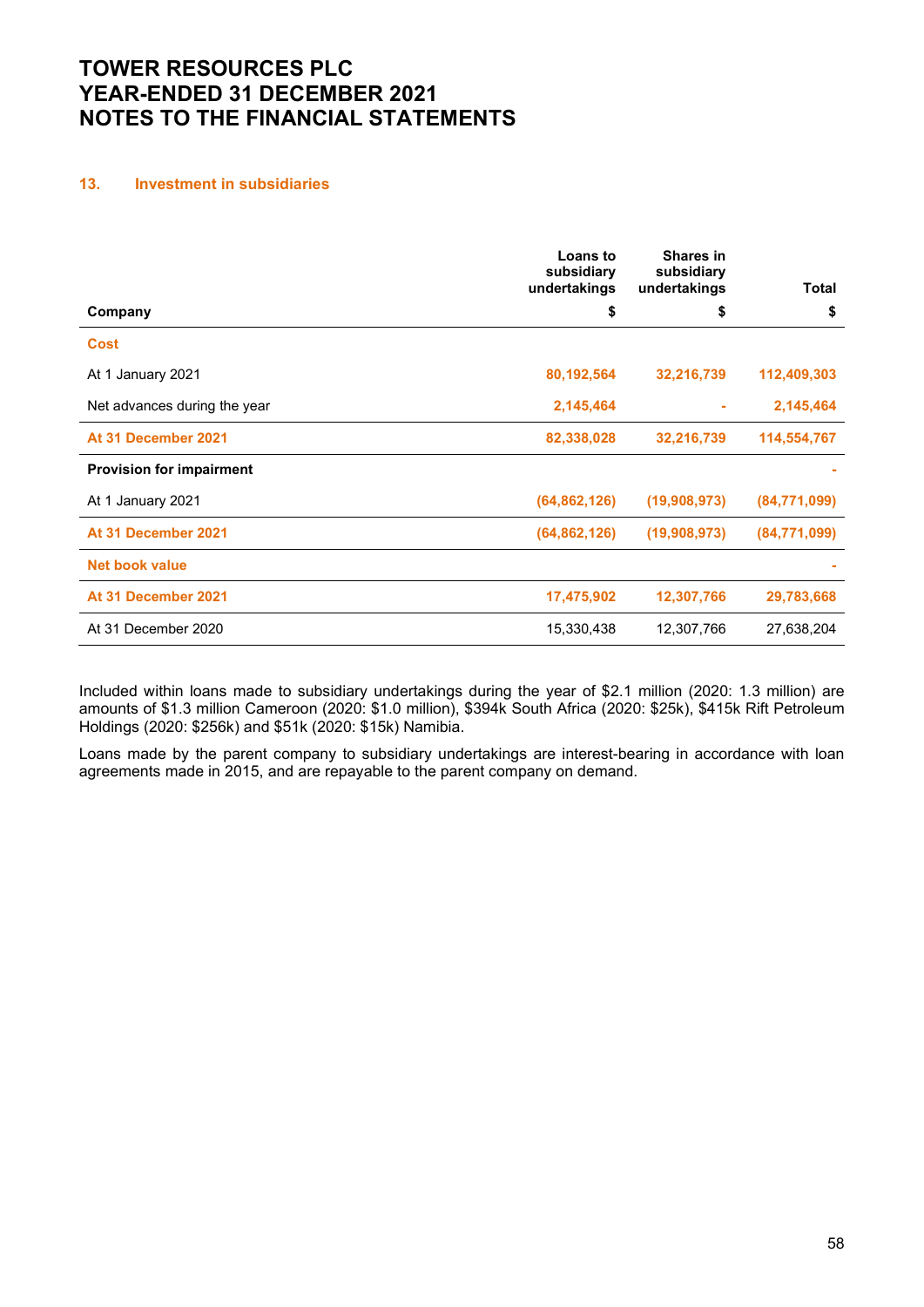The subsidiary undertakings at the year-end are as follows (these undertakings are included in the Group accounts):

|                                              | Country of<br>incorporation | <b>Class of</b><br>shares held | <b>Proportion of</b><br>voting rights<br>held |      | <b>Nature of business</b> |
|----------------------------------------------|-----------------------------|--------------------------------|-----------------------------------------------|------|---------------------------|
|                                              | 2021                        | 2021                           | 2021                                          | 2020 | 2021                      |
| Tower Resources Cameroon Limited 1           | England & Wales             | Ordinary                       | 100%                                          | 100% | Holding company           |
| Tower Resources Cameroon SA <sup>2</sup>     | Cameroon                    | Ordinary                       | 100%                                          | 100% | Oil and gas exploration   |
| Rift Petroleum Holdings Limited 1            | Isle of Man                 | Ordinary                       | 100%                                          | 100% | Holding company           |
| Rift Petroleum Limited <sup>3</sup>          | Zambia                      | Ordinary                       | 100%                                          | 100% | Oil and gas exploration   |
| Rift Petroleum Limited 3                     | Isle of Man                 | Ordinary                       | 100%                                          | 100% | Oil and gas exploration   |
| Tower Resources (Namibia) Holdings Limited 1 | England & Wales             | Ordinary                       | 100%                                          | 100% | Holding company           |
| Tower Resources (Namibia) Limited 4          | England & Wales             | Ordinary                       | 100%                                          | 100% | Oil and gas exploration   |

1 Held directly by the Company, Tower Resources plc

<sup>2</sup> Held directly or indirectly through Tower Resources Cameroon Limited

3 Held directly or indirectly through Rift Petroleum Holdings Limited

<sup>4</sup> Held directly or indirectly through Tower Resources (Namibia) Holdings Limited

#### 14. Trade and other receivables

|                             | Group |       | Company |       |
|-----------------------------|-------|-------|---------|-------|
|                             | 2021  | 2020  | 2021    | 2020  |
|                             |       | \$    |         | \$    |
| Trade and other receivables | 8,239 | 8,805 | 8,237   | 8,803 |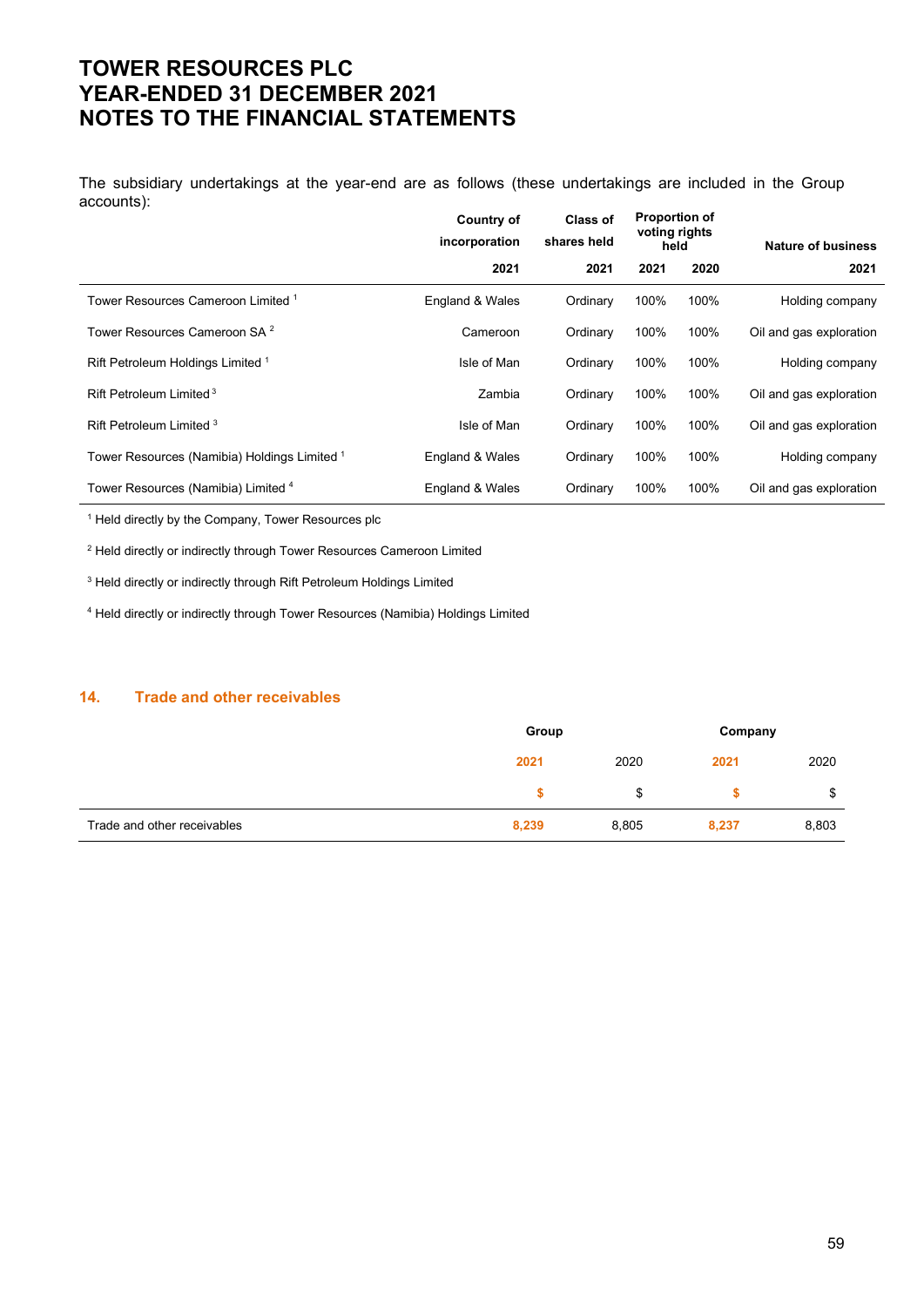## 15. Trade and other payables

|                                    | Group     |           | Company |           |  |
|------------------------------------|-----------|-----------|---------|-----------|--|
|                                    | 2021      | 2020      | 2021    | 2020      |  |
|                                    | \$        | \$        | \$      | \$        |  |
| Trade and other payables           | 344,601   | 1,763,182 | 173,172 | 1,386,925 |  |
| Accruals                           | 1,991,735 | 2,032,929 | 53,022  | 57,504    |  |
| Loans from subsidiary undertakings | ٠         | $\,$      | ٠       |           |  |
|                                    | 2,336,336 | 3,796,111 | 226,194 | 1,444,429 |  |

On 21 May 2021 the Company announced that it had received a favourable ruling from the Upper Tribunal upholding the First-Tier Tax Tribunal's decision in the Company's favour and dismissing HMRC's appeal against the First-Tier Tax Tribunal's decision.

The First-Tier Tax Tribunal's decision, which was announced by the Company in July 2019, allowed the Company's appeal against HMRC's 2016 decisions to deny it credit for input VAT. The Upper Tribunal's decision affirmed the First-Tier Tax Tribunal's decision, and no subsequent appeal was made by HMRC to the Court of Appeal. There remains a further appeal to the First-Tier Tax Tribunal by HMRC on procedural grounds which is yet to be heard, however, the Company does not assess that this appeal has any basis in fact and has released provisions previously made totalling \$1.5 million (2020: provisioned \$175k). Included within trade and other payables are amounts totalling \$72k / £53k (2020: \$1.2 million / £903k) with respect to UK VAT payable.

Group creditor payment days are approximately 32 days (2020: 29 days).

Accruals include a number of cash calls in respect of current or proposed work in South Africa which have not yet been agreed or approved by the JV partners, and which the Company expects will ultimately change.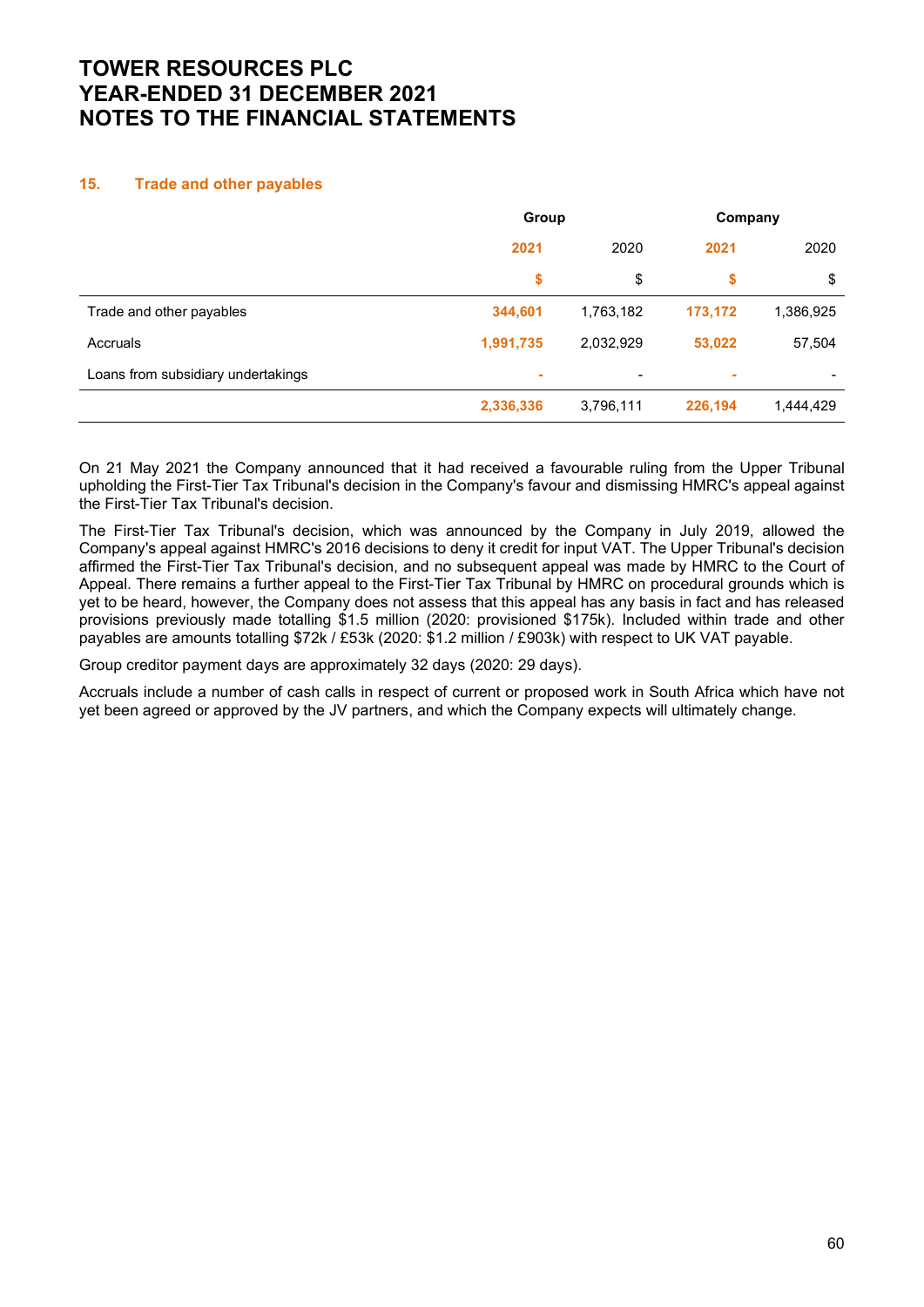# 16. Borrowings

Total borrowings for the Group and Company are noted below:

|                                            | Group         |            | Company       |            |
|--------------------------------------------|---------------|------------|---------------|------------|
|                                            | 2021          | 2020       | 2021          | 2020       |
|                                            | \$            | \$         | \$            | \$         |
| Principal balance at beginning of year     | 1,338,726     | 770,480    | 1,338,726     | 770,480    |
| Amounts drawn down during the year         |               | 561,742    |               | 561,742    |
| Principal repaid during the year           | (1, 278, 451) |            | (1, 278, 451) |            |
| Currency revaluations at year end          | (743)         | 6,504      | (743)         | 6,504      |
| Principal balance at end of year           | 59,532        | 1,338,726  | 59,532        | 1,338,726  |
|                                            | (7,026)       | 70,010     | (7,026)       | 70,010     |
| Financing costs at beginning of year       | 47,383        | (3,013)    | 47,383        | (3,013)    |
| Changes to financing costs during the year |               |            |               |            |
| Interest expense                           | 99,997        | 152,372    | 99,997        | 152,372    |
| Interest paid during the year              | (139, 516)    | (226, 382) | (139, 516)    | (226, 382) |
| Currency revaluations at year end          | (20)          | (13)       | (20)          | (13)       |
| Financing costs at the end of the year     | 818           | (7,026)    | 818           | (7, 026)   |
| Carrying amount at end of period           | 60,349        | 1,331,700  | 60,349        | 1,331,700  |
| Current                                    | 13,801        | 1,262,937  | ÷             | 1,262,937  |
| Non-current                                | 46,548        | 68,763     | 60,349        | 68,763     |
|                                            |               |            |               |            |
| PRINCIPAL REPAYMENT DATES                  | Group         |            | Company       |            |
|                                            | 2021          | 2020       | 2021          | 2020       |
|                                            | \$            | \$         | \$            | \$         |
| Due within 1 year                          | 13,801        | 1,270,960  | 13,802        | 1,270,960  |
| Due within years 2-5                       | 46,548        | 55,010     | 46,548        | 55,010     |
| Due in more than 5 years                   |               | 5,730      |               | 5,730      |
|                                            | 60,349        | 1,331,700  | 60,349        | 1,331,700  |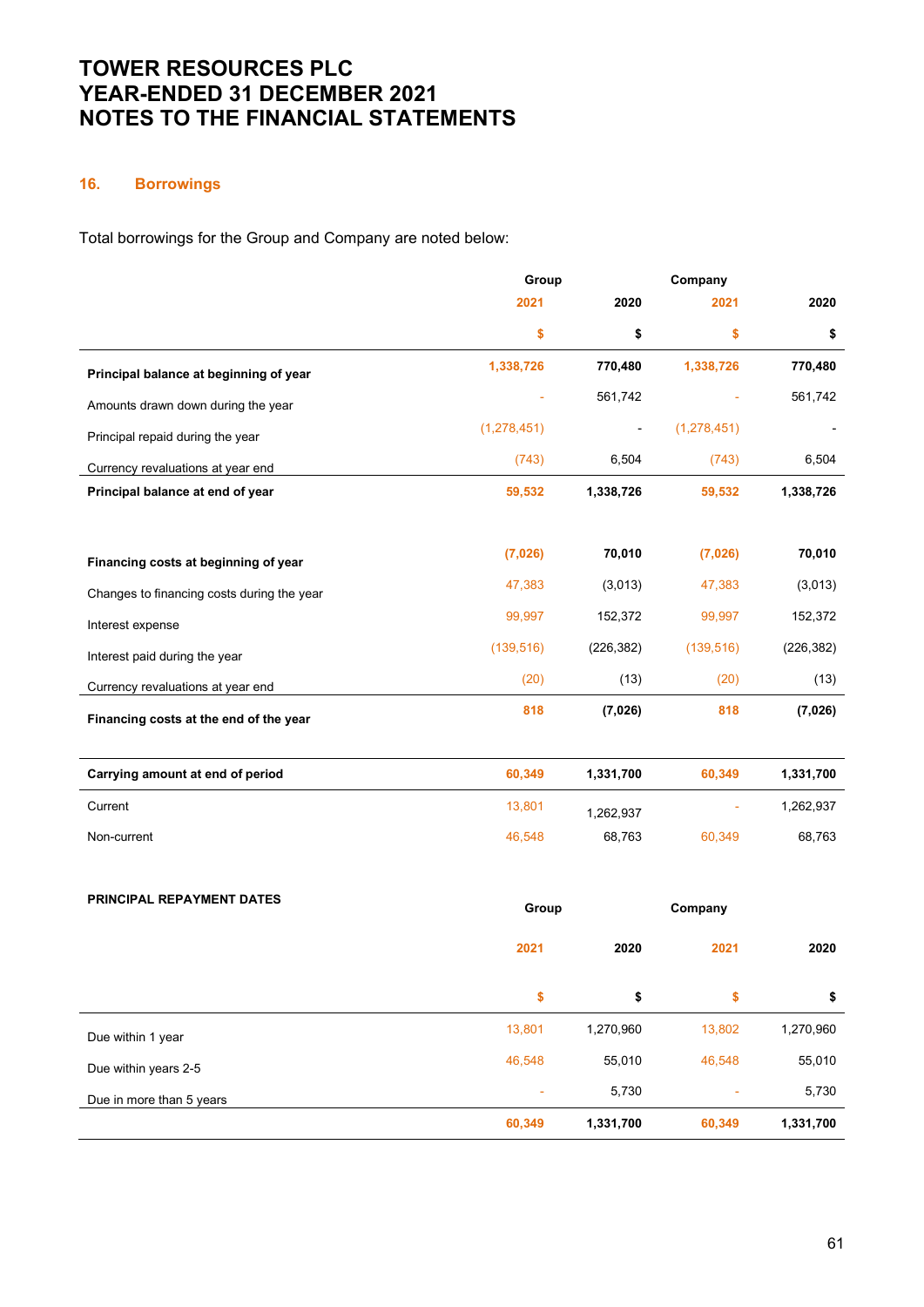During the year, the Group and Company entered into no new facilities (2020: \$562k) and repaid its Shard Merchant Capital Ltd loan in January 2021 and its Pegasus Petroleum Limited loan in August 2021.

On 21 January 2021, the Company repaid in full the \$500k loan facility with Shard Merchant Capital Ltd. The terms of the Shard Facility included the issue of 31,446,541 attached three-year warrants at a strike price of 0.6 pence and 5,761,198 shares to pre-pay interest charged at 12% per annum. The loan was secured by a fixed and floating charge over the Company's assets in favour of Shard Merchant Capital Ltd. The repayment of the loan included facility transaction costs of \$35k. During the period the Company recognised interest charges totalling \$21k (2020: \$43k) and made repayments totalling \$535k (2020: \$30k).

On 4 March 2021, the Pegasus Petroleum Limited loan facility, to which Jeremy Asher is a controlling party, was extended to the end of November 2021. Consideration for the extension comprised an increase in the productionbased payments, the amount depending on whether the loan would be repaid by 15 July or only in November 2021. Additionally, simple interest would accrue at 12% per annum pro rata, commencing on 4 March 2021, and would only be paid at the end of the facility period. The 15 July date was subsequently extended to 20 August 2021, with the production-based payments effectively limited to 3.75% of the Contractor share of revenues from the production sharing contract, net of the Government share and net of all Petroleum Taxes, and the facility was fully repaid on 20 August 2021.

#### 17. Share capital

|                                                               | 2021       | 2020       |
|---------------------------------------------------------------|------------|------------|
|                                                               |            | \$         |
| Authorised, called up, allotted and fully paid                |            |            |
| 2,109,172,592 (2020: 1,325,296,032) ordinary shares of 0.001p | 18,264,803 | 18,254,040 |

The share capital issues during 2021 are summarised as follows:

|                                                 | Number of<br><b>shares</b> | <b>Share capital</b><br>at nominal<br>value | <b>Share</b><br>premium |
|-------------------------------------------------|----------------------------|---------------------------------------------|-------------------------|
|                                                 |                            | \$                                          | s                       |
| At 1 January 2021                               | 1,325,296,032              | 18,254,040                                  | 145,343,446             |
| Shares issued for cash                          | 757,556,560                | 10.403                                      | 3,838,243               |
| Shares issued on settlement of third party fees | 26,320,000                 | 360                                         | 110,068                 |
| Shares issued in settlement of loan interest    |                            |                                             |                         |
| Share issue costs                               | ٠                          | ٠                                           | (544, 162)              |
| At 31 December 2021                             | 2,109,172,592              | 18,264,803                                  | 148,747,595             |

In January 2021, the Company raised £1.3 million by placing 384,615,384 shares for cash and 20,000,000 shares in settlement of third party fees at 0.325 pence per share.

In June 2021, the Company raised £50k by placing 20,000,000 shares for cash at 0.25 pence per share.

In July 2021, the Company raised £16k by placing 6,320,000 shares in settlement of third fees at 0.25 pence per share.

In August 2021, the Company raised £1.5 million by placing 352,941,176 shares for cash at 0.425 pence per share.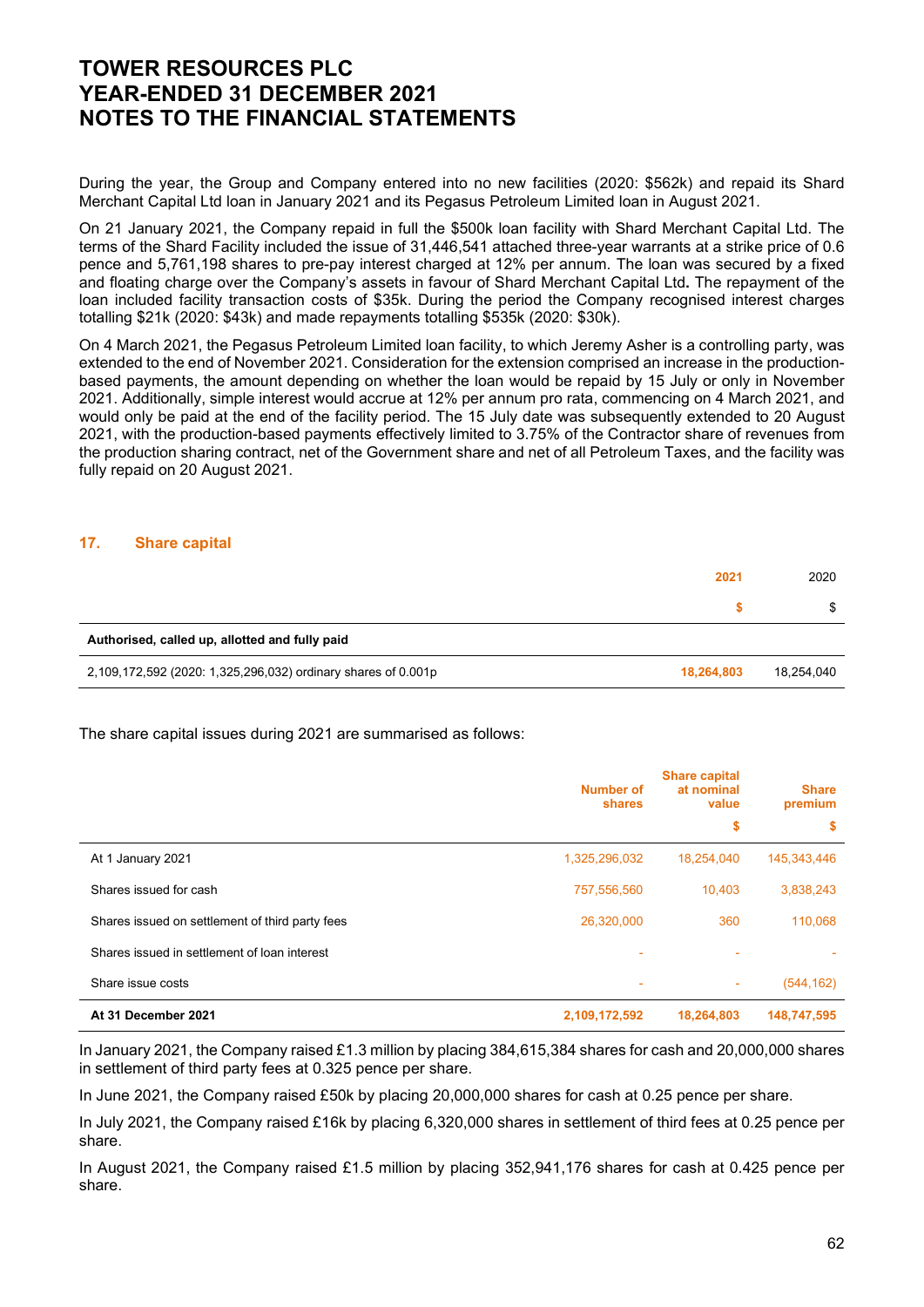### 18. Reserves

Reserves within equity are as follows:

#### Share capital

Amounts subscribed for share capital at nominal value.

#### Share premium account

The share premium account represents the amounts received by the Company on the issue of its shares which were in excess of the nominal value of the shares.

### Retained losses

Cumulative net gains and losses recognised in the Statement of Comprehensive Income less any amounts reflected directly in other reserves.

### 19. Financial instruments

#### Capital risk management and liquidity risk

Capital structure of the Group and Company consists of cash and cash equivalents held for working capital purposes and equity attributable to the equity holders of the Parent, comprising issued capital, reserves and retained losses as disclosed in the Statement of Changes in Equity. The Group and Company uses cash flow models and budgets, which are regularly updated, to monitor liquidity risk.

### Significant accounting policies

Details of the significant accounting policies and methods adopted, including the criteria for recognition, the basis of measurement and the basis on which income and expenses are recognised, in respect of each material class of financial asset, financial liability and equity instrument are disclosed in note 1 to the financial statements.

Due to the short-term nature of these assets and liabilities such values approximate their fair values at 31 December 2021 and 31 December 2020.

|                                                        | Garrynig amount / Iail Value |           |
|--------------------------------------------------------|------------------------------|-----------|
|                                                        | 2021                         | 2020      |
| Group                                                  | \$                           | \$        |
| Financial assets (classified as loans and receivables) |                              |           |
| Cash and cash equivalents                              | 10,227                       | 10,054    |
| Trade and other receivables                            | 8,239                        | 8,805     |
| <b>Total financial assets</b>                          | 18,466                       | 18,859    |
| <b>Financial liabilities at amortised cost</b>         |                              |           |
| Trade and other payables                               | 2,336,336                    | 3,796,111 |
| Bridging loan facility                                 | 60,349                       | 1,331,700 |
| <b>Total financial liabilities</b>                     | 2,396,685                    | 5,127,811 |

Carrying amount / fair value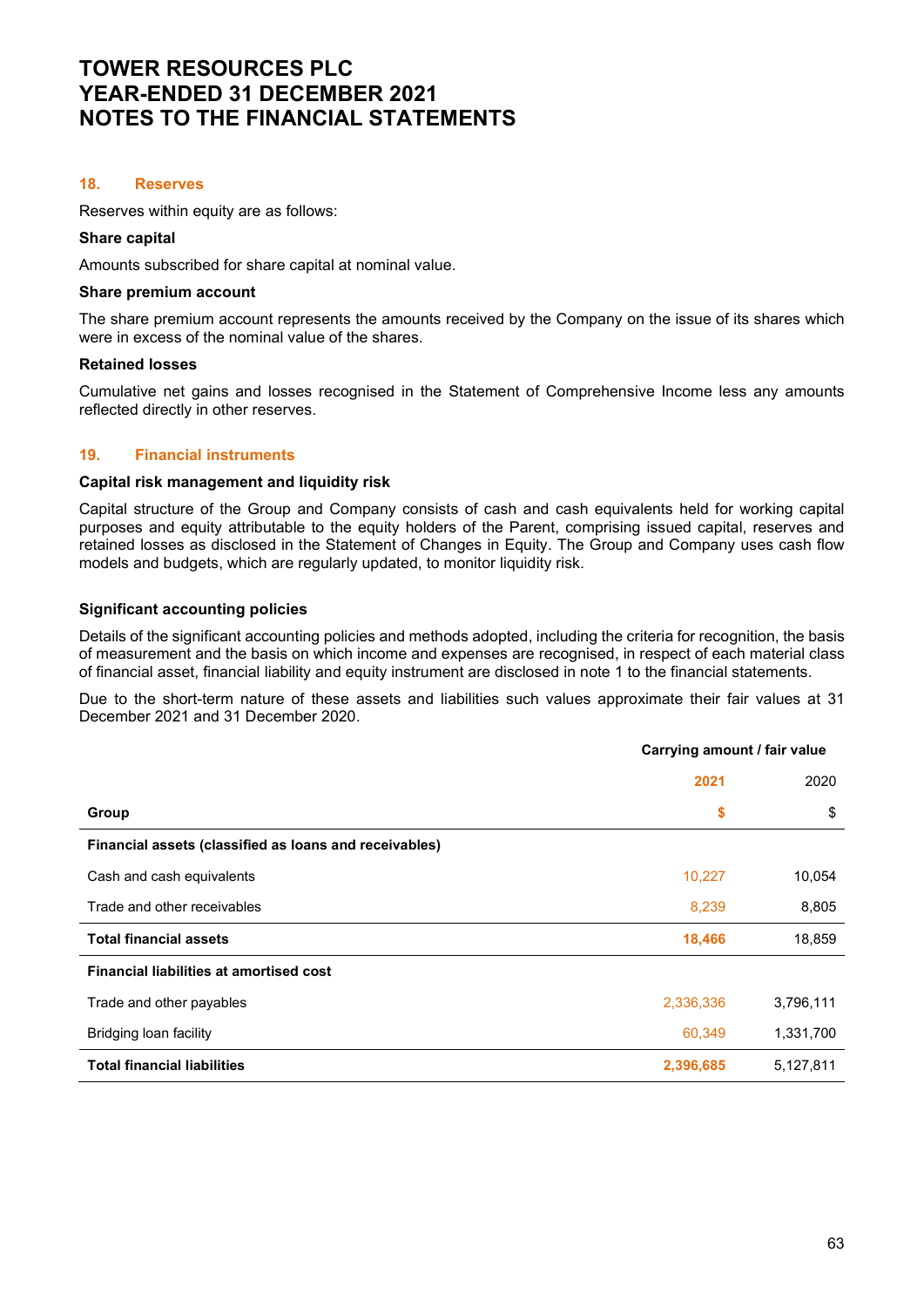|                                                        | $\frac{1}{2}$ |            |
|--------------------------------------------------------|---------------|------------|
|                                                        | 2021          | 2020       |
| Company                                                | \$            | \$         |
| Financial assets (classified as loans and receivables) |               |            |
| Cash and cash equivalents                              | 6,232         | 7,236      |
| Trade and other receivables                            | 8,237         | 8,803      |
| Loans to subsidiary undertakings                       | 17,475,903    | 15,330,438 |
| <b>Total financial assets</b>                          | 17,490,372    | 15,346,477 |
| <b>Financial liabilities at amortised cost</b>         |               |            |
| Loans from subsidiary undertaking                      | 17,475,903    | 15,330,438 |
| <b>Borrowings</b>                                      | 60,349        | 1,331,700  |
| <b>Total financial liabilities</b>                     | 17,536,252    | 16,662,138 |

Carrying amount / fair value

### Financial risk management objectives

The Group's and Company's objective and policy is to use financial instruments to manage the risk profile of its underlying operations. The Group continually monitors financial risk including oil and gas price risk, interest rate risk, equity price risk, currency translation risk and liquidity risk and takes appropriate measures to ensure such risks are managed in a controlled manner including, where appropriate, through the use of financial derivatives. The Group and Company does not enter into or trade financial instruments, including derivative financial instruments, for speculative purposes.

### Interest rate risk management

The Group and Company borrowings carry a fixed interest rate of 1% per month and are therefore not exposed to any sensitivity risk.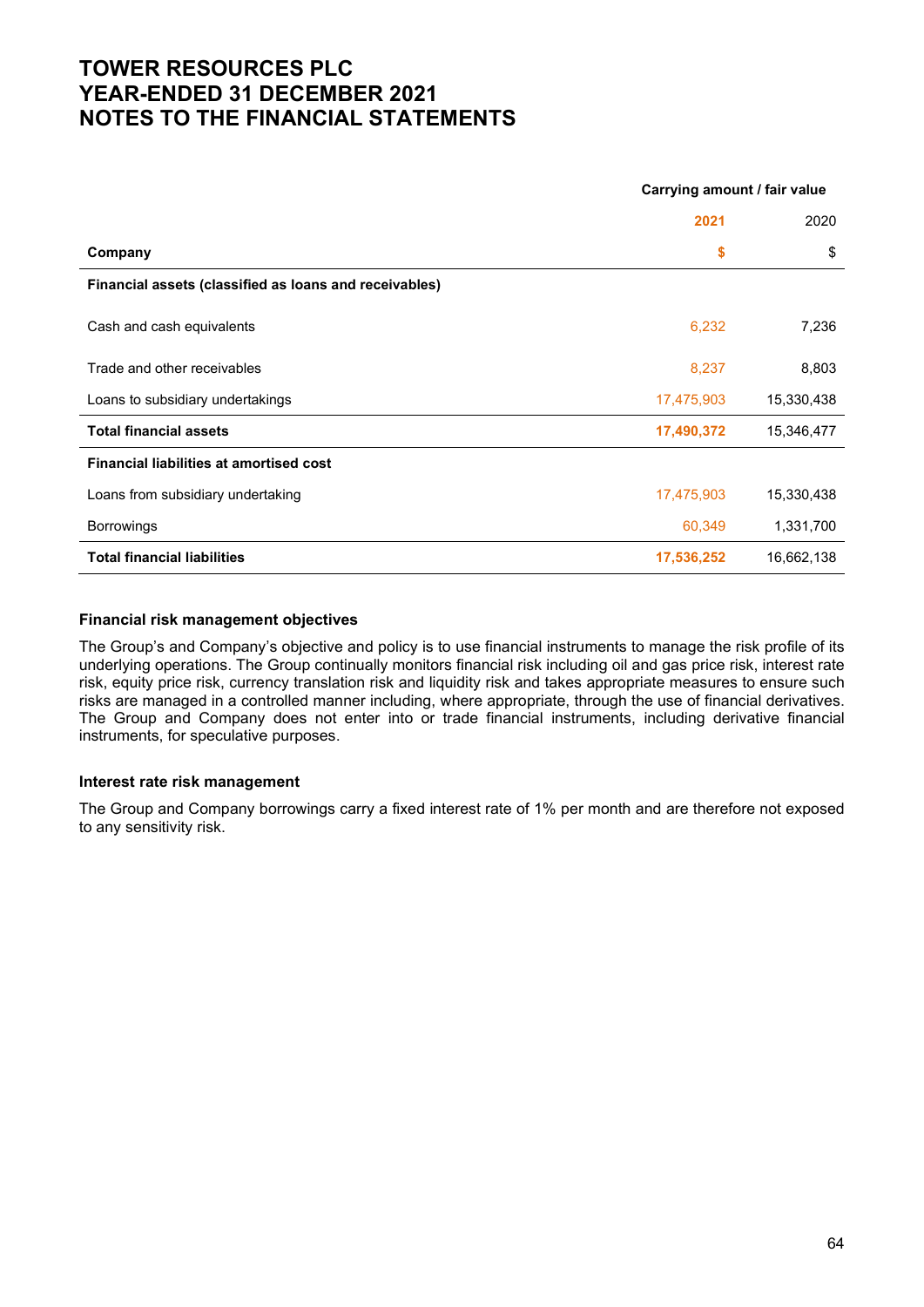### Interest rate sensitivity analysis

The sensitivity analysis below has been determined based on the exposure to interest rates at the reporting date and assuming the amount of the balances at the reporting date were outstanding for the whole year.

A 100-basis point change represents management's estimate of a possible change in interest rates at the reporting date. If interest rates had been 100 basis points higher and all other variables were held constant the Group's profits and equity would be impacted as follows:

|                           | Group<br><b>Increase</b> |          | Company<br>Increase |          |
|---------------------------|--------------------------|----------|---------------------|----------|
|                           |                          |          |                     |          |
|                           | 2021                     | 2020     | 2021                | 2020     |
|                           | \$                       | \$       | \$                  | \$       |
| Cash and cash equivalents | 484                      | 402      | 419                 | 243      |
| <b>Borrowings</b>         | 7,725                    | (9,599)  | 7,725               | (9, 599) |
|                           | 8,209                    | (9, 197) | 8,144               | (9,356)  |

The Group's exposure to interest rate risk, which is the risk that a financial instrument's value will fluctuate as a result of changes in market interest rates on classes of financial assets and financial liabilities, was as follows:

| 2021                               | 2021                           | 2020                      | 2020                    |
|------------------------------------|--------------------------------|---------------------------|-------------------------|
| <b>Floating interest</b><br>rate   | <b>Non-interest</b><br>bearing | Floating<br>interest rate | Non-interest<br>bearing |
|                                    |                                | \$                        | \$                      |
| Cash and cash equivalents<br>6,935 | 3,292                          | 7,795                     | 2,259                   |

### Foreign currency risk

The Group's and Company's reporting currency is the US dollar, being the currency in which the majority of the Group's revenue and expenditure is transacted. The US dollar is the functional currency of the Company and the majority of its subsidiaries. Less material elements of its management, services and treasury functions are transacted in pounds sterling. The majority of balances are held in US dollars with transfers to pounds sterling and other local currencies, as required to meet local needs. The Group does not enter into derivative transactions to manage its foreign currency translation or transaction risk as it does not believe such risks are material.

At the year-end the Group and Company maintained the following cash reserves:

|                                                    | Group  |        |       | Company |
|----------------------------------------------------|--------|--------|-------|---------|
|                                                    | 2021   | 2020   | 2021  | 2020    |
| Cash and cash equivalents                          | \$     | \$     | \$    | \$      |
| Cash and cash equivalents held in US\$             | 921    | 255    | 921   | 255     |
| Cash and cash equivalents held in GBP              | 8,337  | 9,095  | 5,311 | 6,981   |
| Cash and cash equivalents held in XAF              | 703    | 559    | ۰     |         |
| Cash and cash equivalents held in other currencies | 266    | 145    | ٠     |         |
|                                                    | 10,227 | 10.054 | 6,232 | 7,236   |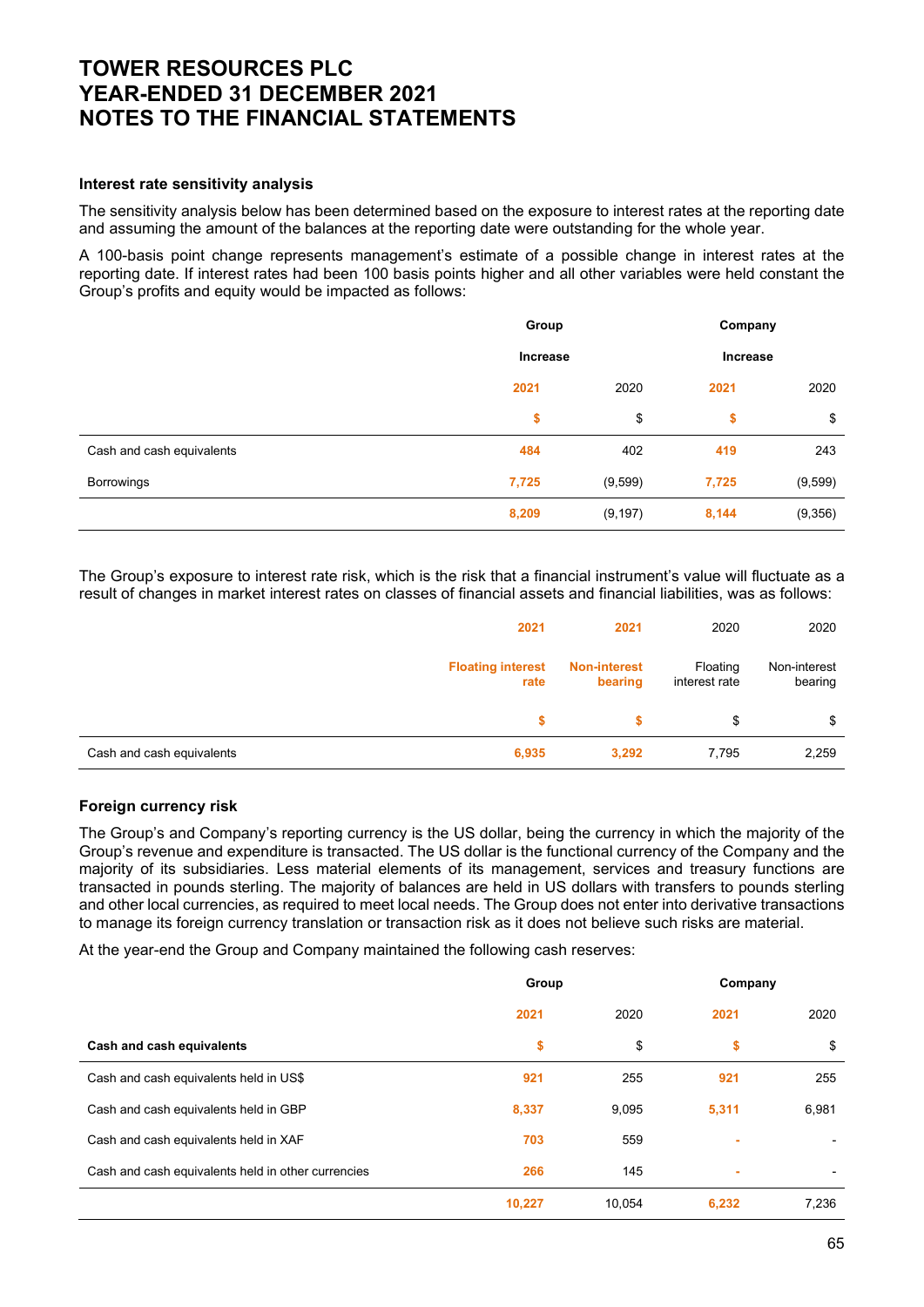### Credit risk management

Credit risk refers to the risk that a counterparty will default on its contractual obligations resulting in financial loss to the Group or Company. The Group and Company reviews the credit risk of the entities that it sells its products to or that it enters into contractual arrangements with and will obtain guarantees and commercial letters of credit as may be considered necessary where risks are significant to the Group or Company.

The Group has cash and cash equivalents of \$22,792 as at 31 December 2020 (2020: \$10,054). The cash and cash equivalents are held with financial institutions which are rated below. Wherever possible ratings are provided by Fitch Ratings, however, where no rating was available from either Fitch Ratings or either of the other major international credit rating agencies such as Standard & Poors or Moodys, the bank's local credit rating was used:

|                            |           |        | Group  |       | Company                  |
|----------------------------|-----------|--------|--------|-------|--------------------------|
|                            |           | 2021   | 2020   | 2021  | 2020                     |
| Cash and cash equivalents  | Rating    | \$     | \$     | \$    | \$                       |
| Barclays Bank plc          | $A+$      | 6,232  | 7,236  | 6,232 | 7,236                    |
| Royal Bank of Scotland     | Α         | 3,292  | 2,259  | ٠     | $\overline{\phantom{a}}$ |
| <b>First Afriland Bank</b> | No rating | 324    | 414    | ×.    | $\overline{\phantom{a}}$ |
| <b>BGFI Bank</b>           | $A+$      | 379    | 145    | ٠     | $\overline{\phantom{a}}$ |
|                            |           | 10,227 | 10,054 | 6,232 | 7,236                    |

### 20. Share-based payments

|                                                                                                                                | 2021    | 2020    |
|--------------------------------------------------------------------------------------------------------------------------------|---------|---------|
|                                                                                                                                |         |         |
| In the statement of comprehensive income the Group recognised the following charge with<br>respect to its share-based payments | 968.711 | 528.029 |

The share-based payments include the cost of warrants issued in respect of the company's equity financings and bridging loan, and also share-based payments for a number of services to the Group's various contractors and brokers and payments in lieu of Director fees.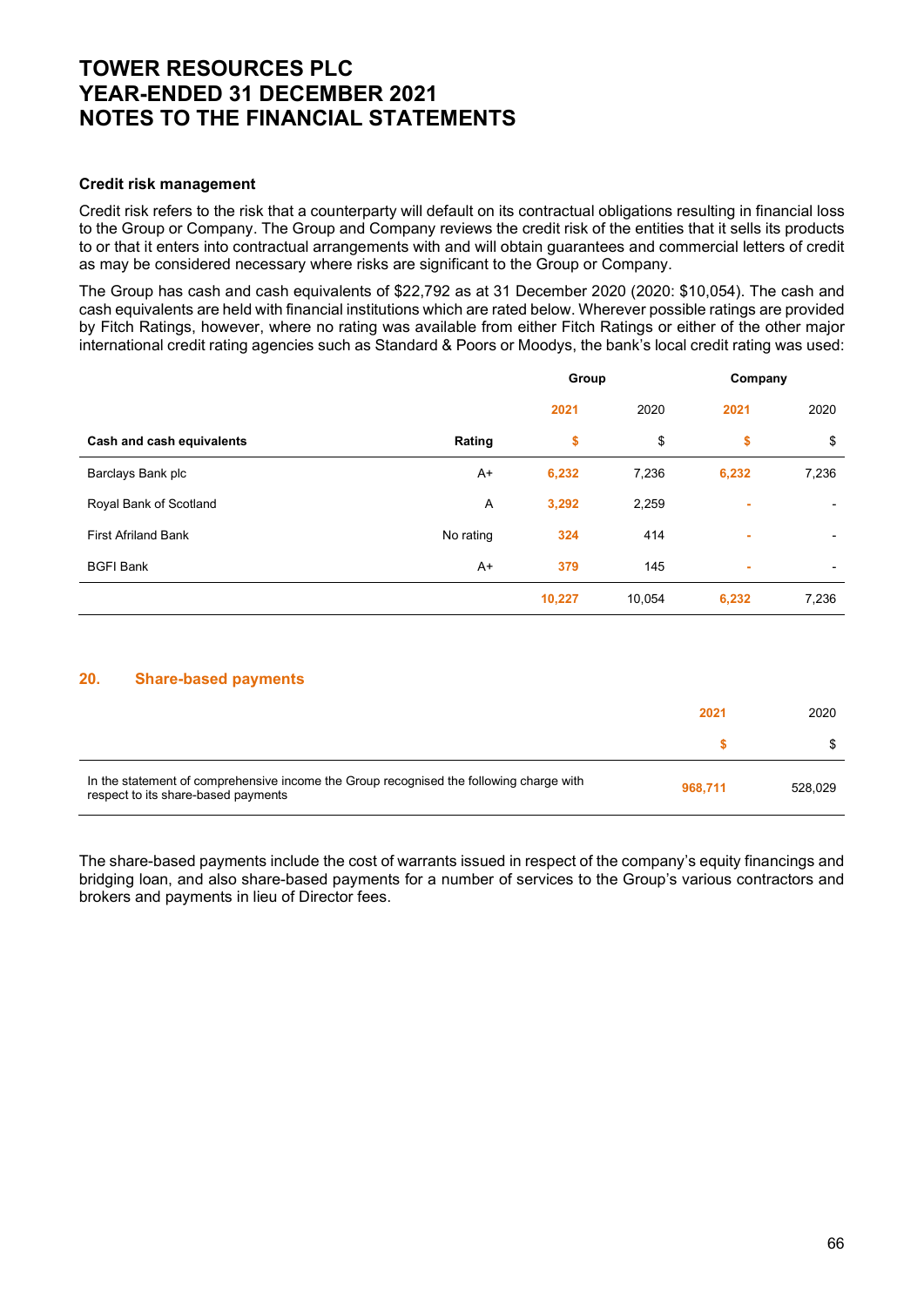### **Options**

Details of share options outstanding at 31 December 2021 are as follows:

|                         | Number in<br>issue |
|-------------------------|--------------------|
| At 1 January 2021       | 157,552,800        |
| Lapsed during the year  | (1,552,800)        |
| Awarded during the year | 88,000,000         |
| At 31 December 2021     | 244,000,000        |

| Date of grant | Number in issue 1 | Option price (pence) | Latest | exercise date |
|---------------|-------------------|----------------------|--------|---------------|
| 24 Jan 2019   | 70,000,000        | 1.250                |        | 24 Jan 2024   |
| 18 Dec 2020   | 86,000,000        | 0.450                |        | 18 Dec 2025   |
| 01 Apr 2021   | 88,000,000        | 0.450                |        | 01 Apr 2026   |
|               | 244,000,000       |                      |        |               |

<sup>1</sup>These options vest in the beneficiaries in equal tranches on the first, second and third anniversaries of grant.

The following Directors held interests, directly or indirectly, in share options at the year-end:

|              | 2021        | 2020        |
|--------------|-------------|-------------|
|              | No.         | No.         |
| Jeremy Asher | 180,000,000 | 120,000,000 |
| Total        | 180,000,000 | 120,000,000 |

## Warrants

Details of warrants outstanding at 31 December 2021 are as follows:

|                         | Number in<br>issue |
|-------------------------|--------------------|
| At 1 January 2021       | 620,444,335        |
| Awarded during the year | 186,191,309        |
| At 31 December 2021     | 806,635,644        |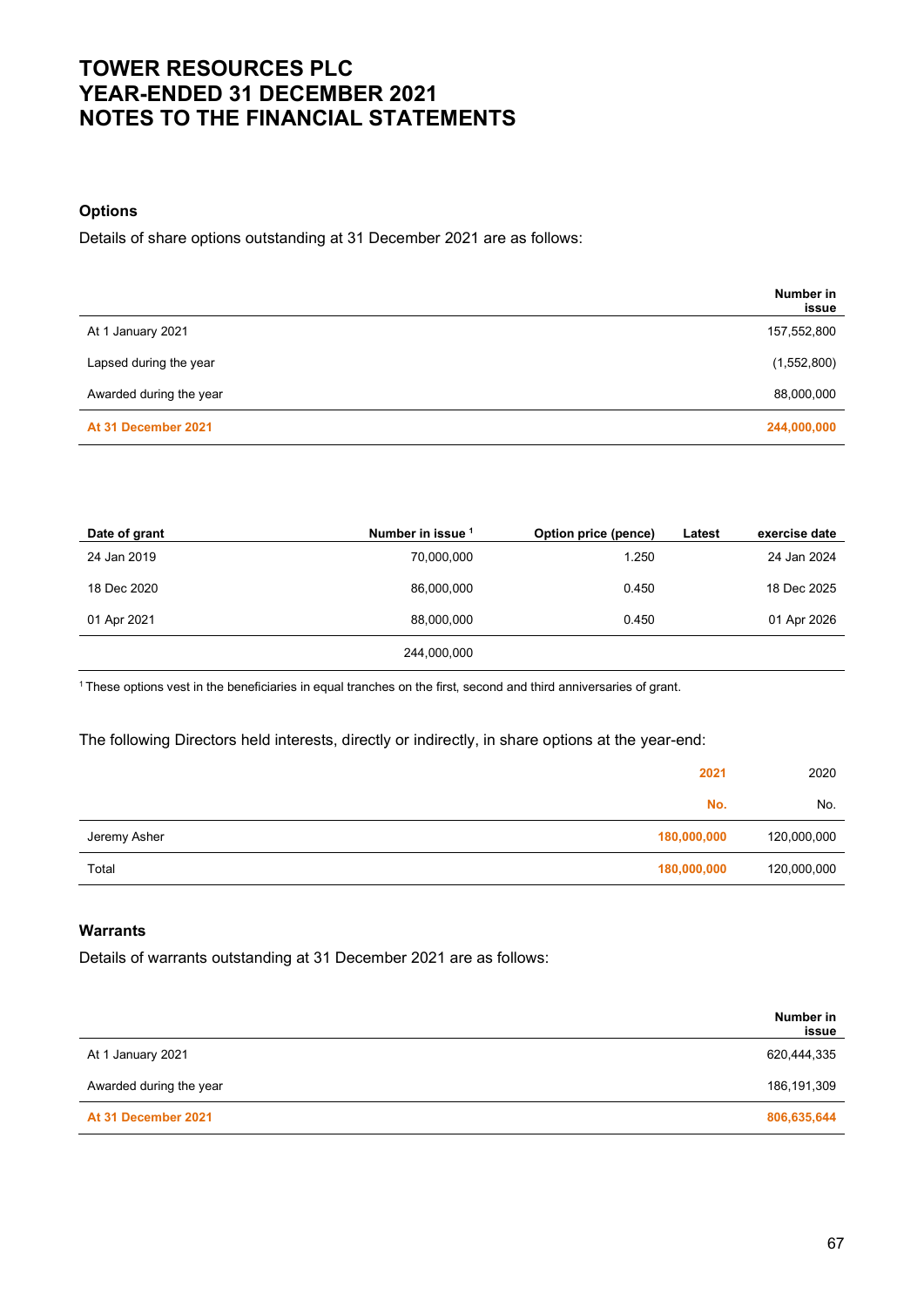| Date of grant | Number in issue | <b>Warrant price (pence)</b> | Latest exercise date |
|---------------|-----------------|------------------------------|----------------------|
| 09 Nov 2017   | 31,853,761      | 1.000                        | 09 Nov 2022          |
| 01 Jan 2018   | 2,542,372       | 1.000                        | 01 Jan 2023          |
| 01 Apr 2018   | 2,083,333       | 1.500                        | 01 Apr 2023          |
| 01 Jul 2018   | 2,272,726       | 1.780                        | 30 Jun 2023          |
| 01 Oct 2018   | 4,687,500       | 1.575                        | 30 Sep 2023          |
| 24 Jan 2019   | 92,212,000      | 1.250                        | 23 Jan 2022          |
| 24 Jan 2019   | 19,999,999      | 1.200                        | 23 Jan 2024          |
| 16 Apr 2019   | 90,000,000      | 1.000                        | 14 Apr 2024          |
| 30 Jun 2019   | 4,285,714       | 1.000                        | 28 Jun 2024          |
| 30 Jul 2019   | 3,000,000       | 1.000                        | 28 Jul 2024          |
| 15 Oct 2019   | 9,600,000       | 0.500                        | 14 Oct 2022          |
| 15 Oct 2019   | 170,774,151     | 1.000                        | 14 Oct 2022          |
| 15 Oct 2019   | 10,990,933      | 0.500                        | 14 Oct 2024          |
| 31 Mar 2020   | 49,816,850      | 0.200                        | 30 Mar 2025          |
| 29 Jun 2020   | 19,719,338      | 0.350                        | 28 Jun 2025          |
| 28 Aug 2020   | 78,616,352      | 0.600                        | 28 Aug 2023          |
| 01 Oct 2020   | 10,960,907      | 0.390                        | 30 Sep 2025          |
| 01 Dec 2020   | 4,930,083       | 0.375                        | 30 Nov 2025          |
| 31 Dec 2020   | 12,116,316      | 0.450                        | 30 Dec 2025          |
| 01 Apr 2021   | 16,998,267      | 0.450                        | 31 Mar 2026          |
| 01 Jul 2021   | 24,736,149      | 0.250                        | 30 Jun 2026          |
| 14 Jan 2021   | 128,205,128     | 0.650                        | 14 Jan 2023          |
| 01 Oct 2021   | 16,233,765      | 0.425                        | 30 Sep 2026          |
|               | 806,635,644     |                              |                      |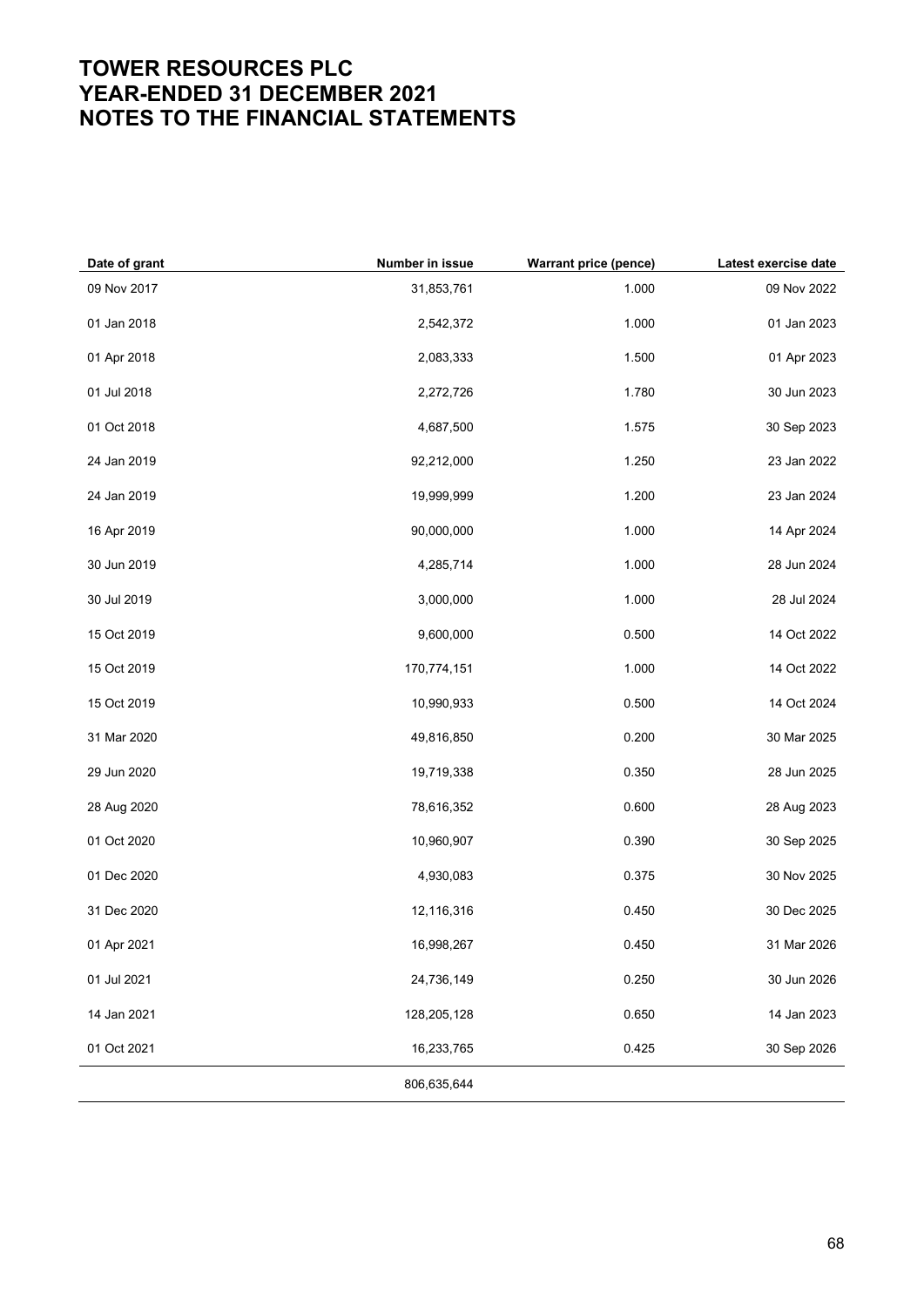The following table shows the interests of the Directors in the share warrants in issue:

|                | 2021          | 2020        |
|----------------|---------------|-------------|
|                | No.           | No.         |
| Jeremy Asher   | 281, 164, 127 | 258,277,029 |
| Paula Brancato | 17,212,856    | 5,769,306   |
| Mark Enfield   | 15,369,008    | 3,925,458   |
| Total          | 313,745,991   | 267,971,793 |

The weighted average exercise price of the share warrants was 0.82p (2020: 0.89p) with a weighted average contractual life of 2.4 years (2020: 3.4 years). At 31 December 2020 and 2019 all warrants had fully vested.

In its Statement of Comprehensive Income, the Company recognised share-based payment charges of \$446k (2020: \$521k).

In compliance with the requirements of IFRS 2 on share-based payments, the fair value of options or warrants granted during the year is calculated using the Black Scholes option pricing model. For this purpose, the volatility applied in calculating the above charge varied between 20% and 111% (2020: 20% and 143%), depending upon the date of grant, and the risk-free interest rate was 0.25% (2020: 0.25%) and the Dividend Yield was nil% for 2021 and 2020.

The Company's share price ranged between 0.2p and 0.5p (2020: 0.2p and 0.7p) during the year. The closing price on 31 December 2021 was 0.4p per share (2020; 0.4p). The weighted average exercise price of the share options was 0.7p (2020: 0.8p) with a weighted average contractual life of 3.5 years (2020: 4.0 years). The total number of options vested at the end of the year was 131.8 million (2020: 25.9 million).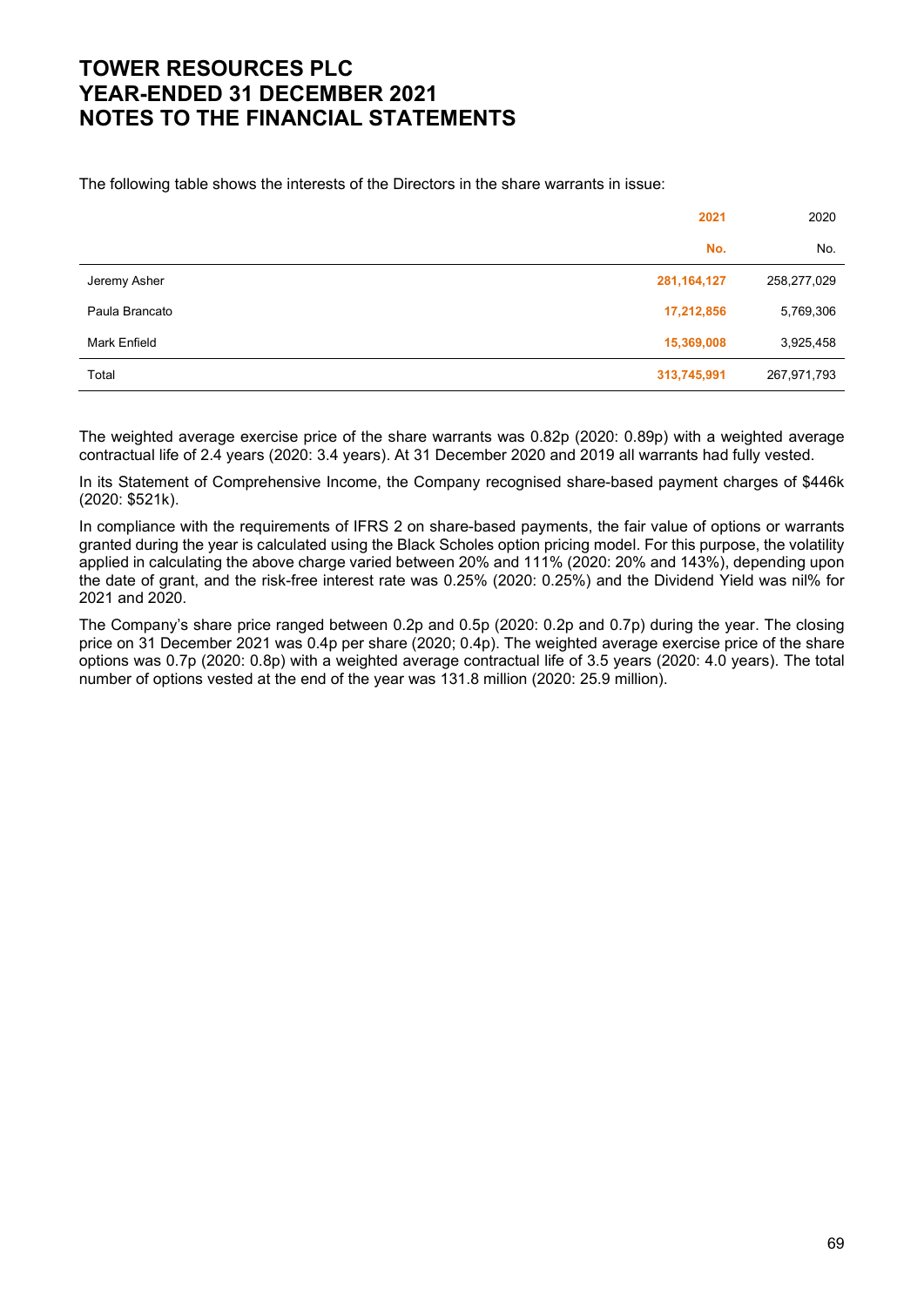#### 21. Related party transactions

The key management of the Group comprises the Directors of the Company. Except as disclosed, there are no transactions with the Directors other than their remuneration and interests in shares, share options and warrants. As noted in the Directors' Report, Pegasus Petroleum Ltd ("Pegasus"), a company owned and controlled by Jeremy Asher, received \$231,952 (2020: \$257,155) in fees for management services, and provided a loan facility set out in note 16. Further information on Directors' remuneration is detailed in the Directors' Report and their total remuneration in each of the categories specified in IAS 24 'Related Party Disclosures' is shown below:

|                                                                                             | Group     |           | Company |         |
|---------------------------------------------------------------------------------------------|-----------|-----------|---------|---------|
|                                                                                             | 2021      | 2020      | 2021    | 2020    |
|                                                                                             | \$        | \$        | \$      | \$      |
| Short-term employee benefits                                                                |           |           |         |         |
| Fees charged by companies associated with Jeremy Asher <sup>1</sup>                         | 231,952   | 257,155   |         |         |
| Interest charged on borrowings by companies associated with<br>Jeremy Asher <sup>1</sup>    | 124,743   | 108,456   | 124,743 | 108,456 |
| Share-based payments <sup>2</sup>                                                           | 481,042   | 399,400   | 481,042 | 263,613 |
| Share incentive scheme awards <sup>3</sup>                                                  |           |           |         |         |
| Finance interest on intercompany loan accounts                                              | 184,873   | 234,652   | 184,873 | 234,652 |
| Fees charged with respect to the provision of strategic advice<br>and support by the parent | 90,975    | 170,049   | 90,975  | 170,049 |
|                                                                                             | 1,113,585 | 1,169,712 | 881,633 | 776,770 |

<sup>1</sup>Charged by Pegasus Petroleum Limited ("Pegasus"), a company registered in the Channel Islands, to Rift Petroleum Holdings Limited, a wholly owned subsidiary of Tower Resources plc and registered in the Isle of Man. Pegasus Petroleum Limited ("Pegasus") is owned and controlled by a family trust of which Jeremy Asher is the settlor and lifetime beneficiary. Included in the Group's operating loss is an amount of \$231,952 (2020: \$257,155) paid to Pegasus in respect of charges for management services received during 2021.

2 Includes \$nil (2020: \$163,103) of charges for share warrants arising from the issue and extension of the loan facility made to Tower Resources plc by Pegasus in 2019; also includes \$160,711 (2020: \$169,597) in respect of Director warrants issued in lieu of fees to Directors.

The warrants issued to Pegasus and Mr Asher were on identical terms to those issued to third parties participating in the loan facility and share subscriptions.

### 22. Control

The Company is under the control of its shareholders and not any one party.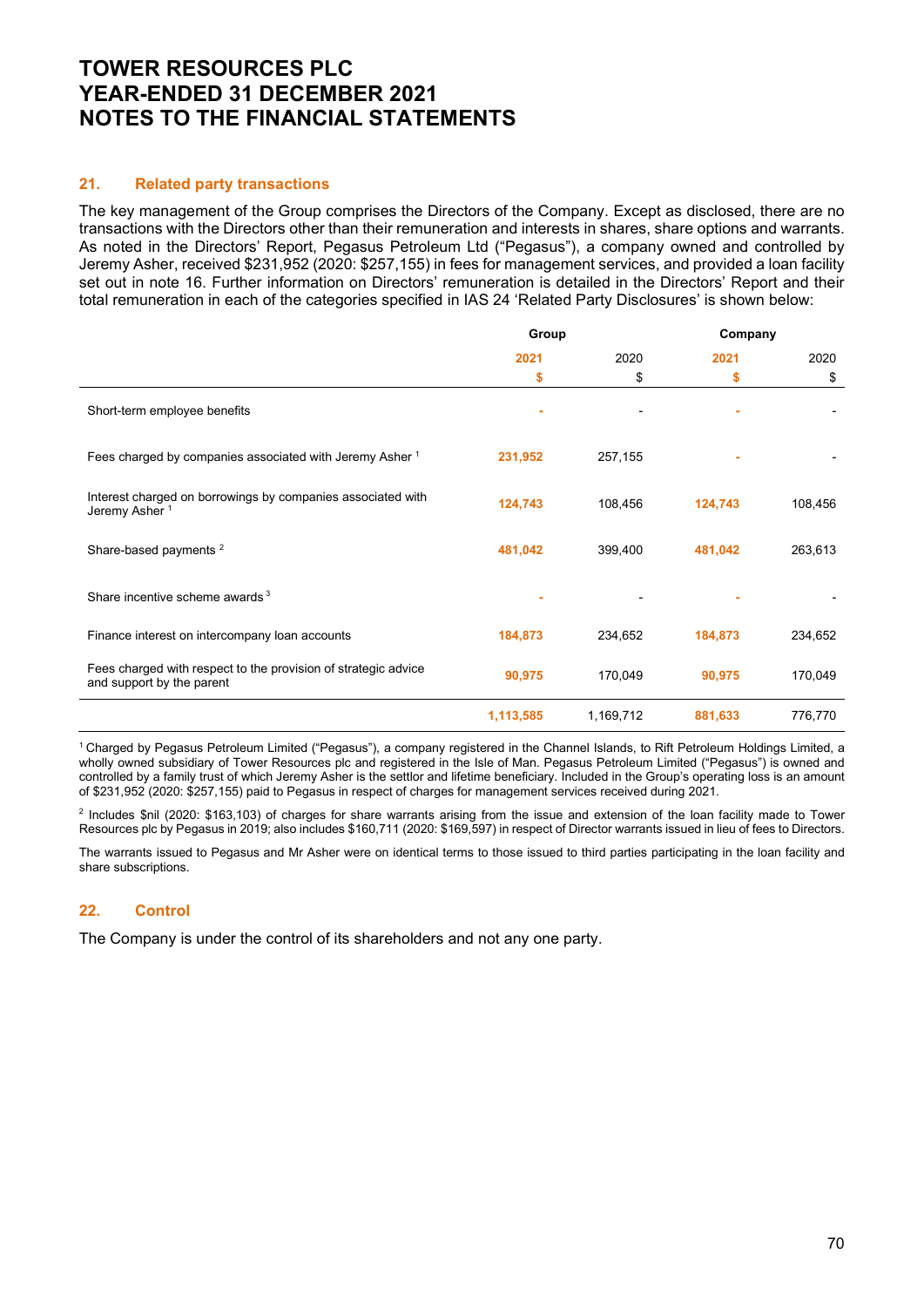## TOWER RESOURCES PLC YEAR-ENDED 31 DECEMBER 2021 NOTES TO THE FINANCIAL STATEMENTS

## 23. Leases and capital commitments

The Group is committed to funding the following exploration expenditure commitments as at 31 December 2021:

|                                         | Country      | <b>Interest</b> | 2022            | 2023<br>onwards |
|-----------------------------------------|--------------|-----------------|-----------------|-----------------|
| Cameroon Thali <sup>1</sup>             | Cameroon     | 100%            | \$9.03 million  |                 |
| South Africa Algoa-Gamtoos <sup>2</sup> | South Africa | 50%             | \$3.16 million  |                 |
| Namibia Blocks 1910A, 1911 and 1912B 3  | Namibia      | 80%             | \$4.50 million  |                 |
|                                         |              |                 | \$16.69 million |                 |

<sup>1</sup> 1 year to 11 May 2023 for initial exploration period

 $2$  2 years to 16 November 2022, Operator has informed the Group that further time will be allowed for fulfillment of this commitment prior to entering the next phase of work.

3 First period expiration 5 November 2023, right of extension available

## 24. Subsequent events

14 January 2022: Placing for cash to raise £1.5 million via a subscription of 576,923,077 new ordinary shares of 0.001p each at a price of 0.26 pence per share, a discount of 29% to the closing share price on 13 January 2022.

7 February 2022: The Company noted the announcements by the National Petroleum Corporation of Namibia ("Namcor"), and also operator Shell Namibia Upstream B.V. ("Shell"), and partner QatarEnergy, confirming that the Graff-1 well on PEL 39 has made a discovery in both its primary and secondary targets, and proved a working petroleum system for light oil in the Orange Basin, offshore Namibia. The Company provided an analysis of the implications of this successful well for the prospectivity of other operators' acreage in Namibia, including its own, and observed that Tower's net acreage position of 18,637 km2 is believed to be the third largest net acreage position in the Namibian offshore, after Exxon and Eco Atlantic Oil & Gas (following Eco's acquisition of Azinam's Namibian acreage).

1 April 2022: Issue of warrants in lieu of £30,000 (in aggregate) of Directors fees and a further £7,500 employment costs, to conserve the Company's working capital. The warrants are exercisable at a strike price of 0.2625 pence ("Warrants"), which is just above the placing announced on 14 January 2022 and equal to the closing share price of 0.2625 pence per share on 31 March 2022. The Warrants are exercisable for a period of 5 years from the date of issue.

9 May 2022: The Company was notified by the Government of Cameroon of a further extension of the First Exploration Period of the Thali PSC to 11 May 2023. The Company also announced that it was negotiating an LOI with Shelf Drilling for Shelf's Trident VIII jack-up drilling rig to drill the NJOM-3 well on the Thali block in the fourth quarter of 2022. The Company also announced that it had not yet received the approval of its 2021 farmout agreement, and intended not to continue to seek approval of that farmout in its current form, due to the Company's belief that better financing alternatives were now available.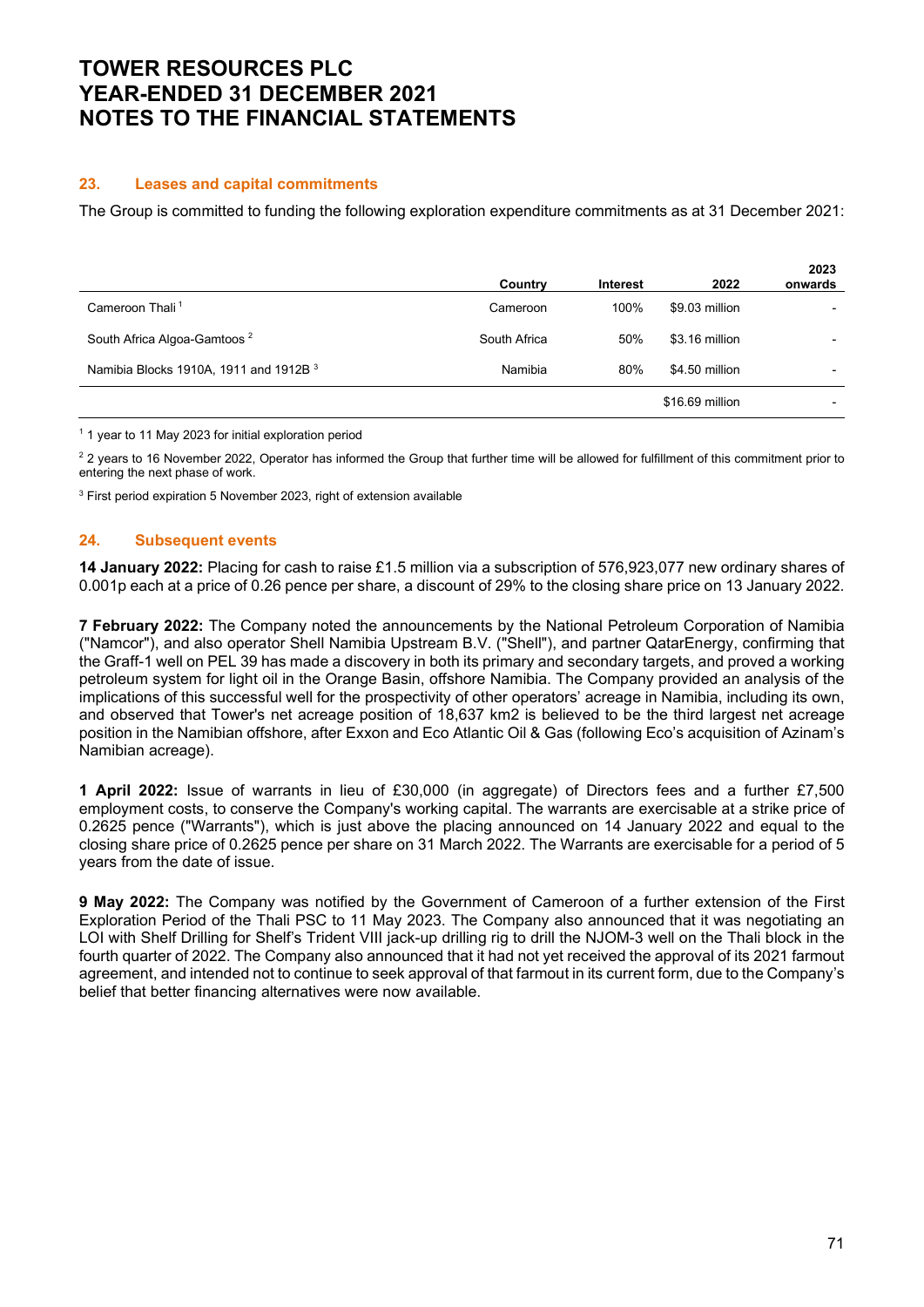## TOWER RESOURCES PLC YEAR-ENDED 31 DECEMBER 2020 PROFESSIONAL ADVISERS

Nominated Adviser and Joint Broker: SP Angel Corporate Finance LLP 35 Maddox Street, London, W1S 2PP

Joint Broker: Novum Securities Ltd Lansdowne House, 57 Berkeley Square, London, W1J 6ER

Joint Broker: Panmure Gordon (UK) Limited 1 New Change London EC4M 9AF

Solicitors: Watson Farley & Williams LLP 15 Appold Street, London EC2A 2HB

Group Auditors: UHY Hacker Young LLP 4 Thomas More Square, London E1W 1YW

Registrars: Link Asset Services Limited Bourne House, 34 Beckenham Road, Beckenham, Kent BR3 4TU

Bankers: Barclays Bank plc Level 27 One Churchill Place London E14 5HP